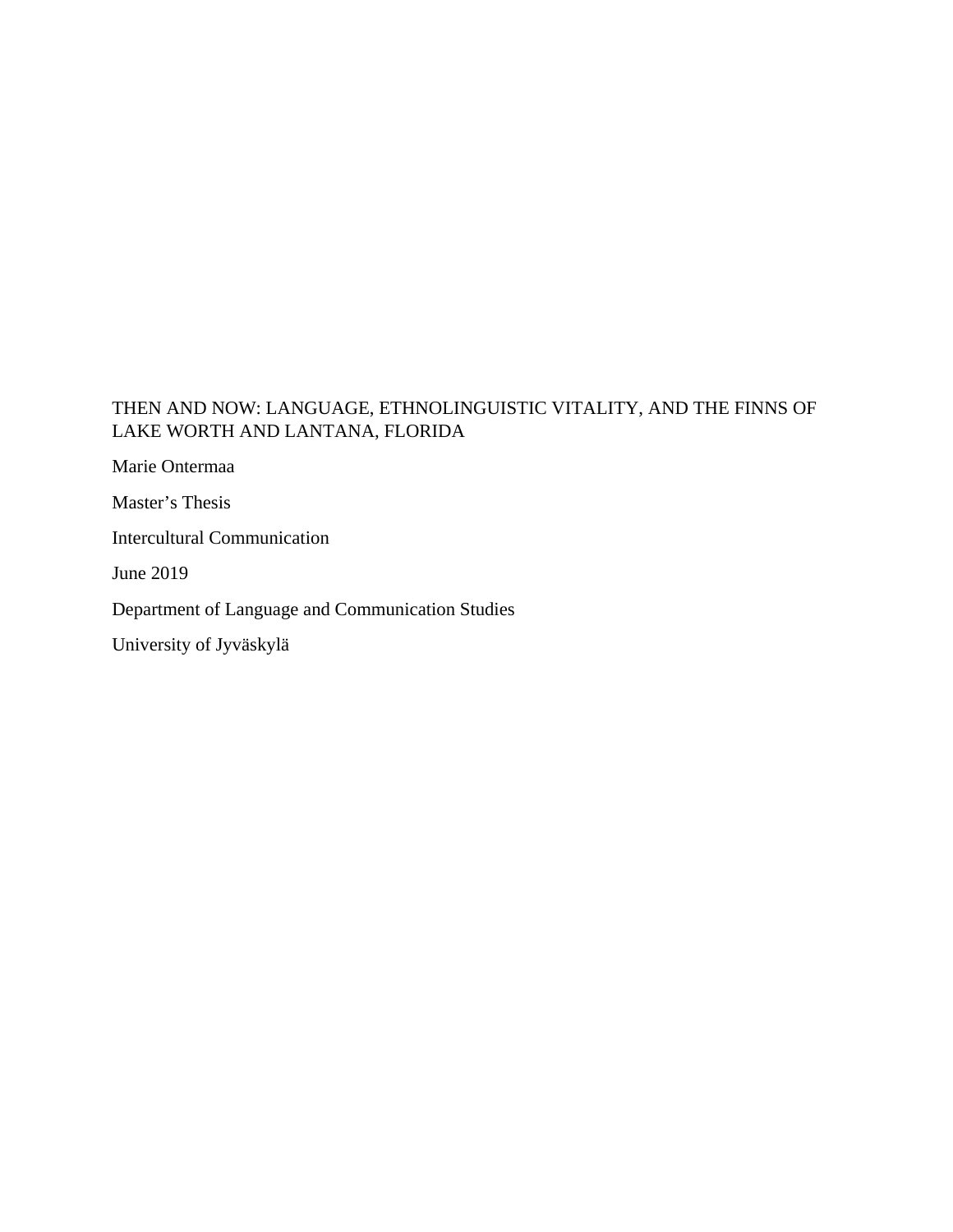# **JYVÄSKYLÄN YLIOPISTO**

| Tiedekunta - Faculty                                                                                                                                                                                                                                                                                                                                                                                                                                                                                                                                                                                                                                                                                                                                                               | Laitos - Department                                                                                                                                                                                                        |
|------------------------------------------------------------------------------------------------------------------------------------------------------------------------------------------------------------------------------------------------------------------------------------------------------------------------------------------------------------------------------------------------------------------------------------------------------------------------------------------------------------------------------------------------------------------------------------------------------------------------------------------------------------------------------------------------------------------------------------------------------------------------------------|----------------------------------------------------------------------------------------------------------------------------------------------------------------------------------------------------------------------------|
| Faculty of Humanities and Social Sciences                                                                                                                                                                                                                                                                                                                                                                                                                                                                                                                                                                                                                                                                                                                                          | Department of Language and Communication                                                                                                                                                                                   |
|                                                                                                                                                                                                                                                                                                                                                                                                                                                                                                                                                                                                                                                                                                                                                                                    |                                                                                                                                                                                                                            |
| Tekijä – Author<br>Marie E. Ontermaa                                                                                                                                                                                                                                                                                                                                                                                                                                                                                                                                                                                                                                                                                                                                               |                                                                                                                                                                                                                            |
|                                                                                                                                                                                                                                                                                                                                                                                                                                                                                                                                                                                                                                                                                                                                                                                    |                                                                                                                                                                                                                            |
| Työn nimi - Title                                                                                                                                                                                                                                                                                                                                                                                                                                                                                                                                                                                                                                                                                                                                                                  |                                                                                                                                                                                                                            |
| Then and now: Language, ethnolinguistic vitality, and the Finns of Lake Worth and Lantana, Florida                                                                                                                                                                                                                                                                                                                                                                                                                                                                                                                                                                                                                                                                                 |                                                                                                                                                                                                                            |
| Oppiaine - Subject                                                                                                                                                                                                                                                                                                                                                                                                                                                                                                                                                                                                                                                                                                                                                                 | Työn laji - Level                                                                                                                                                                                                          |
| <b>Intercultural Communication</b>                                                                                                                                                                                                                                                                                                                                                                                                                                                                                                                                                                                                                                                                                                                                                 | Master's studies                                                                                                                                                                                                           |
| Aika – Month and year                                                                                                                                                                                                                                                                                                                                                                                                                                                                                                                                                                                                                                                                                                                                                              | Sivumäärä - Number of pages                                                                                                                                                                                                |
| June 2019                                                                                                                                                                                                                                                                                                                                                                                                                                                                                                                                                                                                                                                                                                                                                                          | 68                                                                                                                                                                                                                         |
| Tiivistelmä - Abstract                                                                                                                                                                                                                                                                                                                                                                                                                                                                                                                                                                                                                                                                                                                                                             |                                                                                                                                                                                                                            |
| This study centers on the adult children of Finnish immigrants to Florida, specifically the Lake Worth and Lantana areas<br>of South Florida, looking retrospectively at their language development in Finnish and English, as well as at their current<br>state of language development and preference. Using informal, semi-structured interviews, the study considers the<br>policies of these Finns. Cultural identification to Finland remains strong; however, the younger American Finns speak<br>increasingly less Finnish because of lack of necessity in daily life. Factors such as family language policy, the cultural<br>and linguistic identity of a spouse, and internal motivation also contribute to the levels of language maintenance.<br>Asiasanat - Keywords | influence of the local Finnish community's ethnolinguistic vitality on the transmission, maintenance, and family language<br>language transmission, language maintenance, family language policy, ethnolinguistic vitality |
| Säilytyspaikka - Depository                                                                                                                                                                                                                                                                                                                                                                                                                                                                                                                                                                                                                                                                                                                                                        |                                                                                                                                                                                                                            |
| University of Jyväskylä                                                                                                                                                                                                                                                                                                                                                                                                                                                                                                                                                                                                                                                                                                                                                            |                                                                                                                                                                                                                            |
| Muita tietoja – Additional information                                                                                                                                                                                                                                                                                                                                                                                                                                                                                                                                                                                                                                                                                                                                             |                                                                                                                                                                                                                            |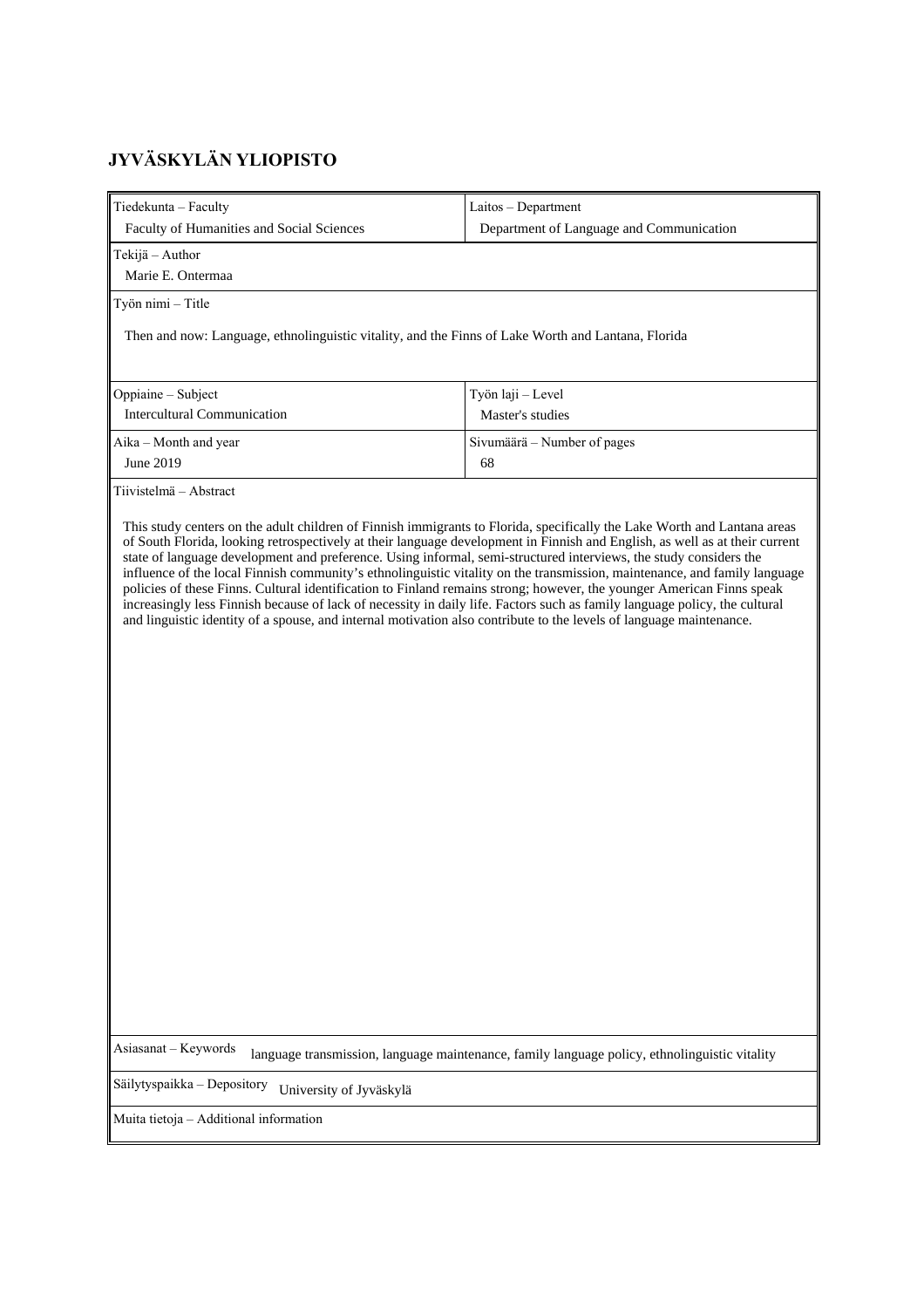# TABLE OF CONTENTS

| $\mathbf{1}$ . |                                                                      |
|----------------|----------------------------------------------------------------------|
| 2.             | THEORETICAL BACKGROUND                                               |
|                |                                                                      |
|                |                                                                      |
|                |                                                                      |
|                |                                                                      |
|                |                                                                      |
|                |                                                                      |
|                |                                                                      |
|                | ETHNOLINGUISTIC VITALITY AND LANGUAGE MAINTENANCE 18                 |
|                | CRITICISM OF ETHNOLINGUISTIC VITALITY THEORY 19                      |
|                | ETHNOLINGUISTIC VITALITY AND THE FLORIDIAN FINNS                     |
|                |                                                                      |
|                |                                                                      |
|                |                                                                      |
| 3.             |                                                                      |
| 4.             |                                                                      |
| 5.             |                                                                      |
|                | Reflections on Lake Worth and Lantana's Finnish Community in 2018 31 |
|                |                                                                      |
|                | Travel Between the U.S. and Finland: Then and Now 36                 |
|                |                                                                      |
|                | Language Policy and Practice: If You Don't Use It, You Lose It 40    |
|                |                                                                      |
|                |                                                                      |
| 6.             |                                                                      |
| 7.             |                                                                      |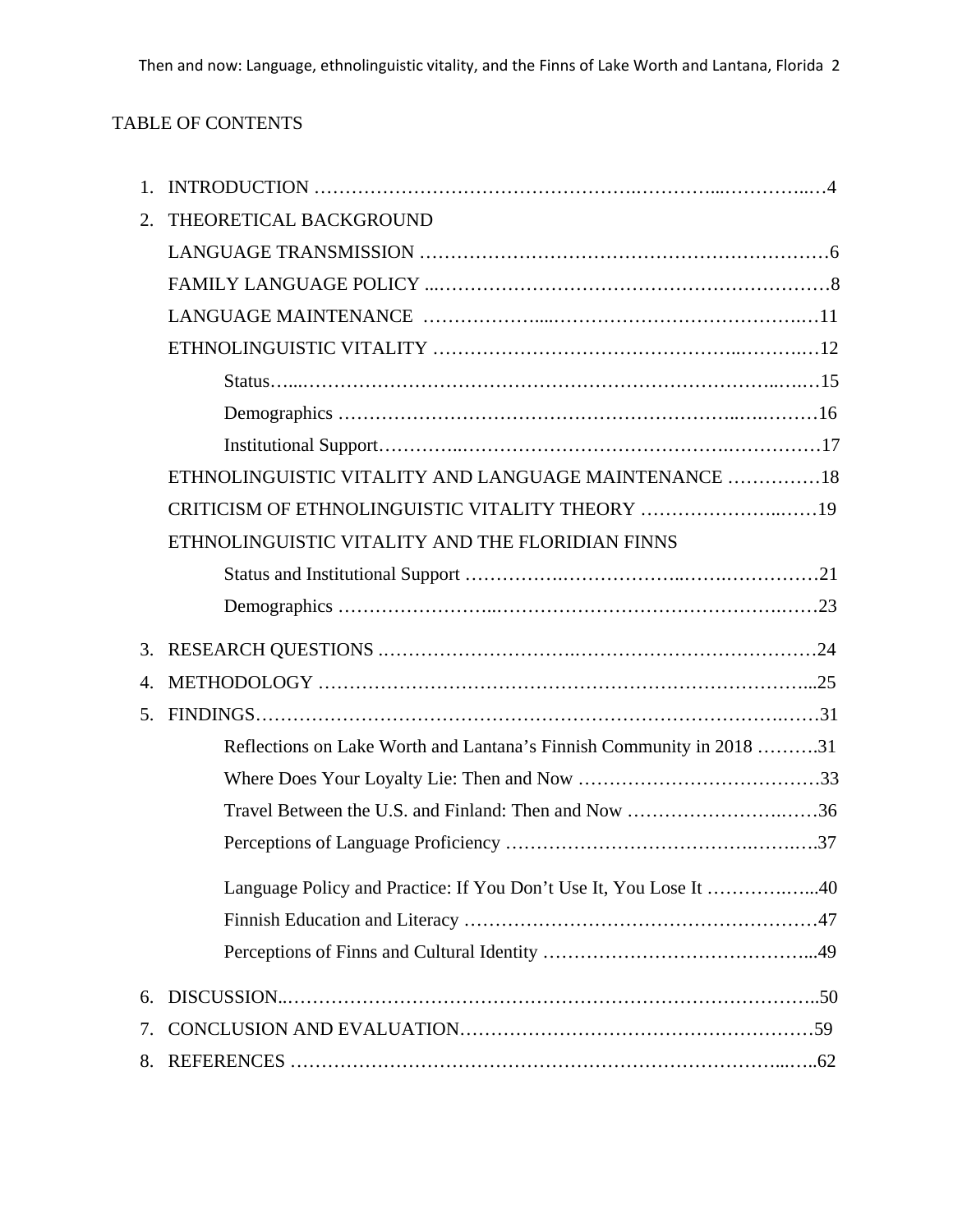#### 1. INTRODUCTION

This study looks at the language ability of ethnically Finnish adults who live in South Florida and have spoken Finnish as children. All have Finnish-speaking parents, and all grew up in the respectively the same area—the Palm Beach County area of Florida, mainly in the sister towns of Lake Worth and Lantana, which was a major point of settlement for Finnish immigrants from the 1950s to the 1980s (Spiegel, 2016). The study aims to retrospectively look at the development of the Finnish and English languages in people from these areas, as well as at how the ethnolinguistic vitality of the South Floridian Finnish community has influenced their Finnish language maintenance. The community in which someone lives is also highly influential in determining what language one speaks, the manner in which it is spoken, and even the way these languages are perceived (Zhang, 2010). The question is: now as adults, to what level has the Finnish language been maintained and most importantly, why? How has the surrounding Finnish community influenced their language ability?

This is an important study because only one-fourth of second-generation US immigrants are considered to be fluent in their heritage language, i.e able to speak, comprehend, read, and write the native language of their parents. Of the other three-fourths, English becomes the dominant language by the time they graduate from high school (Verdon et. al 2013).

However, the benefits of gaining and maintaining a heritage language are tremendous and recognized. On a national level, large numbers of people able to communicate in two or more languages is a significant economic and commercial gain (Sohrabi 1997), and on a personal level, benefits include, but are not limited to, cognitive skills such as metalinguistic awareness and capabilities, working memory, attention, a heightened skill in abstract and symbolic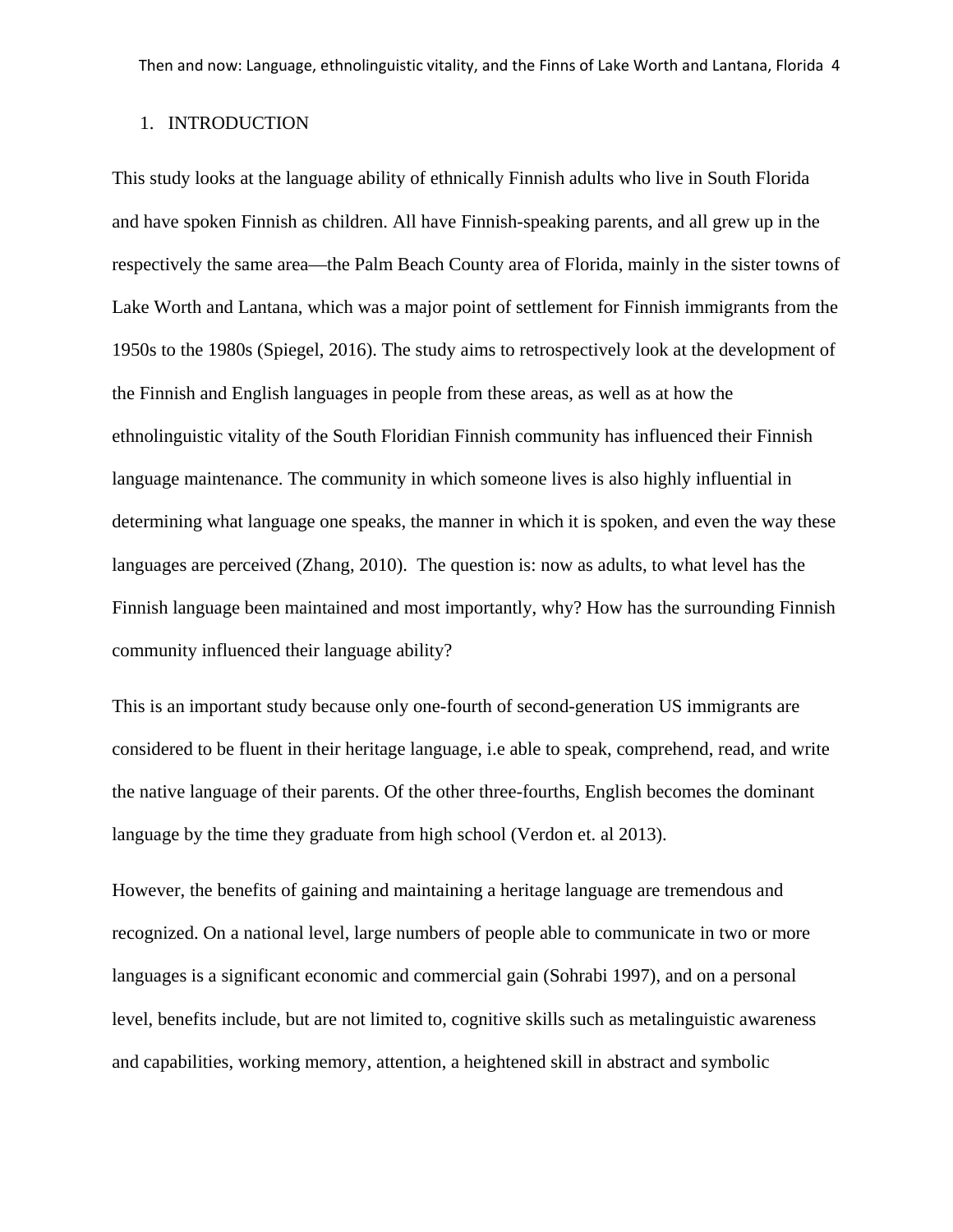representation, mathematics, and an increased performance in "executive functioning tasks" (Adestope et al., 2010; McLeod et al., 2013; Bialystok, 2011; Gathercole et al., 2010).

Language transmission is when a language is passed down in a family setting from one generation to the next—i.e. from parents to children. Language maintenance, then, is the preservation and development of the transmitted language into the teenage and young adult years. These two concept have been explored extensively among many people groups; however, there is a gap in this research among the Finns and Finnish Swedes of Florida, a large number of which immigrated between 1960 and 1980 and now have adult children and perhaps even grandchildren (Kultalahti 1989).

Finns are not strangers to the United States, the first major wave of immigrants from Finland to the US coming in the late 19<sup>th</sup> century, most of which traveled to live in climates similar to Finland, such as Michigan and Minnesota. Some, however, went to Florida.

Though the reason for the migration is unclear, as are the years of migration—some say that the Finns began to arrive in Florida in the 1920s, others says that there was a large influx in the 1960s and 70s—there are several theories, and perhaps all are true.

Some theorize that the reason for immigration was that the Finns came to wait on the New York socialites that vacationed in Palm Beach. One theory speculates that the Finnish copper miners in the Great Lakes areas moved to South Florida for the warmer weather. Another says that Finns migrated to South Florida as railroad workers in the early 1900s (Tzortzsis 1999).

Nevertheless, the immigrants and snowbirds (local jargon for people who winter in Florida and then return to their prospective Northern homes for the rest of the year) began buying property, settling in Lake Worth and Lantana, and Little Finland emerged (Tzortzsic 1999). By the 1960s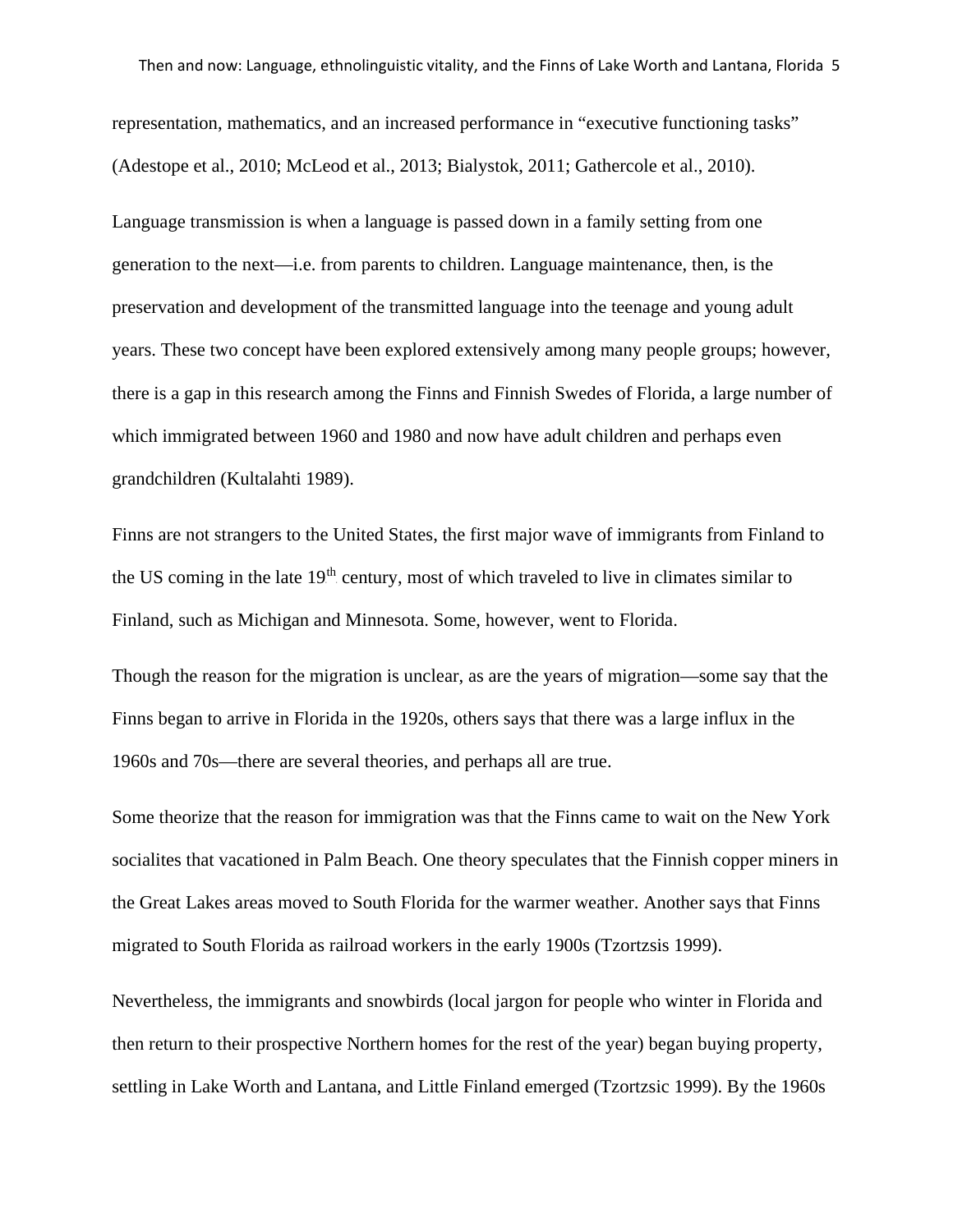and '70s, the middle-class neighborhoods in Lake Worth, a city in the southern part of the sunny state of Florida were "dominated by a lot of Finnish people," many of whom established businesses and acquired jobs within their communities (Hafenbrack, 2005), the population swelling to around 20,000 (Boccio, 1988). The Palm Beach County area was cited to have the largest Finnish population outside of Scandinavia at that time (Hafenbrack, 2005).

The research looks at this immigration period because this is when the people being interviewed grew up, and as the research is largely retrospective, of memories and recollections, it is important to give evidence of records from that time. However, interestingly enough, there was not a lot of public records of South Florida's Finnish population after about 2000, so the public presence of the Finns has decreased.

#### 2. THEORETICAL BACKGROUND

# **Language Transmission**

According the University of Iowa's Jason Rothman (2009), "A language qualifies as a heritage language if it is a language spoken at home or otherwise readily available to young children, and crucially this language is not a dominant language of the larger (national) society." It refers to actual language ability, not merely the feeling of identification to a particular culture (Rothman, 2009). Many factors play into what causes people to maintain their heritage language. One, of course, is language transmission—the transfer of a heritage language from parents to children in the home.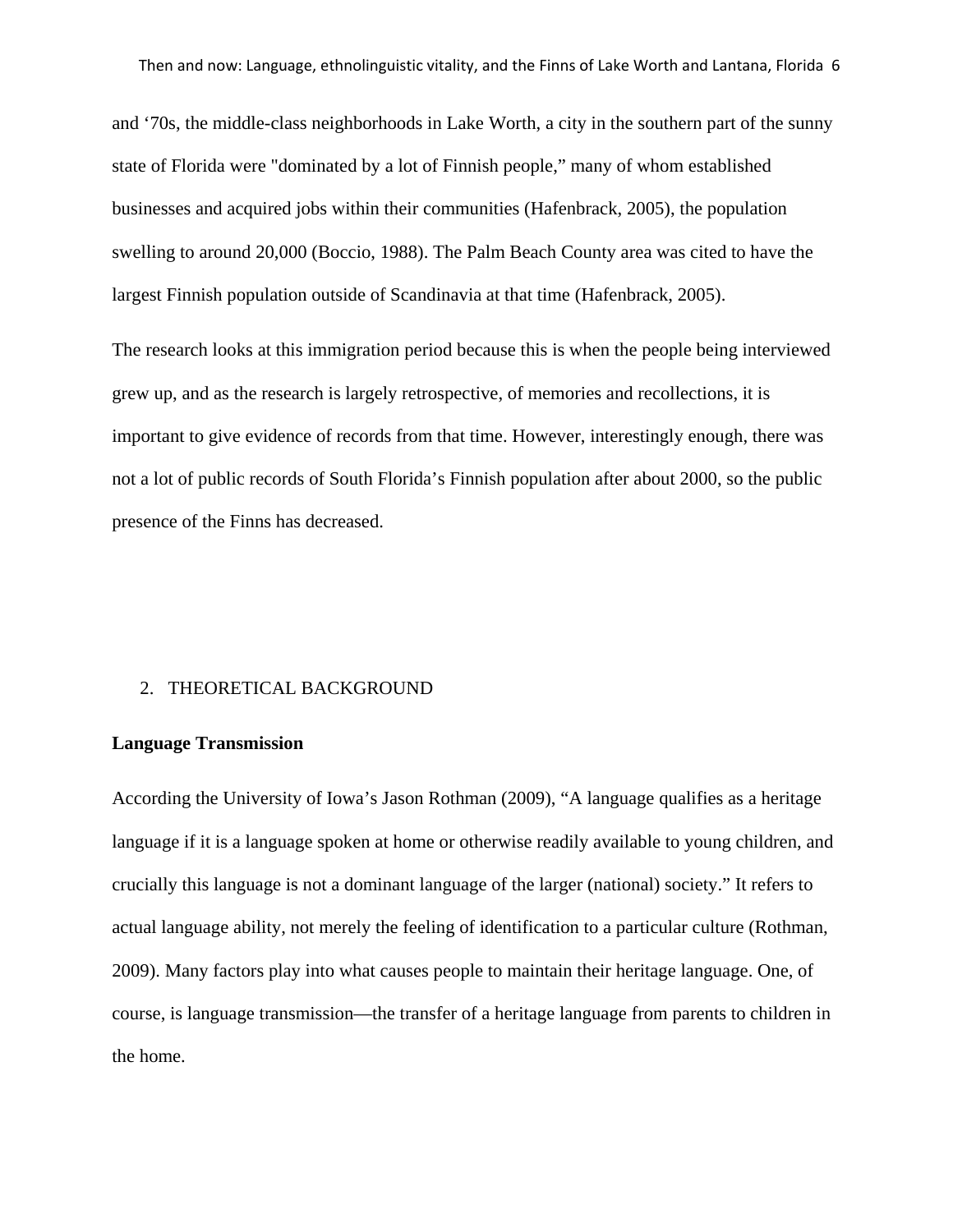A benefit of language transmission was observed by Morales (2005), who noted, for example, that second generation children can function as language brokers and translators for migrant families when the first generation has not adequately acquired the national country's language. Children being able to speak and communicate in the language of aunts, uncles, and grandparents also creates for the possibility of a close-knit family. On a wider scale, the ability to speak the heritage language also strengthens community ties between families of similar background (Tannenbaum and Howie 2002; Ward and Hewstone 1985).

The shift or attrition of a language within a generation creates a divide in family communication, weakening ties between generations (between grandparents and grandchildren or even parents and children), making it difficult to discipline, communicate, and/or even form a close relationship between them, which is why the transmission of a language between generations is so important (Wong Fillmore 200; Portes and Hao 1998). For many that are not fluent in their parent's language, poor self-esteem and feelings of embarrassment regarding their heritage culture are prevalent, most likely influenced by the generally negative approach towards immigration and the speaking of other languages in the United States (Portes and Rumbaut 2001). The concept is circular. Parents and grandparents are such important and influential ingroup members in the lives of their children. Thus, children with close relationships with their family are more likely to perceive the language in the manner their parents do and be more likely to maintain the language (Luo and Wiseman 2000). Language transmission and maintenance with even one heritage language speaking parent is possible if the parent is consistent in communicating to the children in the heritage language (DeCapua, Wintergerst, 2009).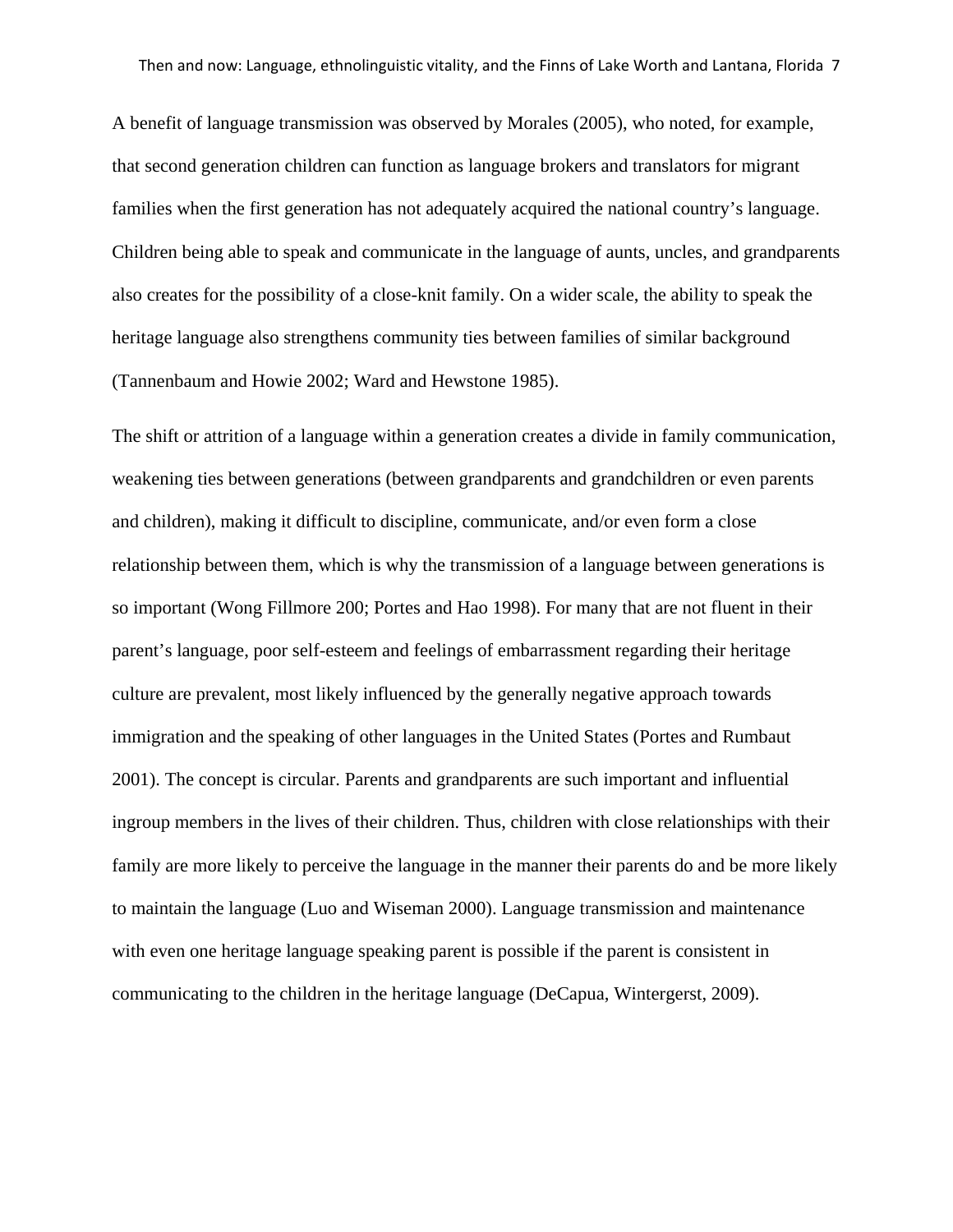#### **Family Language Policy**

This is where family language policy comes into play. Linked to language transmission, it refers to both the spoken and unspoken plan of the family regarding how and what language will be used in the home (Schiffman, 1996; Shohamy, 2006). This would mean, for example, that the family has expectations—usually initiated by the parents— for what language will be learned and used in the home, and family language policy as a whole includes the manner in which they go about implementing that, be it through extracurricular activities, literature, media, and/or by merely maintaining the use of a non-host country language at home. According to Schwartz (2008), the three governing factors of family language policy are teaching a child to read in the heritage language, the child's own attitudes, and the parent's own language patterns in the home.

If family language policy is important in the transmission of a language to a child, it is also therefore important in the maintenance of a language within a minority community (Pillai, Soh, Kajita, 2014). Although it is generally the parents' motivations and wishes that produce family language policy, there are many other people that also play a role--the children, for instance, as well as any other family members, or perhaps even nannies, au pairs, housekeepers--people who either live in the same home or are frequently present, as well as neighbors (Spolsky 2012). Maintaining family language policy in the transmission of the heritage language is incredibly difficult without the help of third-party influences such as literacy programs, extended family members, and the effort of the community. It does, in fact, take a village to raise a child.

Because of birth order, age, and gender, the children themselves differ in language ability within the home, the first-born receiving the most intensive language immersion, with the immersion getting progressively weaker with later-born children. One causal process is when the eldest begins school and makes host-language friends, he or she brings the language home and begins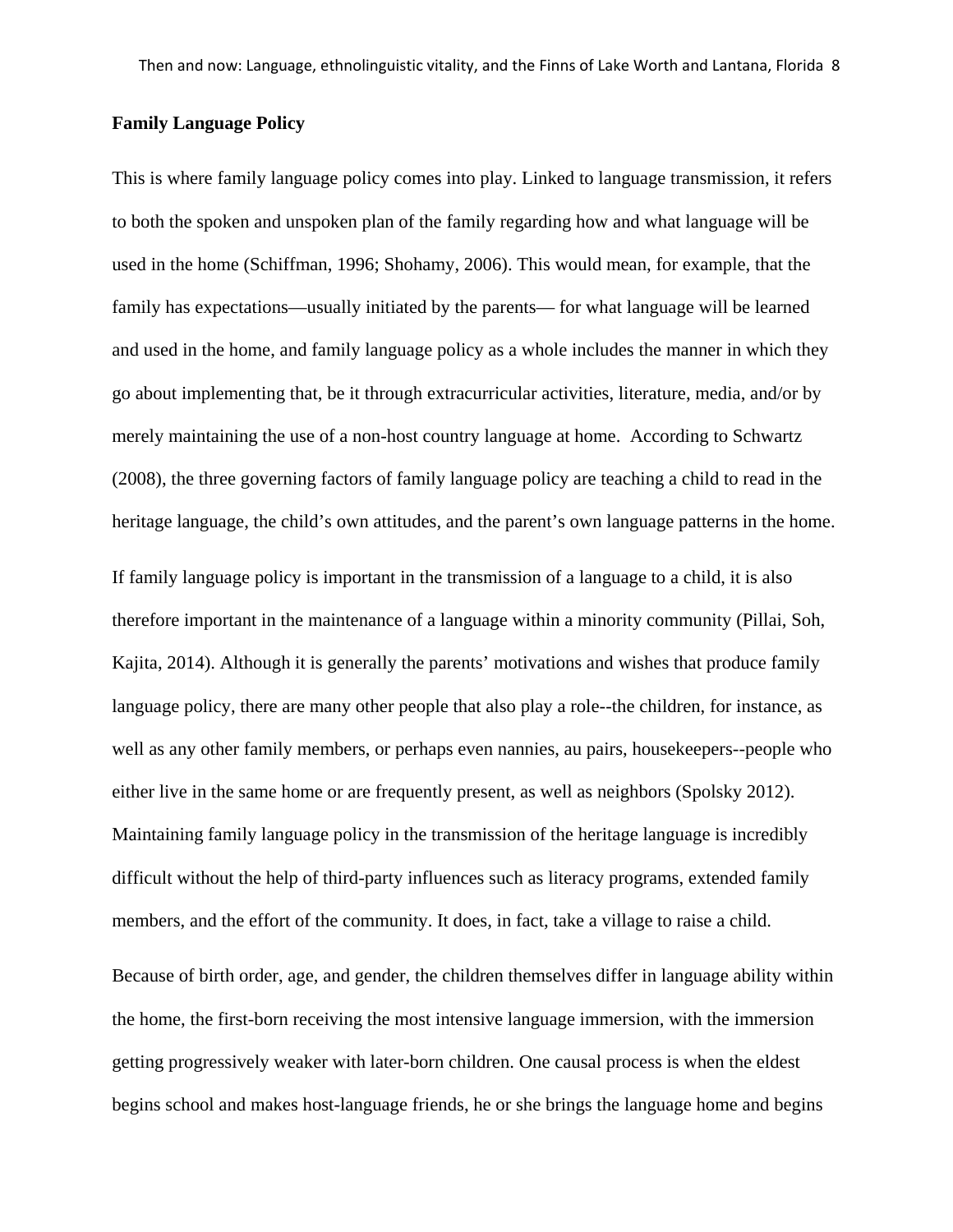to speak it with his or her siblings (Wong Fillmore 1991). As a result, the language between coethnic peers and even siblings is usually the host-language, and the youngest in the family is usually host-language dominant, speaking the heritage language very little (Kravin 1992, Tuominen 1999).

Although most parents express a desire that their children speak both languages—they wish their children to speak the heritage language in order to maintain "family cohesiveness" and the host language so that the child will excel in life (Luo and Wiseman 2000)—and many even adamantly profess allowing only the heritage language in the home, but they often do not hold to that conviction. Thus, when communication occurs between parents and children, it ends up being a mix of the host language and the heritage language, which is detrimental to the children's vocabulary development of the heritage language, a factor which has been found to cause a lessened desire in the children to speak the heritage language at home (Schwartz, 2008). In fact, research shows that there is often discrepancy between the parents' language ideology and the actual practice of language at home; it is the children, who "can be powerful promoters of switching to the host language," reflecting the actual language policy of the home (Schwartz 2008).

For this reason the language pattern is usually as follows: between parents—adult to adult—the heritage language, between parents and children, a mix of the host language and the heritage language, and amongst the siblings and their peers, the host language, although that was subject to change, depending on the topic and the interjection of the parents (Kang 2015).

The mix of language between parents and children also depended on the topic at hand. In a study of Korean Americans, Kang (2015) noted that the heritage language was used for home and family related matters, such as discipline. Also, if the children wanted something they thought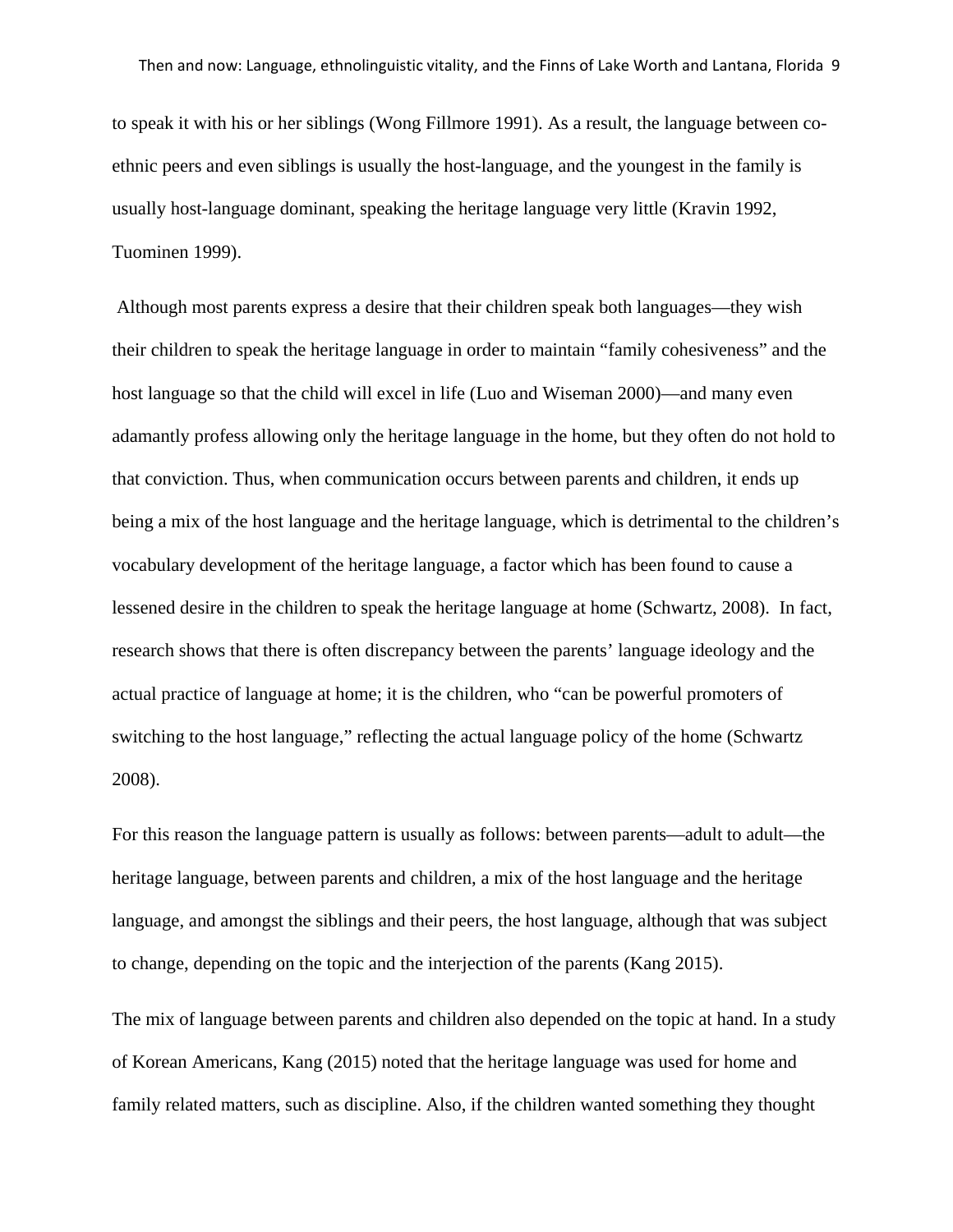their parents would not give, they tended to ask in the heritage language. For school related matters, the host language was more prevalent between parents and children. Other research indicates that sometimes the primary language of the second-generation immigrants moves completely to the host language. Although understanding the heritage language, they answer their parents only in the host language (Kuo 1974a).

However, some parents, wanting to provide more academic training in the language, enroll their children in extracurricular language schools of the heritage language. Although not playing a primary role in the transmission and maintenance of the heritage language, these are significant. When the school presents the literature of the heritage language in an expressive and enthusiastic manner, it has been shown to cause a weak but statistically significant positive correlation between a child's vocabulary acquisition and their desire to speak the heritage language at home. Family language policy, after all, is largely related to the desire of the child him- or herself to speak the heritage language. Also indicative of a child's own desire to speak the language is his/her relationship with his/her family and the parent's attitude toward the language (Luo 1993). However, the transmission of a heritage language in the home, from parents to children, is usually easier and more successful than the maintenance of that language into the child's teen and young adult years (Chumak-Hortatsch 1999; Portes and Rumbaut 2001).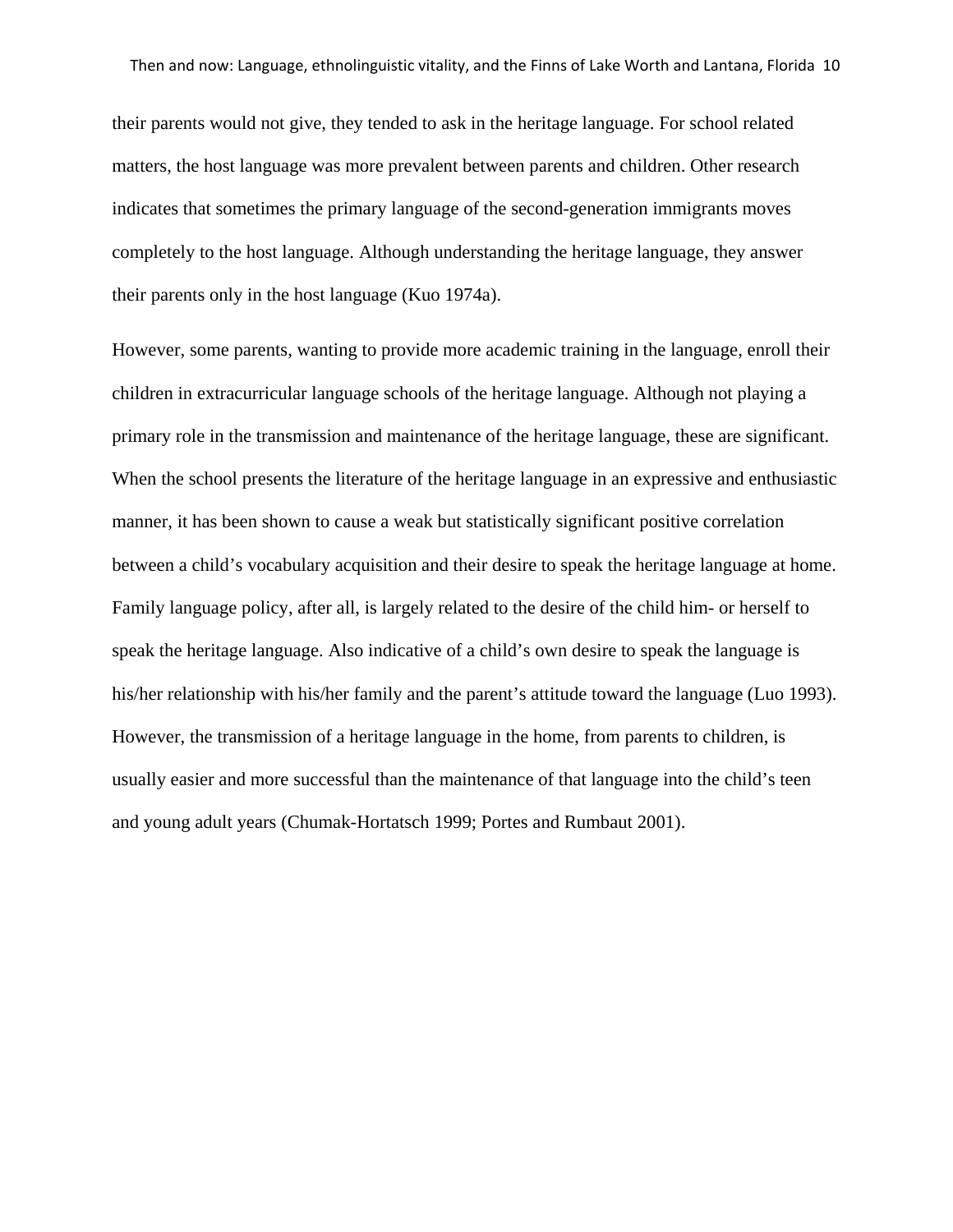#### **Language Maintenance**

As mentioned earlier, research has shown that in immigrant families a language usually shifts from the native language, referred to as the heritage language, to the host country's language within three generations. The first generation of immigrants, while speaking some English, usually prefer to use their mother tongue as their home language, but their children--the second generation—are bilingual, with an increasingly strong preference for the host country's language, speaking English with peers and siblings, and oftentimes, as they grow older, even beginning to speak the host country's language with their parents. The third generation—the second generation's children —usually speak only a smattering, if any, of their ancestral language (Fishman 1978). There is, however, research showing that language shift, or the shift from the dominant use of one language to another, can also occur faster, in only one generation (Jia and Aaronson, 2003).

It is true, however, as the children grow older, if they acquire more outgroup peers than ingroup peers, the influence the parents have over their children is overshadowed by these peer's influence, causing the children to lose the heritage language and speak the host language more dominantly. The same principle applies if they acquire peers of the same ethnic background. While the parent's influence still diminishes due to the children growing up, the influence of the heritage language speaking ingroup peers causes the children to maintain their heritage language (Luo and Wiseman 2000).

Ultimately, language maintenance is a choice governed by values, desires, and motivations. The surrounding community and the desire to belong makes a significant difference. Success stories among adults usually include a few of the same essential factors, one of them being that both parents have the same heritage language, another, friends of the same ethnic origin, and the third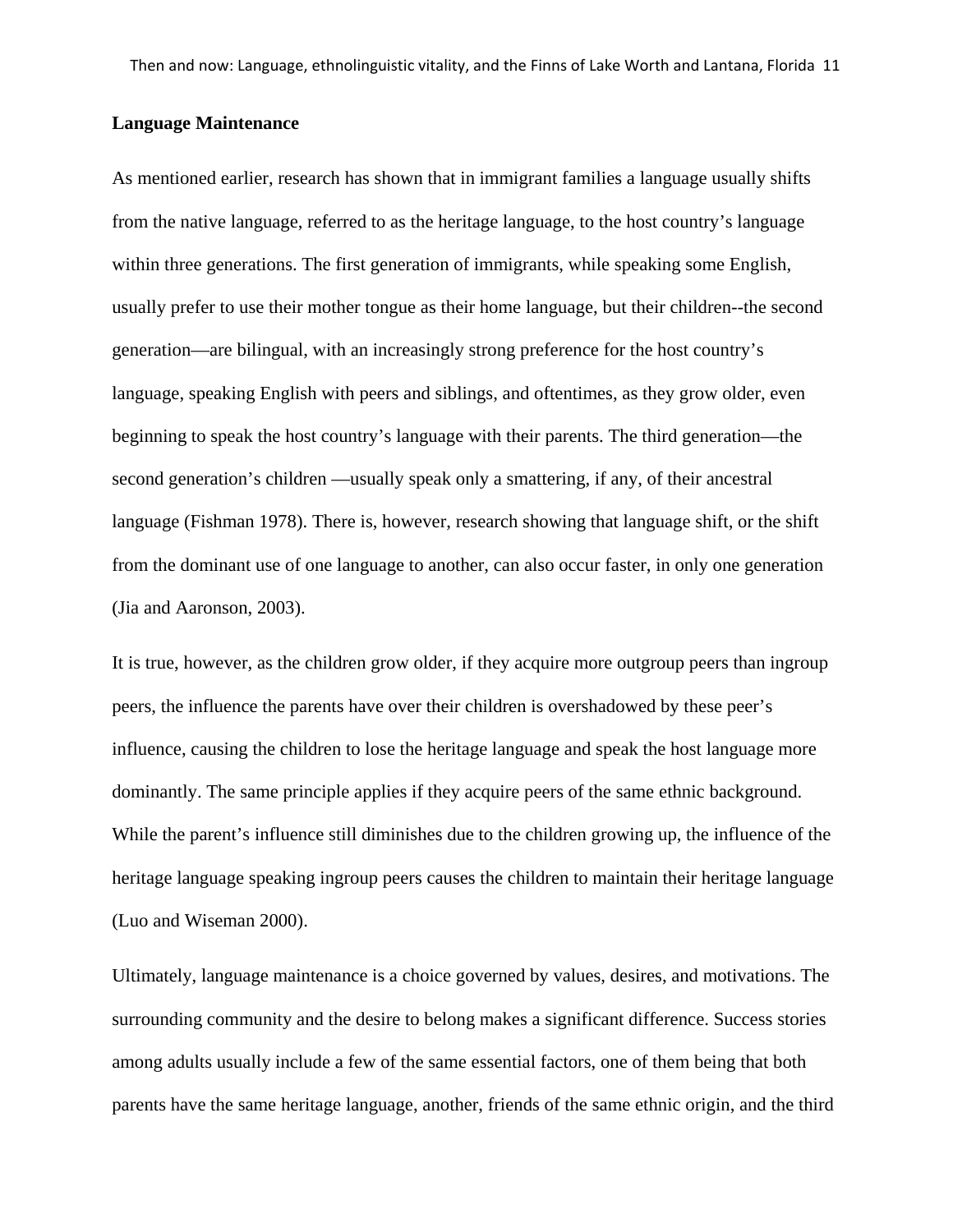being a supportive ethnic network and community (Alba et al. 2002; Hulsen et al. 2002). Verkuyten (1992) argues that a high ethnolinguistic vitality of a group, producing "a more positive attitude toward ones' own ethnic identity would be associated with a higher level of ingroup preference" (p. 741). This means that the more one identifies with a given group, the more "intra-group similarity, attraction, and shared uniformities in behavior," language included, does one exhibit (p. 742). Wong (1988) observed that foreign born Chinese immigrants that immigrated to the US at an early age use their native language as a type of banner for "ethnic pride," as well as a cushion for adjustment in the US. The native-born US Chinese did not require the adjustment cushion and thus were more likely to lose the language. Young immigrants, as opposed to native-born children of immigrants, tend to keep their language while the native-born children tend to lose it.

# **Ethnolinguistic Vitality**

The theory of ethnolinguistic vitality refers to that which "makes a group likely to behave as a distinctive and active collective entity in intergroup situations" (Giles, et al 1977). In other words, it is what causes ingroup cohesiveness within a larger context. It refers to the feeling of belonging, pride, and identification that the members of what is usually a minority ethnic group amidst a larger dominant group feel towards their own minority ethnic group. It is what causes them to act in a similar way, holding to their cultural values and mannerisms both individually and as a group. A high ethnolinguistic vitality is truly a collective pride in an ethic identity; a low ethnolinguistic vitality is the opposite. With the former, the group will "survive and thrive," the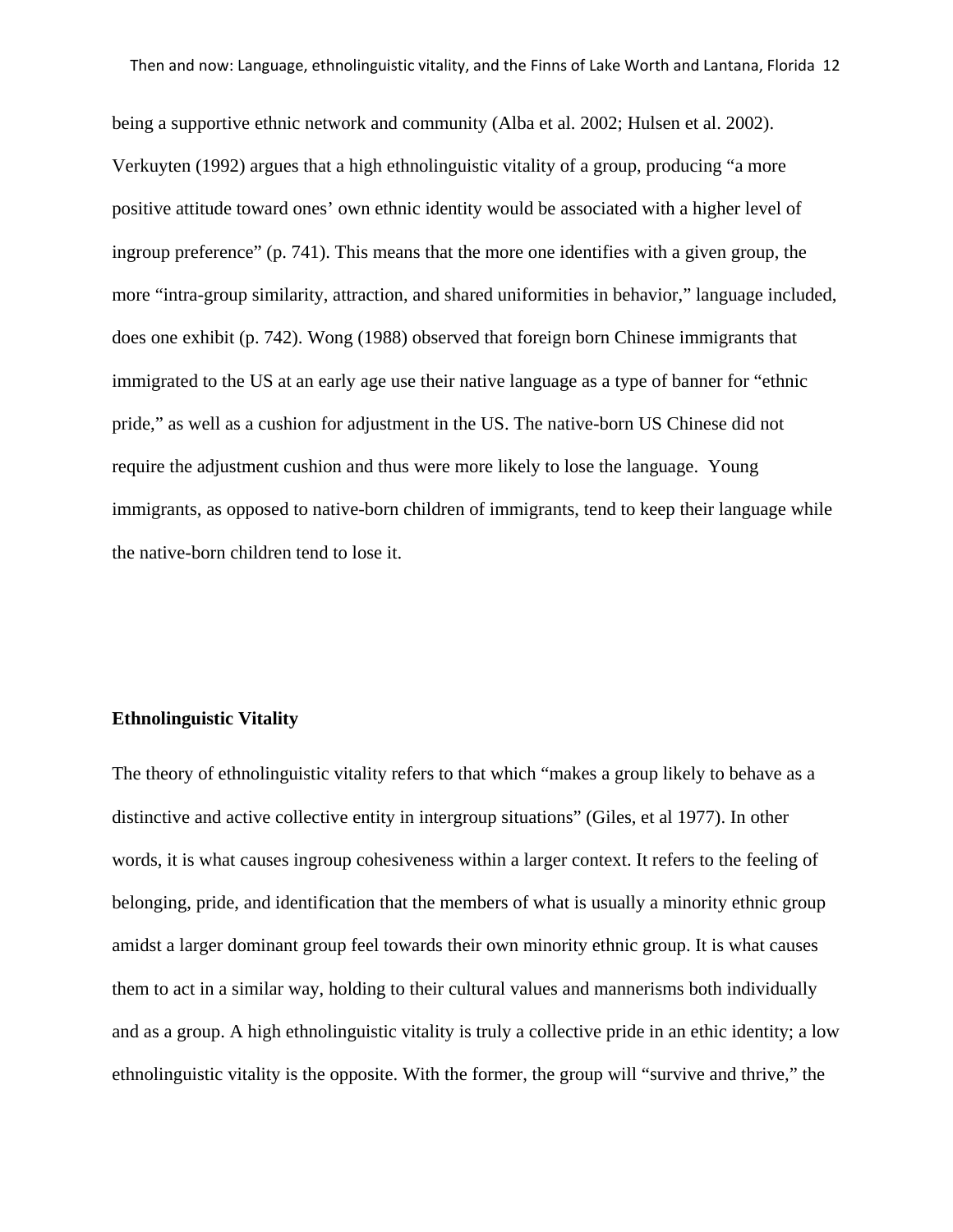members turning to each other when put in contact with outgroups; with the latter, a group will most likely disintegrate (Giles, et al 1977).

However, how does one measure ethnolinguistic vitality? Of course, there are the opinions of the people within the minority, and that is a perfectly valid identifier, but in order to thoroughly and accurately understand the buoyance and strength of a group, for that is what ethnolinguistic vitality is, there must be more than what people think and say about it. In other words—there must be—and usually is—a reason why the minority is held in the certain regard that they are, and why the people express that regard in the way that they do. For example, media can be a factor. If the dominant group, which is usually in control of the mass media in the area, begins to perceive a local ethnic group with a high ethnolinguistic vitality as a threat in whatever sphere of influence, be it economic, social, or governmental, they may begin to portray them negatively in attempt to cause the rest of the dominant outgroup to negatively perceive and interact with the minority, thus lowering their morale.

Therefore, what are the underlying factors that contribute to the reception of a certain minority within a dominant community? There are, in fact, three structural, causal factors that weaken and/or strengthen the ethnolinguistic vitality of a group which Giles, Bourhis, and Taylor (1977) have observed and complied, and these structural factors, in turn, are influenced by Tajfels' theory of intergroup relations and social change and Giles' theory of speech accommodation. To understand what drives the ethnolinguistic vitality of a group, we must first understand these two theories.

The premise of Tajfels' theory is that socially, people categorize themselves into groups, which forms their social identity. For example, someone may be categorized as Caucasian, or a student, a sister, or Finnish, or Christian. The hierarchy of the groups is determined by comparison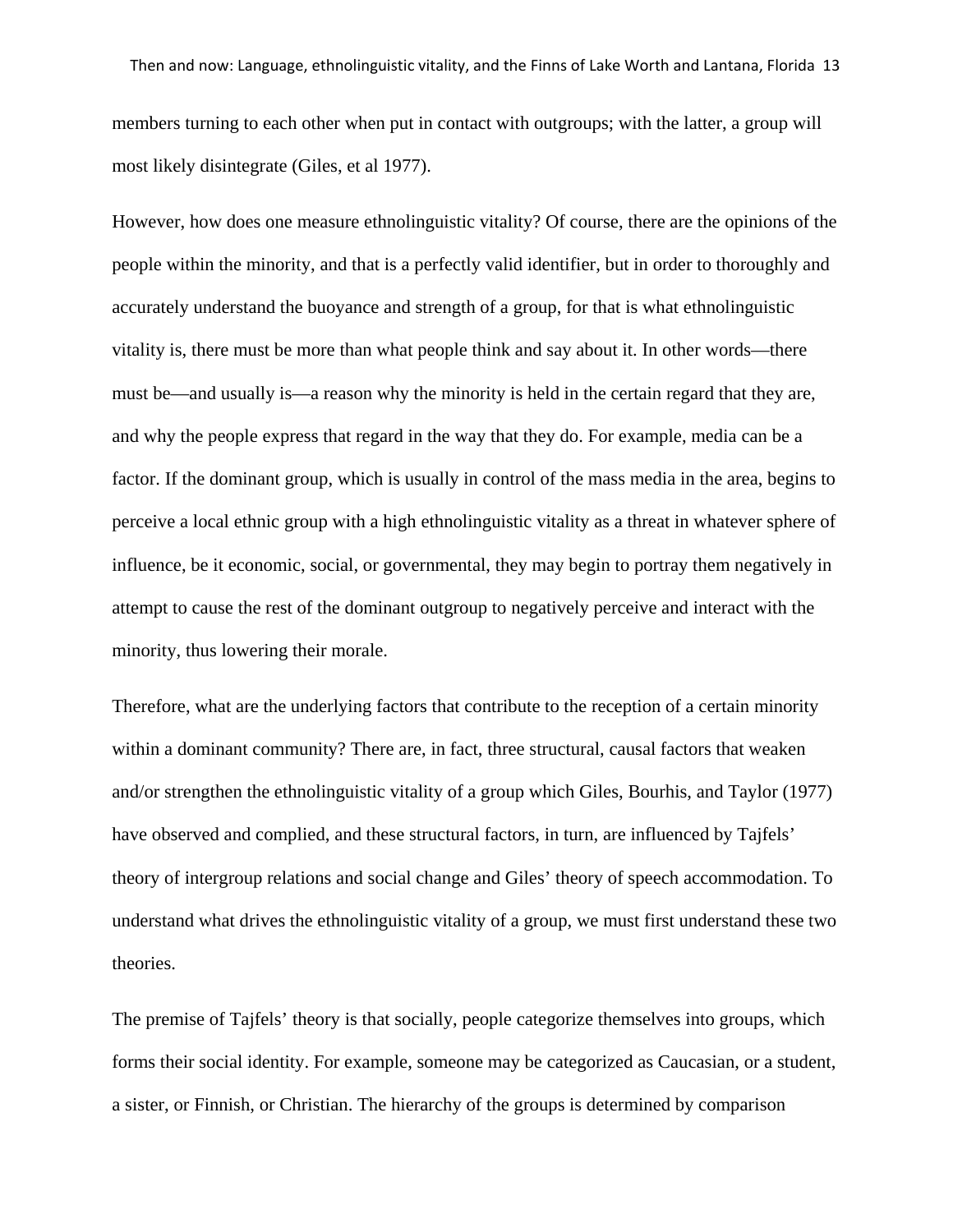between the groups; everyone wants to belong to a group that brings them pride and satisfaction in identifying with it. If one belongs to a group in which they cannot take pride, the individuals of the group will take measures to "climb the social ladder" by either coming into direct competition with a more dominant, prominent group, or by raising their social prominence in some other way. If they perceive that this is not possible, they will either attempt to leave their group to assimilate into the higher groups and/or raise their individual status by making personal changes such as in attire, manner of speech, political views, etc (Giles et al 1977).

Along with this same thread of thinking, Gile's theory of speech accommodation refers to the tendency of people to, according to circumstance, change their manner of speech, including the patterns, pronunciation, etc, that they would typically use. Depending on how much they desire to gain the approval of the person they are communicating with, they will attempt or not attempt to converge with the speaking style of that person (Giles et al 1977). This principle applied to cultural differences, is, in fact, one way that different ethnic groups have maintained their distinctiveness in outgroup situations, by keeping their distinct speech patterns and nuances to emphasize the difference between themselves and the person or persons with whom they are speaking.

As we have seen, language is one of the primary determining factors in group identification. If one wishes to identify with a group, he or she will speak in the manner of the group. The perception of categorization, identity, and comparison between groups, which can also be drastically influenced by mass media, aforementioned, can cause an ethnic group to either maintain their speech patterns in order to remain separate and distinct from the dominant group, or can cause them to converge with the dominant group in order to seek assimilation.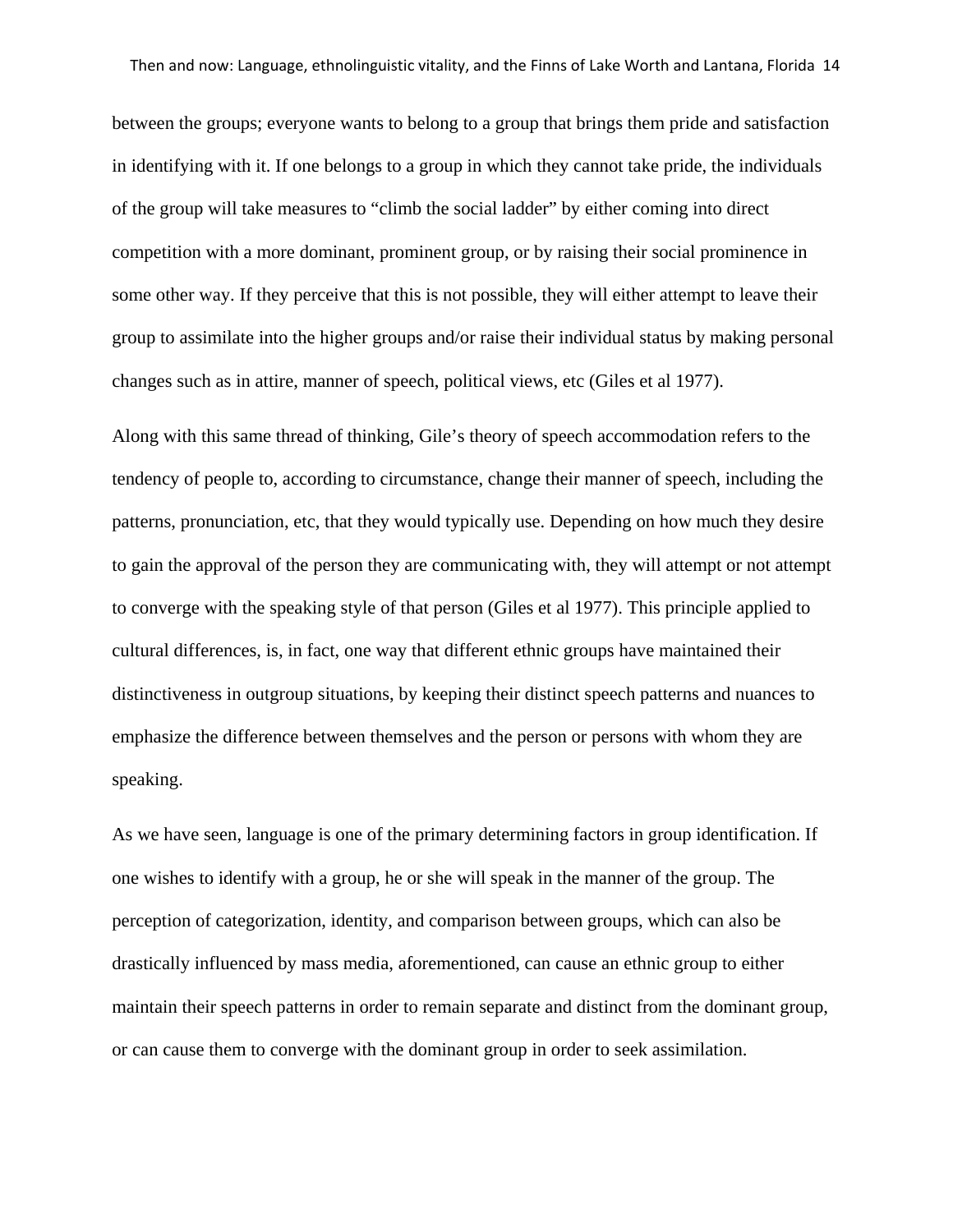Tajfel's social categorization, identity, and comparison combined with Gile's theory of speech accommodation is the groundwork for how the three structural elements of ethnolinguistic vitality operate. The two, working together, determine whether the factor is labeled "low" or "high." Keeping that in mind, Giles, Bourhis, and Taylor's (1977) structural, causal elements of ethnolinguistic vitality are as follows: status, demographics, and institutional support.

#### i. Status

The first of these is causal factors is Status, which is the opinions of both the dominant group and of the minority itself towards the minority group. Status refers to the amount of prestige that the group has through economic, social, sociohistorical, and even language influence. The higher the status and influence, the higher the ethnolinguistic vitality. Groups that are able to gain and/or maintain financial influence in an area through establishing and developing businesses, buying stock, and making a financial mark in the community are more likely to have a high status, which contributes to high ethnolinguistic vitality. Social status is closely related to this, referring to both the self-esteem of the ingroup as well as the outgroup's perception of them. Again, high esteem raises morale while low esteem lowers it.

Also, sociohistorical symbols play another factor. Some ethnic groups have rich histories of struggles, wars, and victories, which leave meaningful, shared symbols that the ethnic minority can pull on to unite themselves. Groups that have histories they wish to hide or are ashamed of usually fall into a lack of group vitality. The same goes for their language. If their language does not have a high status in the global or community scope, they are more likely to wish to keep it hidden, thus weakening the ethnolinguistic vitality of the group, as language is one driving factor that unites a minority.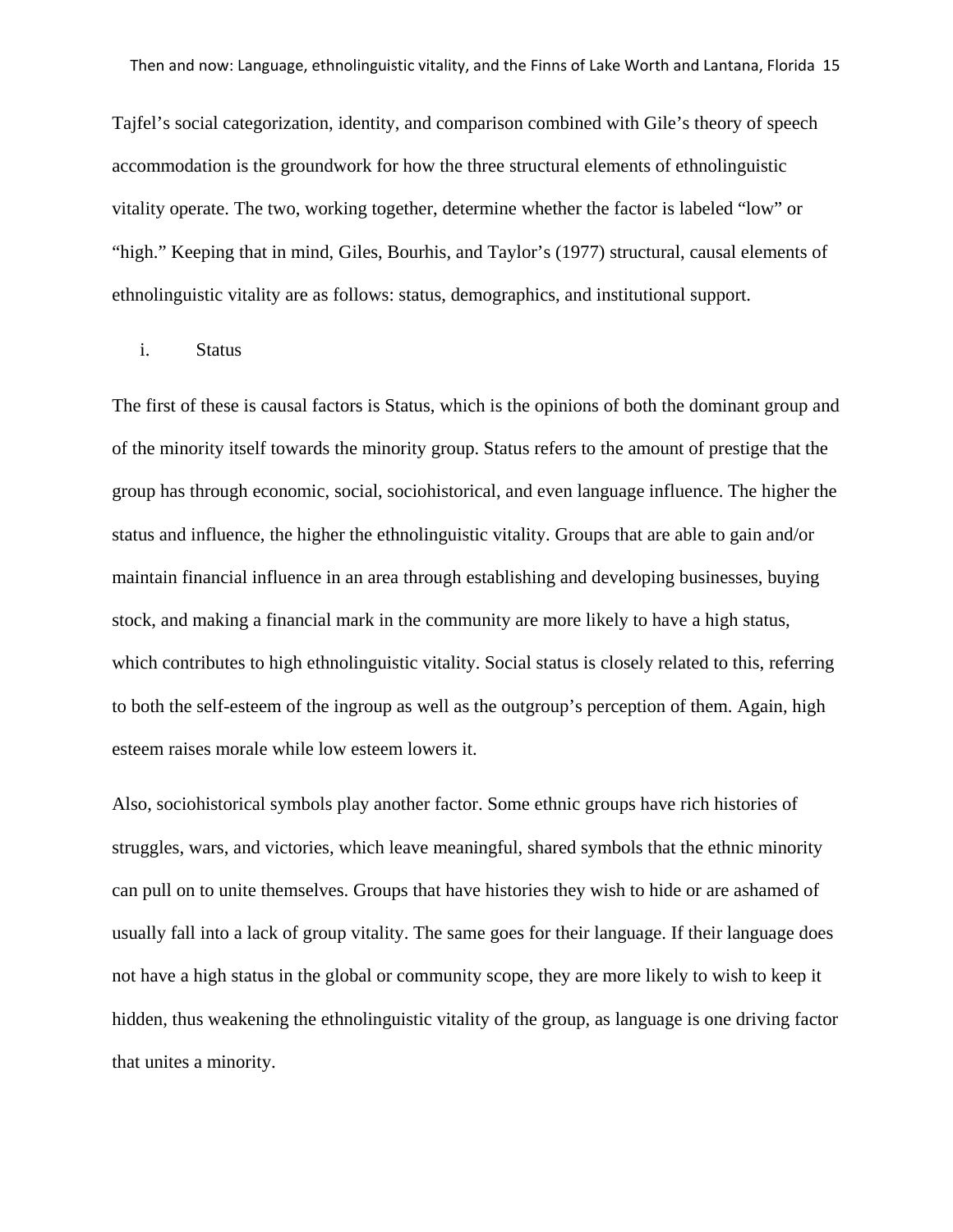# ii. Demographics

Demographics refers to the population of the group as well as how they are situated within the territory. Groups with high vitality are more likely to be situated in a way friendly to group communication. For example, if the numerical density of an ethnic group is high in an area, the ethnolinguistic vitality of that group is more likely to be higher than a group that might have just as many numbers but be more widely dispersed geographically. The sheer size of an ethnic group is also a determinate. The larger the population, the more likely they are able to influence their surrounding territories—people who immigrate and have large families in the host country increase the vitality of their ethnic group.

Of course, along this same train of thought, marriages within the ethnic group are conducive to the growth and strength of the group, but keeping the bloodline "unmixed" with the other surrounding ethnicities is not generally practical. Thus, in the case of ethnolinguistically-mixed marriages, ethnicities with a high status—with influence both socially, lingually, and financially—are more likely to retain the language. The language of low status ethnicities in mixed marriages is usually displaced by the host language. For obvious reasons, the retention of language over generations can be an indicator of the ethnicity's ethnolinguistic vitality. This thesis takes a closer look at this theory.

Another influencing demographic factor is obviously immigration, through which a "planned or unplanned" influx of one linguistic group's into another country can "swamp" another's language, perhaps even the position of the dominant language. (Giles et al 1977). Immigration laws can be put into place to contribute to this social and economic dance, assuring that this will be prevented. Giles, Bourhis, and Tayor (p 314) observed that migrants who move into an area where separate linguistic groups are in overt or covert competition appear to be more willing (for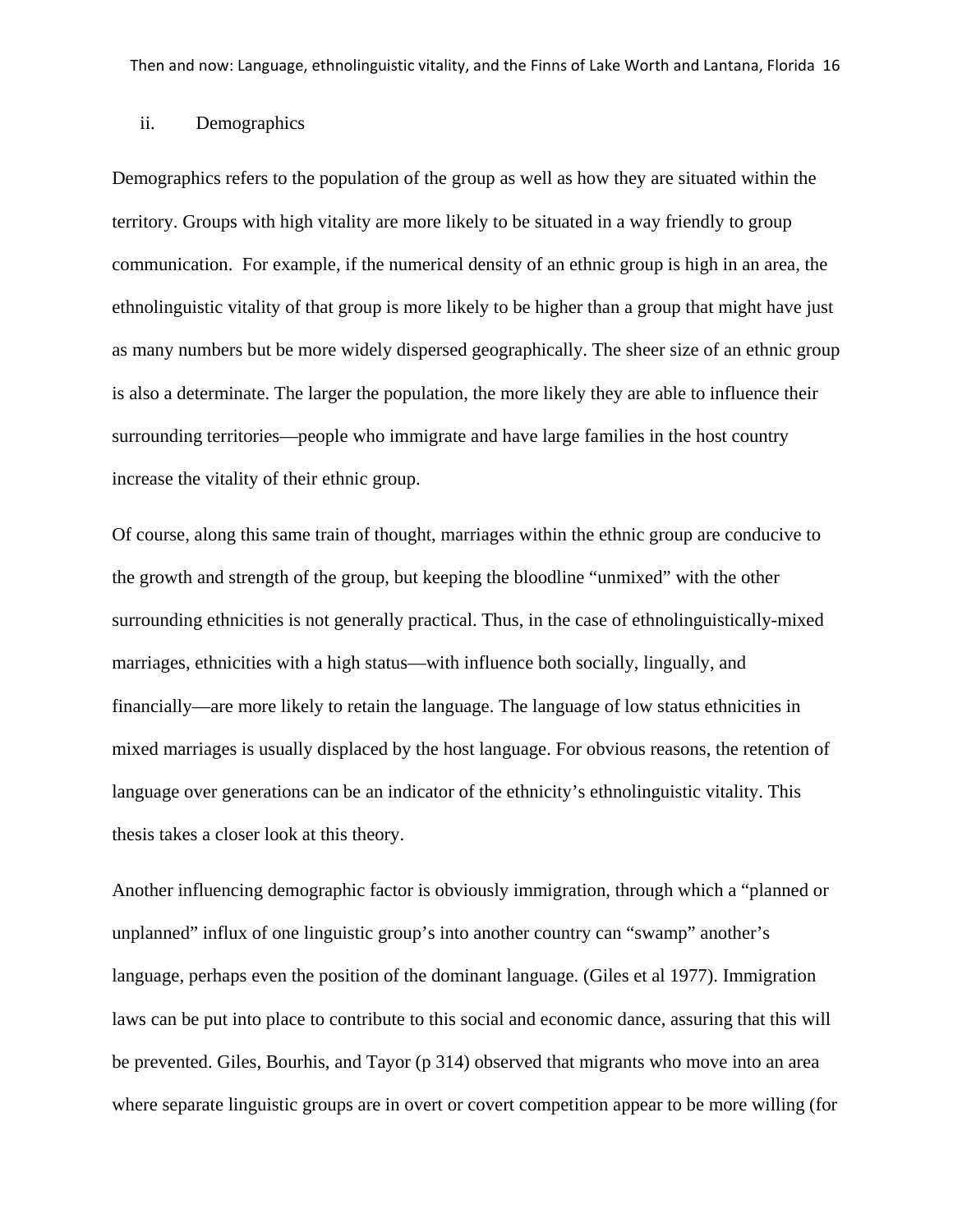obvious economic reasons), to adopt the language and culture of the dominant rather than that of the subordinate linguistic group. In this sense, migrant groups often appear as a threat to the linguistic groups whose collective future is in jeopardy in the intergroup context.

For example, the Canadian municipality of Montreal in the French Canadian province of Quebec has, among other ethnic communities, a Greek community that has been considered a threat to the French Canadian community because, instead of learning French, they learned English, thus strengthening the dominant community and weakening the French Canadian community.

Emigration can also contribute to the level of an ethnolinguistic group's vitality. When young, capable adults and families, vital to the growth and strength of a community, move for greater employment opportunities or to search for work due to economic hardships, their ethnic language is usually forgotten and replaced by the local language of the place they have relocated to, thus weakening not only the language's vitality but also that of the ethnic group.

# iii. Institutional Support

Institutional Support refers to the representation of the language group amidst formal and informal dominant, outgroup institutional settings such as the "mass media, parliament, governmental departments and services, the armed forces, and the State supported arts. Of crucial importance for the vitality of ethnolinguistic groups is the use of the minority language in the State education system at primary, secondary, and higher levels" (Giles et al 1977, 316). Linguistic groups that have positioned themselves so that they are represented in both formal and informal institutional organizations are more likely to maintain a high vitality and therefore thrive as a group. If they do not defend their own rights and interests, who will?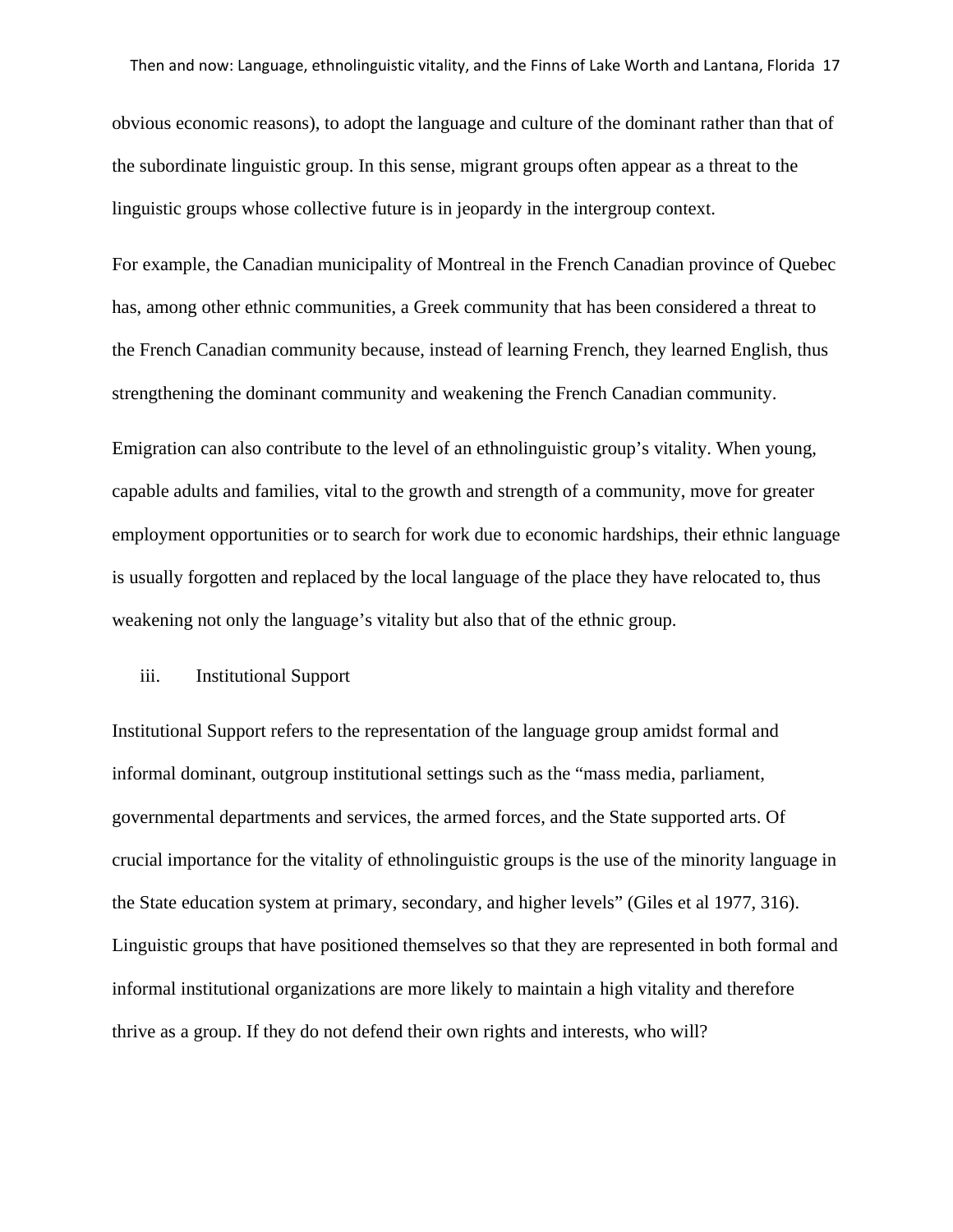#### **Ethnolinguistic Vitality and Language Maintenance**

The ethnolinguistic vitality of an ethnic group is one vital factor in the determination between language maintenance and shift. The attitude an immigrant holds of his or her own ingroup community of course influences an immigrant's perception of his/her own immigrant ingroup's ethnolinguistic vitality. When the ethnolinguistic vitality of a group is high, language maintenance within the group is more likely. When the ethnolinguistic vitality of a group is low, language shift is more likely (Luo and Wiseman 2000). Thus, a high ethnolinguistic vitality of a group causes the immigrant to be more likely to maintain the language.

Giles and Johnson (1987) saw that while it is easy to maintain a language in a home and ingroup environment, it is "unrealistic" for an ingroup member to "diverge totally in public domains" with the ingroup (heritage) language. They would naturally have to convert to the host language, resulting in language shift. In order to maintain the heritage language and their ethnic identities, it is essential for the language exposure to come not only from family connections, but also from ethnic peers and from an ethnic community network (Luo and Wiseman 2000).

In other words, an immigrant cannot expect their host country counterparts to begin to learn their language, rather, the immigrant is to learn the language of the majority in order to survive within the context. The only way to survive without learning the host language is to enter a preexisting ethnic minority in the host country with ethnic language shops, lawyers, religious establishments, etc. This is possible and has been done with various cultures in the United States—Chinatown in New York, Little Finland in Lake Worth, FL, Little Havana in Miami, FL and the list continues. However, as Zhang observed in his research of Chicago's Mandarin and Fujianese speaking immigrants, there will be contact with the host country people and language—if not deeply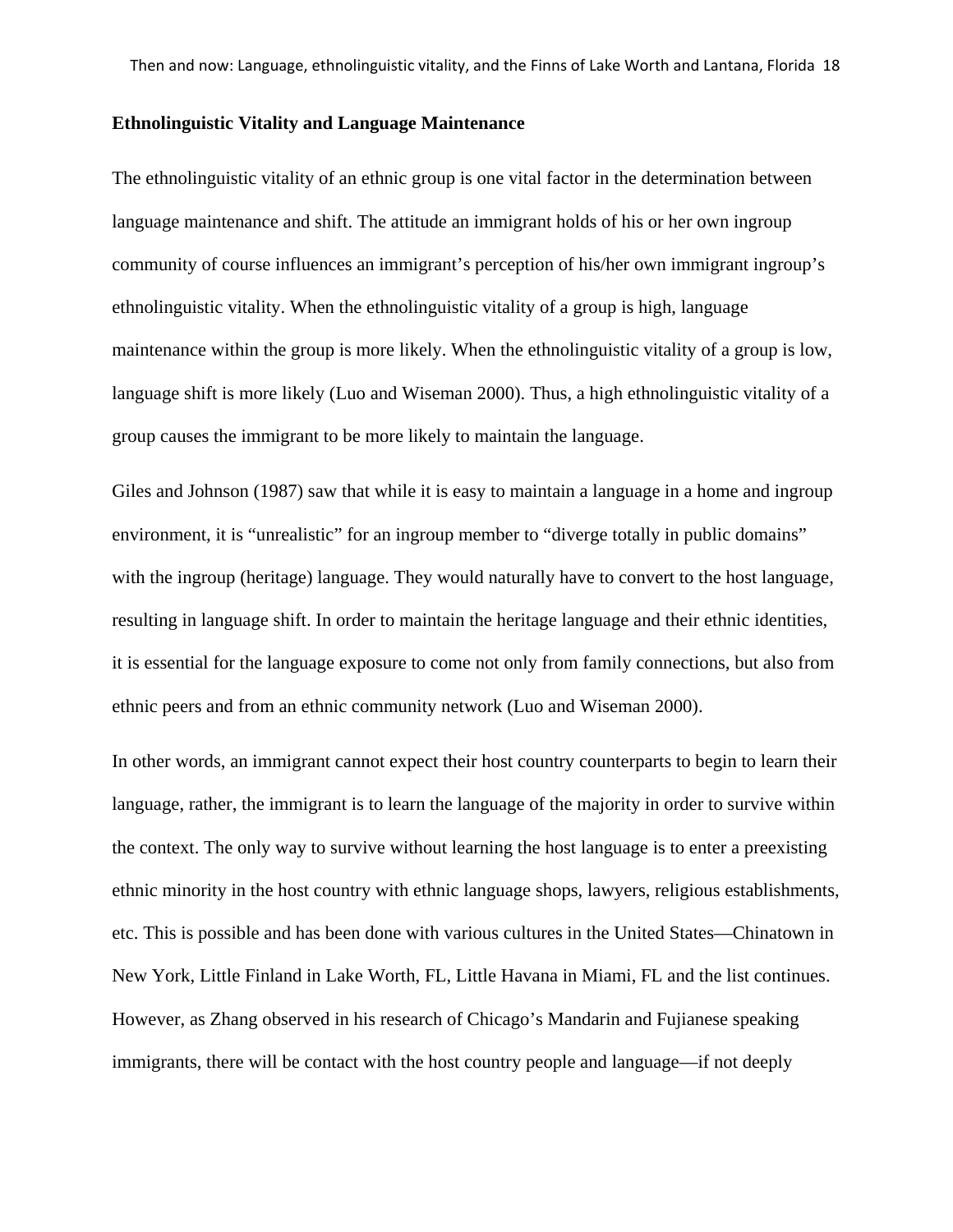personal, at the least their children will be exposed, and that in itself will bring the host culture home (Zhang, 2010).

This returns to Fishman's 1997 model of three generational language shift, already addressed. The first generation speaks their native tongue and prefers company that speaks the same language. Their children, as soon as they are old enough to go to school, provided they go to a host language school, begin to adopt the host language to manage in the outgroup, or host country, as the peers they acquire from the school are all outgroup. Thus their ethnic language maintenance begins to weaken (Luo and Wiseman, 2000). The first generation's grandchildren, on the other hand, having grown up within the host country's outgroup, prefer that language over the language of the ethnic ingroup.

# **Criticism of the Theory of Ethnolinguistic Vitality**

The theory of ethnolinguistic vitality has been criticized in its "conceptualization and application" even by its authors (McEntee-Atalianis 2011). This refers to its surveys, one of which is the Subjective Ethnolingistic Vitality Questionaire, which was found in various studies to inaccurately predict language maintenance, to be independent of the immediate sociolinguistic surroundings, and to not take into account ethnic media use and bilingualism (Ehala 2011). These findings seemed to suggest that the SEVQ did not collect the information that it promised to—the ability to "differentiate between subjects who are likely to maintain their language and those who might prefer social mobility into the dominant majority" (Ehala 2011, 188).

Rather, a more beneficial, thorough method of research, as opposed to merely the use of one questionnaire, would go about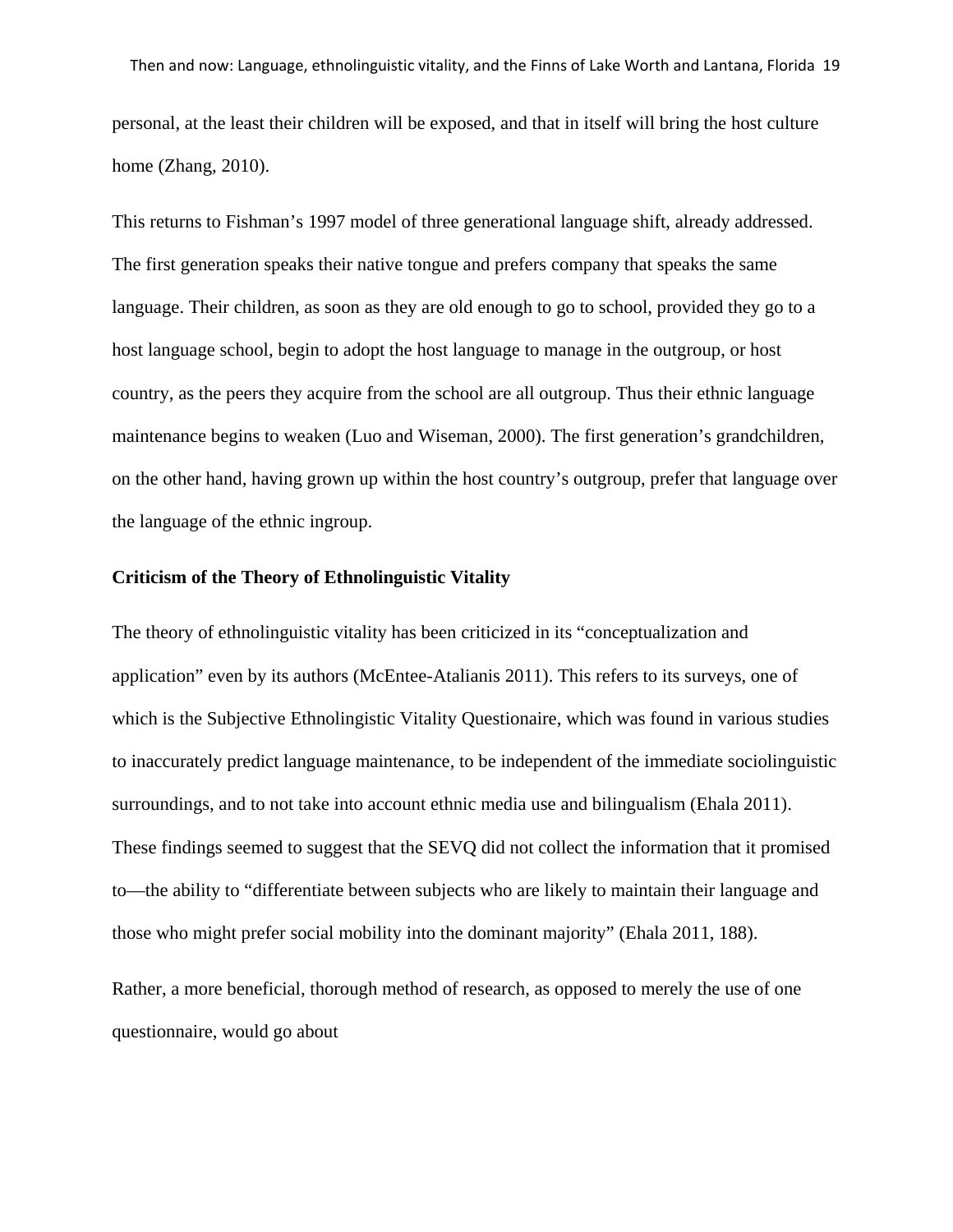adopting multiple methods of data collection allowed us to replicate and confirm findings across different sources of data, pursue issues in more depth, and open up new areas of investigation, while also identifying apparent anomalies or contradictions in our data and limitations in our instruments. Moreover, we also found that different methods afforded variable degrees of control and authority over the type, presentation and interpretation of the data by the researcher and the researched, and permitted an exploration of macro- and microprocesses permitting both a broad and narrow interpretation of the data (McEntee-Atalianis, 2011).

Another criticism of this method has been that it provides only the attitudinal factors towards the ethnic group and language rather than accounting for the language maintenance of a group, and in order for the true cause of language maintenance to be discovered, other sociolinguistic surveys had to be administered (Yagmur, 2011). Yagmur (2011) argued that even if an ethnic group may be perceived as having a low vitality, the group may find the means to maintain its language if its members are dedicated to the group. Elaha (2010) inserts that "the sustainability of a small language does not depend entirely on the size of the community or on external conditions beyond the control of the community and language revitalisation activists; sustainability also depends on the disposition and attitudes of the speech community."

This study seeks to use both quantitative and qualitative methods, and looks at the influence ethnolinguistic vitality—the attitudes of the people—has on language maintenance, and recognizes that although the results may be valid, the research is not comprehensive, and therefore also does not comprehensively reflect the reason for an ethnic group's maintenance of a language.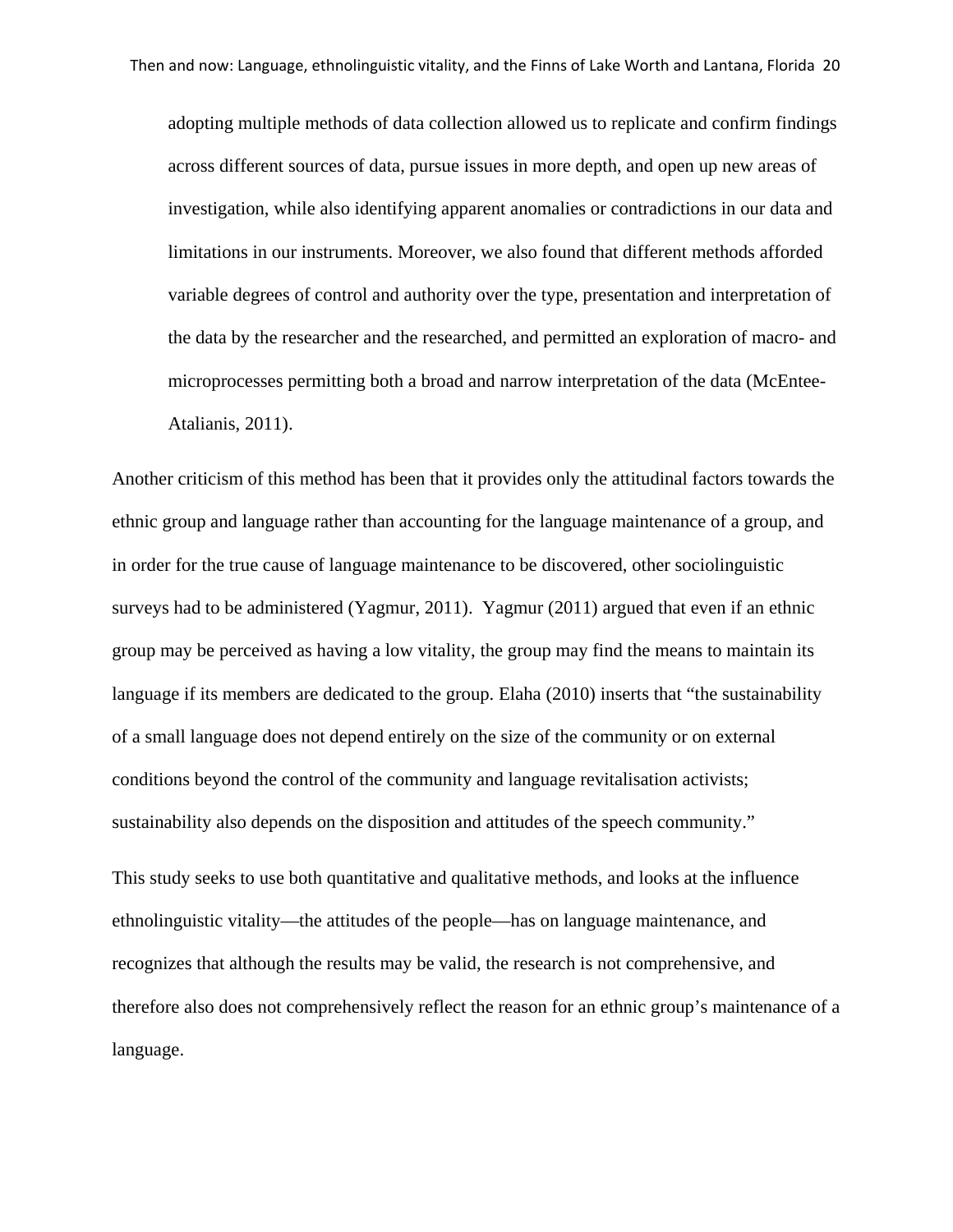#### **Ethnolinguistic Vitality and Floridian Finns**

As the aim of this thesis is to look at the language maintenance of the Finns in South Florida as influenced by the ethnolinguistic vitality of the Finnish community in that area, this portion of the thesis will look at the three influencing structural factors of ethnolinguistic vitality (status, demographics, institutional support) as applied to that community.

i. Status and Institutional Support

Beginning in the early 1900s, when the Finns began to establish themselves in the States, including Florida, many men found employment in construction, and their wives became house cleaners and took care of the children of the wealthy. Ethnic bakeries and hotels were also established in order to "bring cohesion to the community" (Tzorztsic 1999).

In 1988, Boccio of the Sun Sentinel, a newspaper in Palm Beach County, FL, where Lake Worth is located, said that there were:

two Finnish-owned cab companies, bakeries, a Finnish news journal, a phone directory, radio shows, travel agencies, hotels, churches and even a rest home for Finnish immigrants. Professionals such as Finnish doctors and attorneys have offices in the area.

``We have such a concentration of businesses that cater, in a large part, to the Finnish community. It helps those who arrive from Finland feel at home. It certainly helps to carry on the knowledge and culture of the country," said another Finnish resident of the area to the Sun Sentinel. The ethnic community was close-knit, and there was almost no need to speak English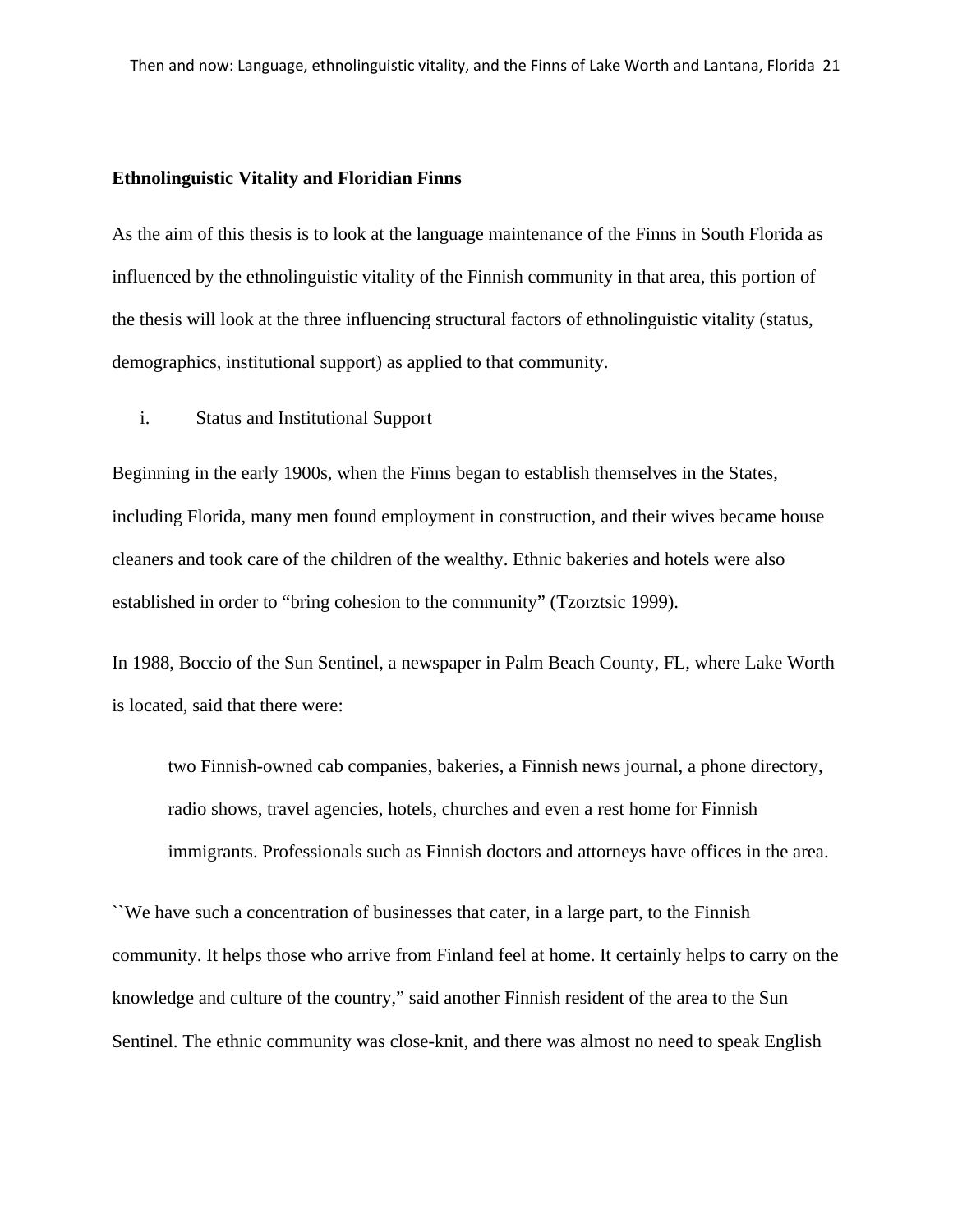as there were shops, churches, club-houses, and virtually everything else needed for life, all offered in Finnish.

This reflects the Zhang's (2010) idea that for an ethic community to sustain itself without the members having to learn the host language, there must be a solid network of ethnic social and business establishments within the community.

To reiterate, social recognition is to what extent, and in what manner, the dominant group acknowledges the minority ingroup. As to the Finns in Palm Beach County, the local American newspapers had nothing but good to say about the Finnish community and its individuals. In 1993, Josh Bennett, of Ft. Lauderdale, Florida, wrote in a Palm Beach county newspaper, the Sun Sentinel, this note:

The Finns began arriving in South Florida in the 1920s and although few are aware, these immigrants from "The Land of the Midnight Sun" now make up the largest permanent Finnish population outside Scandinavia. Perhaps the reason so many Floridians are oblivious to the Finns' presence is that these industrious and self-reliant people do not riot, stage protest marches or demand rampant social services. Their inherent modesty prevents them from making spectacles of themselves. Their schools are highly rated, their per capita crime rate is the lowest of any community of similar size in Palm Beach County and their neighborhoods, while not opulent, are always neat and clean. The Finns have set an example that all who seek asylum here would do well to emulate.

The Finns have been so respected in the Palm Beach County community that there is even a monument dedicated to them in Bryant Park, a prominent local park near the tourist beach in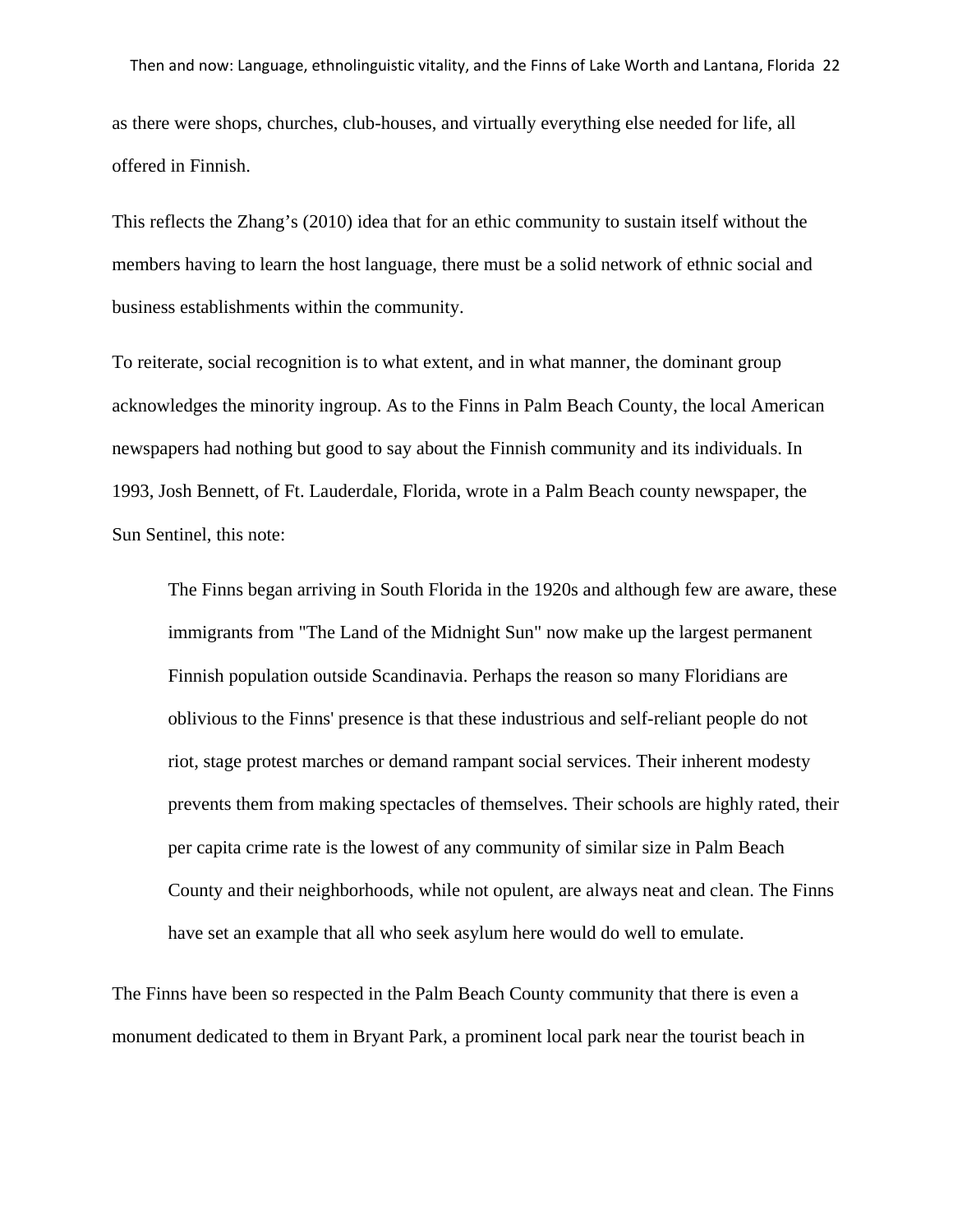Lake Worth. From this, we can draw the conclusion that the influence of the Finnish population has been quite significant in that area.

The amount of positive social recognition and the large network of Finnish ethic establishments indicates a high ethnolinguistic vitality.

# ii. Demographics

Either numerical density in a small area or merely a large population itself is likely to strengthen an ethnic group's vitality. South Florida has been said to have the largest population of Finns outside of Finland, but that statement was made almost four decades ago. The current population of South Floridian Finns is no longer in its heyday, and rather, is in decline. The cultural hub is fading away, as noted by Josh Hafenbrack of the Sun Sentinel. The 2000 US census found that there were less than 5,000 Finns in Palm Beach County, 10 percent less than in 1990. It is reported that the younger population of Finns speak perfect English, marry Americans, and assimilate much more so than did their parents. They are "more open and ready to mix with the world...certainly much more educated" said a resident of the Palm Beach area of the younger generation. They are said to be mostly business people and "adventure-seekers," and some of the previous generations "worry the next generation has adapted too readily to American living" (Tzortztsis 1999).

However, Mika Roinila, a professor at the State University of New York, noted to the Sun Sentinel that "the Lake Worth –Lantana area is a very solid community with Finnish-ness. All the activities are in the Finnish language. In other parts of the country, they're doing everything in English" (Hafenbrack).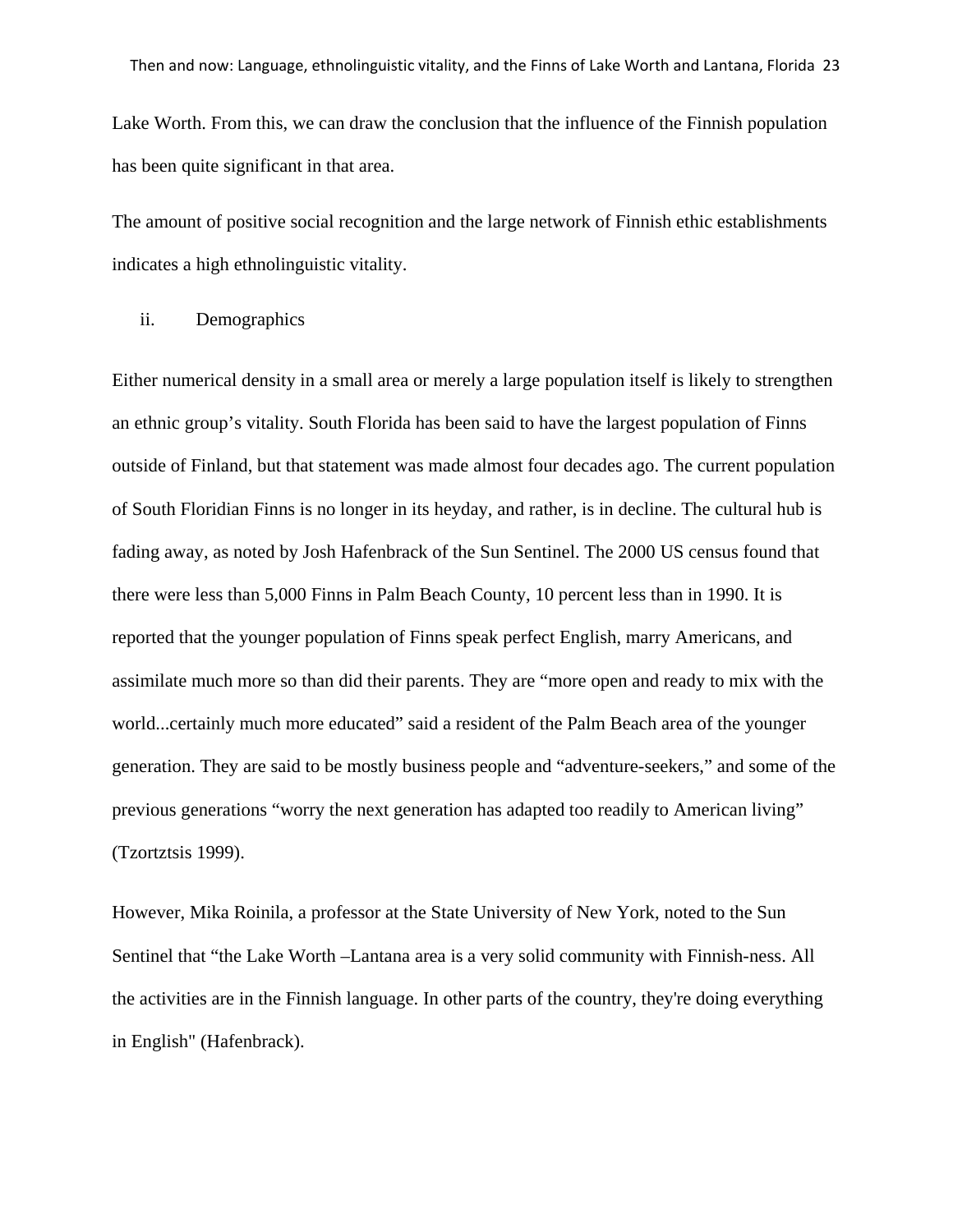# 3. RESEARCH QUESTIONS

Thus far we have looked at language transmission, or the passing down of a heritage language from one generation to the next within the context of home, and we have looked family language policy, or the spoken or unspoken plan of the family in regards to language use, and then, after examining those, we considered how these two combined pertain to language maintenance. We have also looked at the theory of ethnolinguistic vitality—the strength of an ethnic group, along with some of its criticisms, and how the theory can influence the language maintenance of an individual and even of a whole ethnic group. Considering all of the above factors, and that the Finnish community in the South Florida area of the United States has a resident population that is now quite small, with numbers in decline despite their rich history in the area, the Finns in South Florida, Palm Beach County area, are prime candidates for this research.

This means that Finnish language fluency level of the current Finns in the area is pivotal in the continuation of the community's maintenance of the language, which is the focus of this study their language processes, choices, and habits, beginning from heritage language acquisition in the home, to the processes and motivations used in keeping and practicing the language as an adult, or in contrast, in not practicing or keeping the language, leading either to heritage language maintenance or to language shift.

Usually, the family language policy in the home impacts language transmission levels, providing the basis for language maintenance later in life. The research questions, of course, as they ask of past events, are subject to the memories and recollections of the individuals interviewed, so it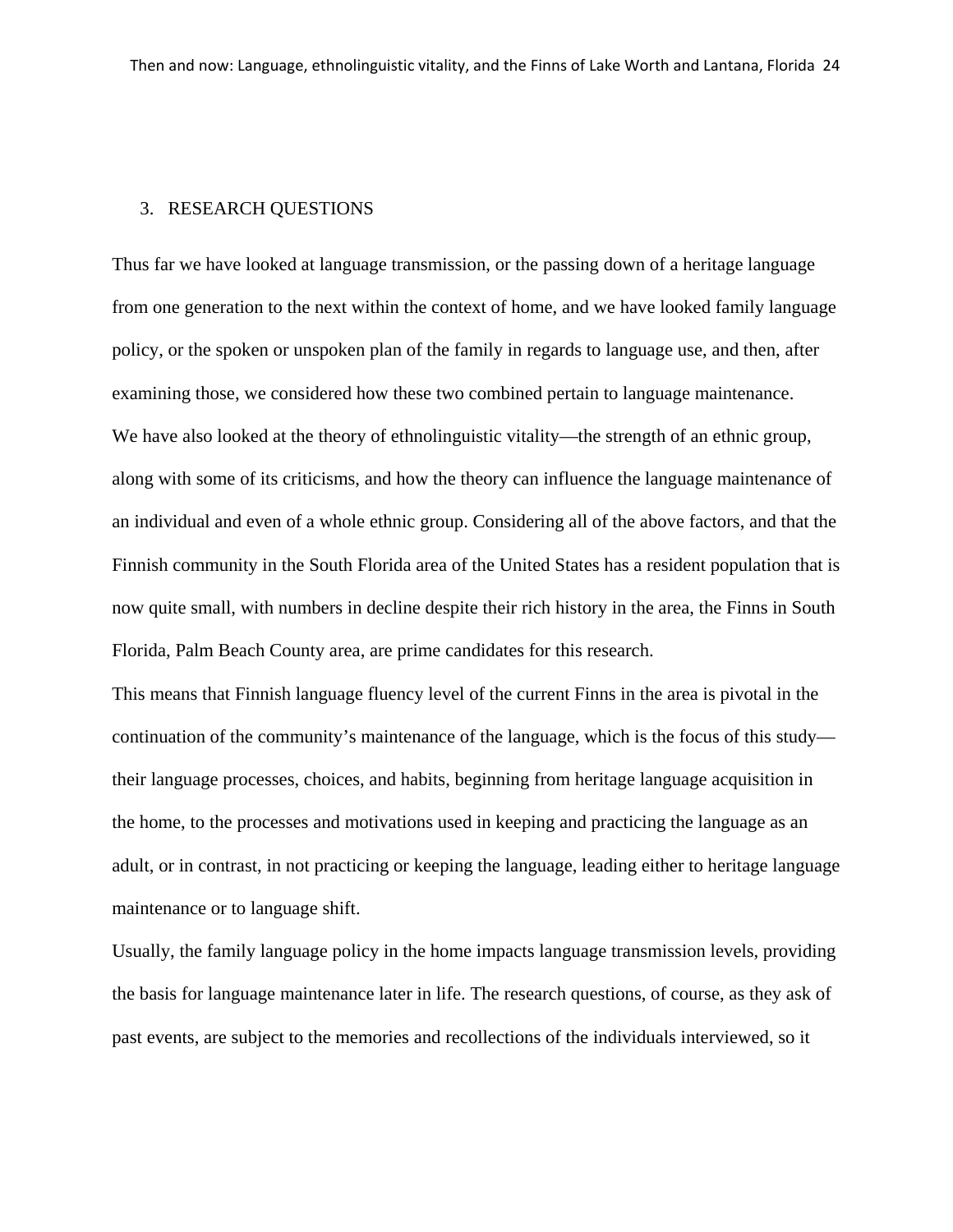Then and now: Language, ethnolinguistic vitality, and the Finns of Lake Worth and Lantana, Florida 25

must be considered that the data comes through not only the filter of personal perception but also through the filter of time.

RQ 1) What factors and attitudes contributed to heritage language transmission during childhood?

RQ 2) How has language ability and preference develop over time?

Every people group has a perception of themselves, be the perception positive or negative. This can also be referred to as ethnolinguistic vitality, a term which will be used as defined by Giles, Bourhis, and Taylor (1977): the degree to which a group is "likely to behave as a distinctive and active collective entity in intergroup situations'' (p. 306). This leads to the last research question, which is as follows:

RQ 3) How has the ethnolinguistic vitality of the Finnish community affected their language maintenance?

#### 4. METHODOLOGY

Qualitative researchers are interested in the meaning that people attribute to things in their lives. It is about people and how they deal with and react to life (Wiley, 2015). Because the nature of this study considers how a person's language has developed within its surrounding context, to acquire basic socioeconomic and educational factors, I opted to use questionnaires (to gather demographic information such as education, place of birth, time lived in South Florida, marital status, and age) combined with semi-structured interviews, which provide for more flexibility in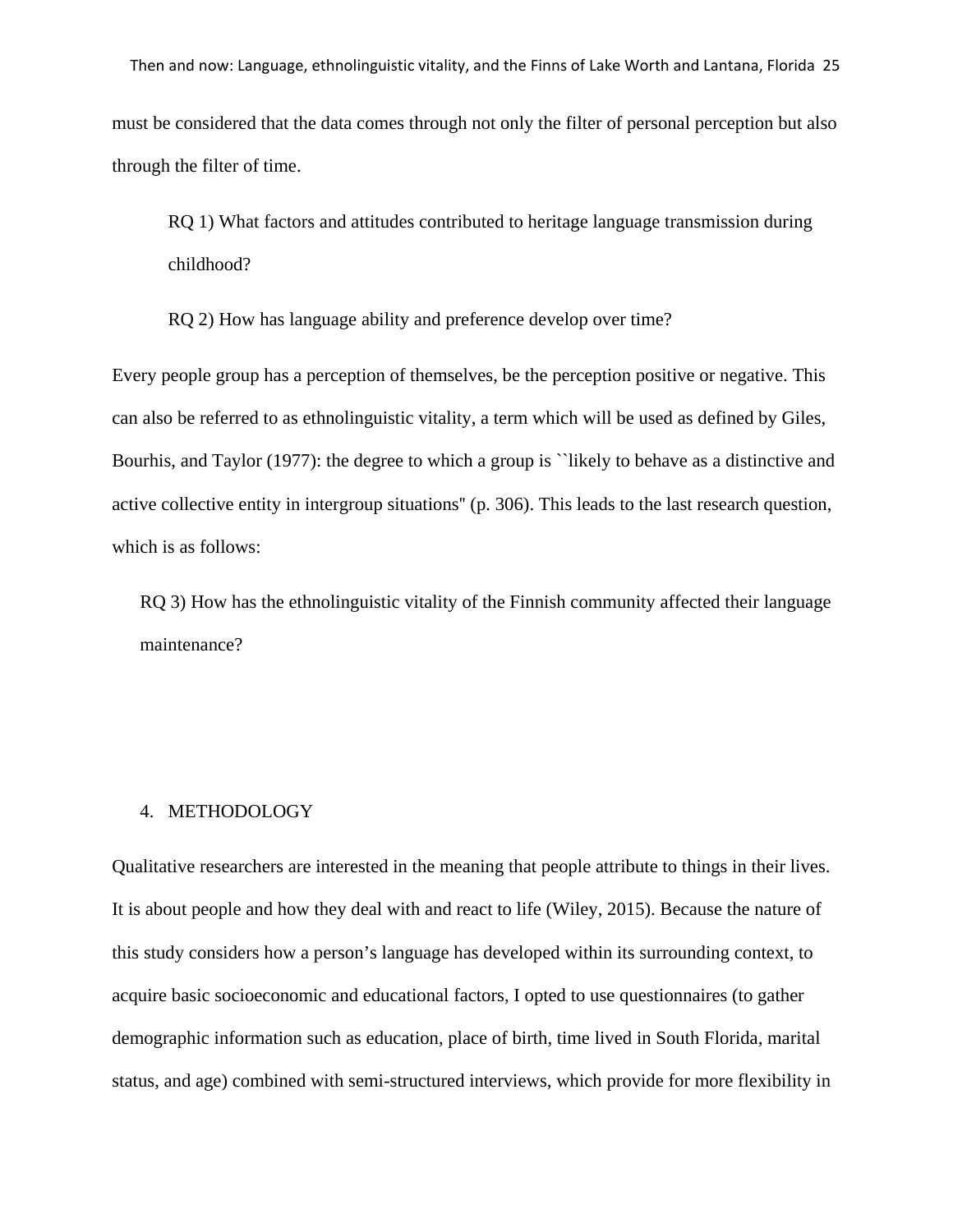the conversation, as opposed to structured interviews, which lack open-ended questions, or unstructured interviews, which would have been too loose in form to properly guide (Zacharias, 2012). Within the semi-structured interviews, I used a response-guided approach, meaning that I came to the interview prepared with questions, but followed up the participant's answers to each question with spontaneous ones to gather more specific information. Despite the time-consuming nature of conducting interviews, they were deemed more conducive to the study because if the person interviewed were to merely write the answers in a questionnaire, it would not provide the opportunity to probe for more insight; if the answers were written in an unclear manner, there would be no opportunity to ask for clarification (Thomas, 2003). Therefore the semi-structured, response-guided approach was decided on in addition to the questionnaire.

All of the participants were over the age of 18 but had Finnish parents (or at least one Finnish parent) who had spent the majority of their childhood and young adult years in Finland and had moved to the United States or North America as adults. Their children, my interview participants, had either been born in the States or had come to live the North America before the age of seven. This research refers to these people as "Finns," despite the fact that they are United States citizens. In the process of determining the guidelines for who to interview, I chose include the family's land of origin and the age of arrival in North America over the feeling of cultural identity or even legal citizenship because these concrete points of identification were more specific than the term "Finnish." This, of course, narrowed the pool of possible interview participants, but for convenience, the research refers to the participants as "Finns."

Johnson and Newport (1989), in their study of second language acquisition, observed that "if one is immersed in a second language before the age of 7, one is able to achieve native fluency in the language" (p 78). In other words, there was no difference between their language and that of a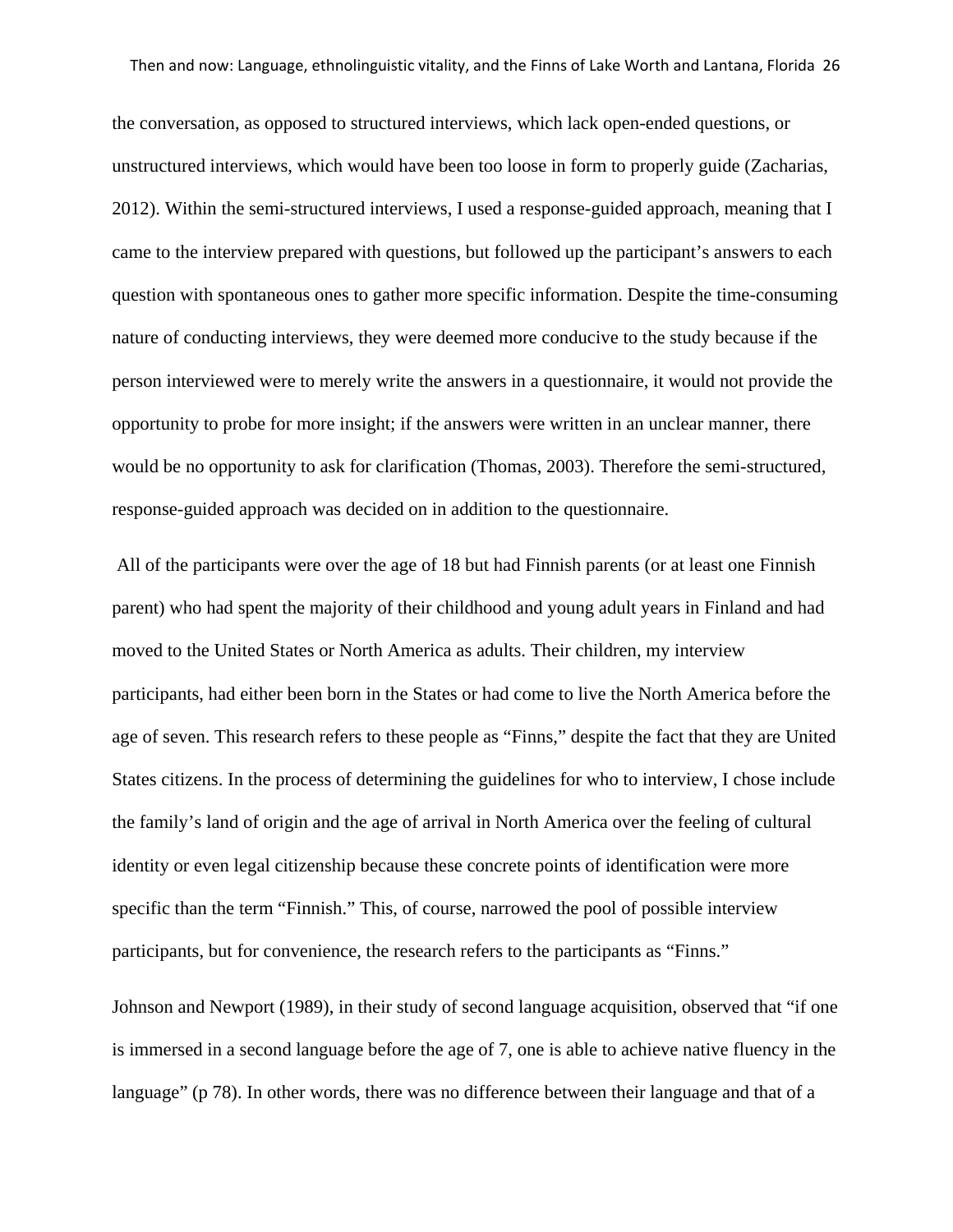native's as long as the participant was exposed to the second language, be it Finnish or English, before the age of 7. As research has shown language transmission and maintenance is possible for a child with one heritage language speaking parent, such participants were also included, providing that the one parent spoke Finnish fluently (DeCapua, Wintergerst, 2009). First generation immigrants who had moved to the United States after the age of 7 were not interviewed.

Over the course of the spring of 2018, I interviewed nine people from Finnish backgrounds that fell within the guidelines of the research. Ten people were initially interviewed, but one, in retrospect, did not meet the requirements, having lived in South Florida less than the required amount of time.

The interview questions were divided into three categories: questions about the participant's own perception of the Finnish community's ethnolinguistic vitality, questions about their language development, including the family language policy of their childhood homes, and questions regarding how they perceived their opinion of the Finnish community had influenced their language ability, motivation, and maintenance.

To obtain participants, I contacted three Facebook community pages of Finns in South Florida, and through that channel obtained two interviews, one of which was not used. The majority of the participants were people already known to me. They were contacted directly by phone or also by Facebook Messenger. The interviews were conducted in the spring of 2018, held in private homes or in quasi-private public settings such as Starbucks or Dunkin Donuts. Before or during the interview, the participant was requested to fill out the form regarding their demographic and family information, and the interviews themselves were recorded on a cell phone and later,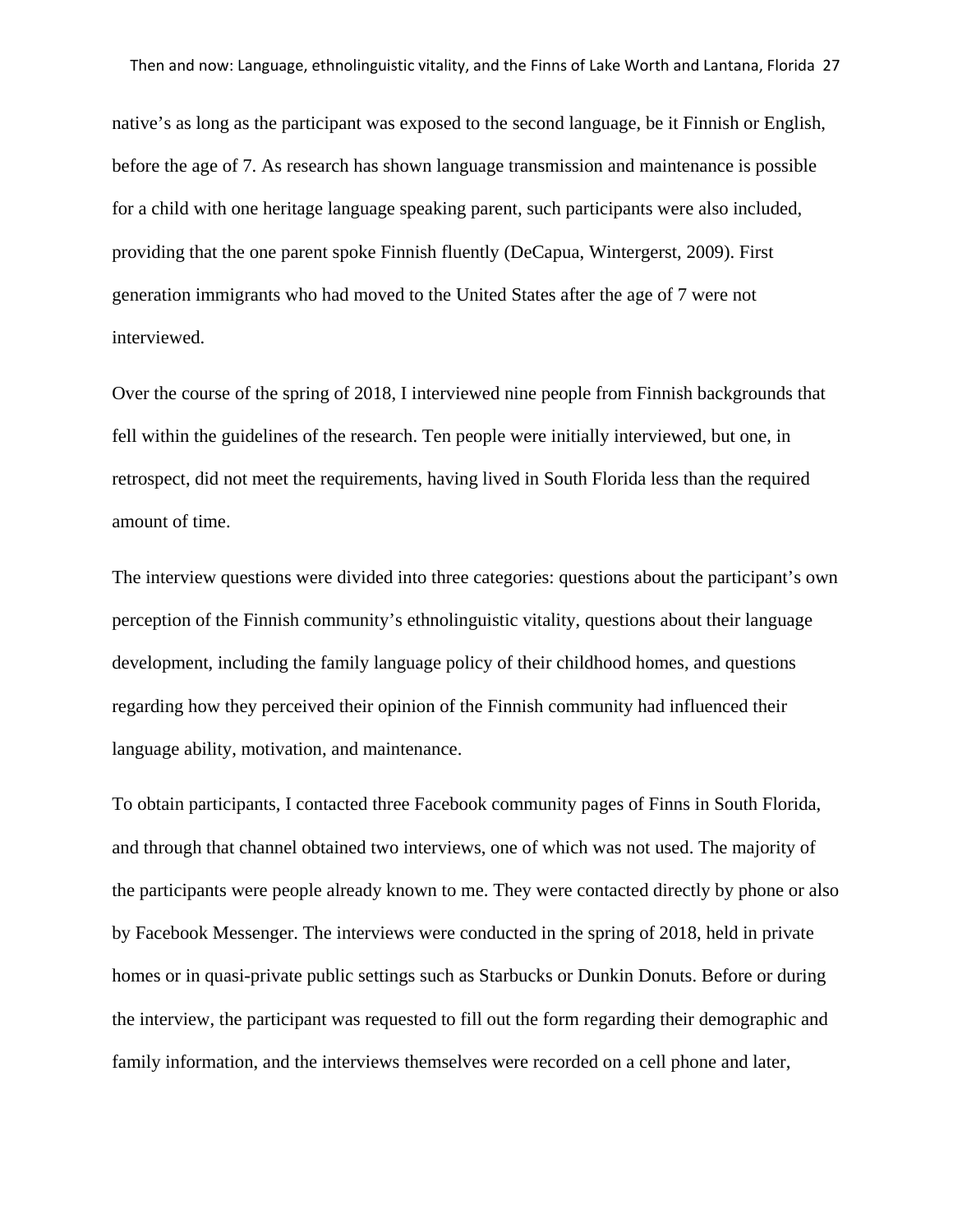transcribed. The lengths of the interviews ranged from around 10 to 50 minutes. All nine interviews combined were just over three hours.

The purpose of the questionnaires was obtain a written record of information that could possibly affect the participant's language preference and motivation and view of the Finnish community. These details included the education level, age, marital status, and length of time the participant had lived in Florida. As a researcher, I was curious to see if any of the above factors had influenced their investment into their Finnish cultural identity as well as in their language ability, or if certain age groups held certain characteristics or thinking patterns in common, or if marital status played a role in an individual's motivation to maintain a language (I found it did). Also included was a chart that the interviewee filled out regarding self-perception of language proficiency--not only of their own, but also of their parent's, both at the time of the interview and during the participant's childhood. The years of age to which the term "childhood" referred was left up to the participant to determine. The chart was on a scale of one to five, one being the lowest and five being the highest. Although I did not specifically refer to these records of language proficiency perception during data analysis, the concept did come up during some of the interviews regardless.

Of the interviews, four women and five men participated, the average age being 37.4, the oldest individual being 56 and the youngest, 20. One had only one Finnish-speaking parent; six had parents that spoke both languages—Finnish and English—and two had parents that spoke only Finnish. Five participants were married--two to Americans, three to Finns or Finnish-Swedes. Two sets of siblings were interviewed, a pair of sisters and a pair of brothers. The set of brothers had grandparents who had moved to New York from Finland when their son (the father of the interviewed brothers) was young. The father had married a native, Finnish-speaking, Swedish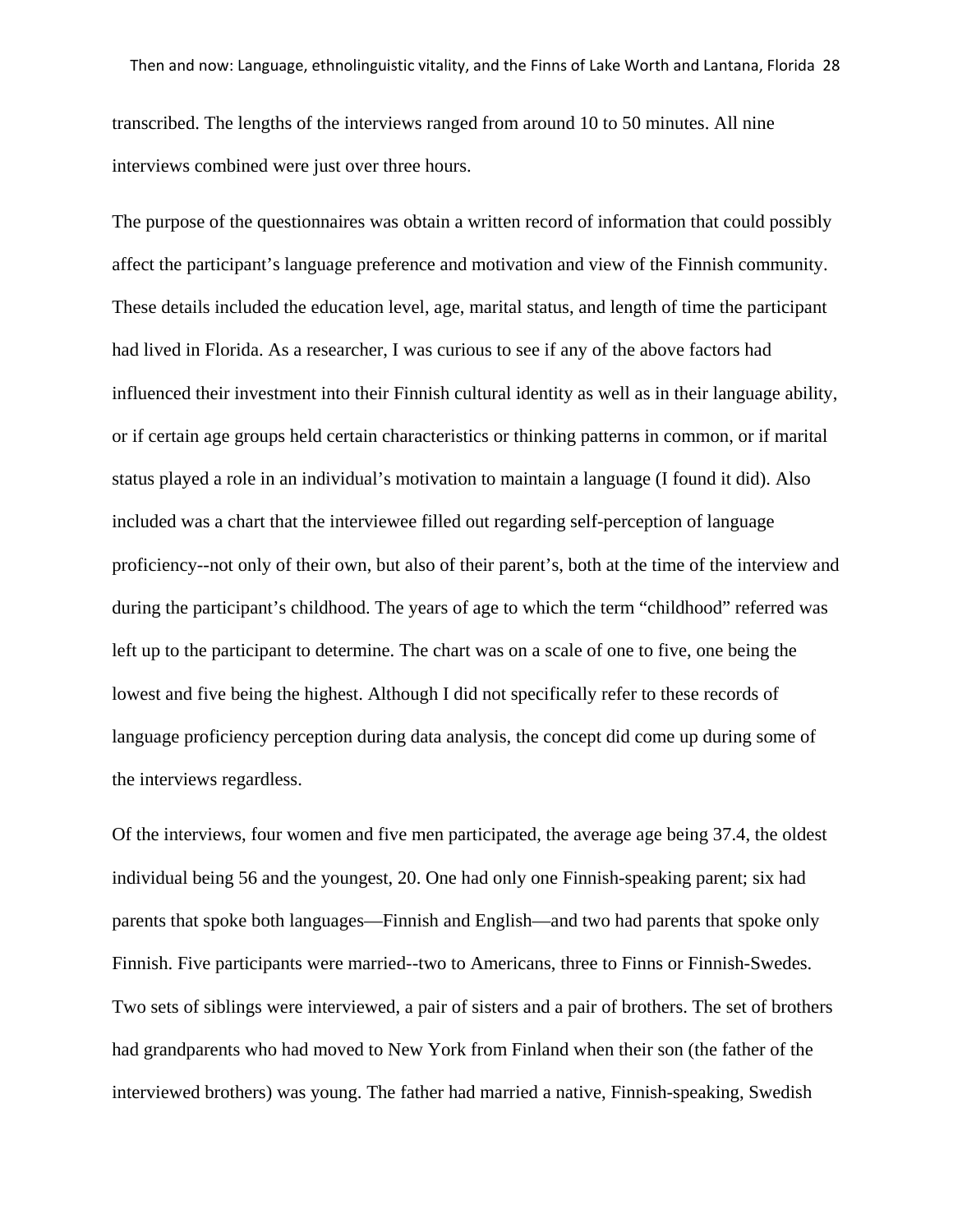Finn. Therefore, both the brothers and their father matched the requirements of this research and participated in the interviews.

The majority of the participants also have similar religious backgrounds, nearly all having, at some point in their lives, a history of attendance at the same Finnish church in Lake Worth (The Finnish Pentecostal Church, or Kotikirkko). The also knew, or were at least acquainted with, the others. That being said, while the research is representative of this group of Finns, they are nonetheless quite an exclusive selection from the area, so the results cannot be said to be reflective of the entire Finnish population in Lake Worth, Florida but rather only of this specific group. The church is fairly established in the area, having been founded in 1957. It began as a Finnish language church, but in 2009, English language services were added to the Finnish services (*Kotikirkon Historiaa,* n.d*.*). I have personal contacts from the congregation, so although the interview participants are of all ages and from all walks of life, the majority do hold this church in common. Being myself part of the community, it was quite easy to find interview participants, and the interviews were more conversational in nature as the majority of the people were already known to me. Emic researchers, of course, have an in-depth understanding of the community they are researching but also may take for granted information that others find surprising. All of the interviews were conducted in English, although a few Finnish words or phrases were used here and there.

The process of data analysis took some time, and between steps there were often several weeks or months. First, I transcribed the interviews. After reading and rereading them, taking note of common thoughts, experiences, and opinions, all the while underlining, highlighting, and jotting notes, I recorded the various themes from my notes into a separate list, keeping each participant separate. These lists I saved in another document and then printed out. On my hands then, I had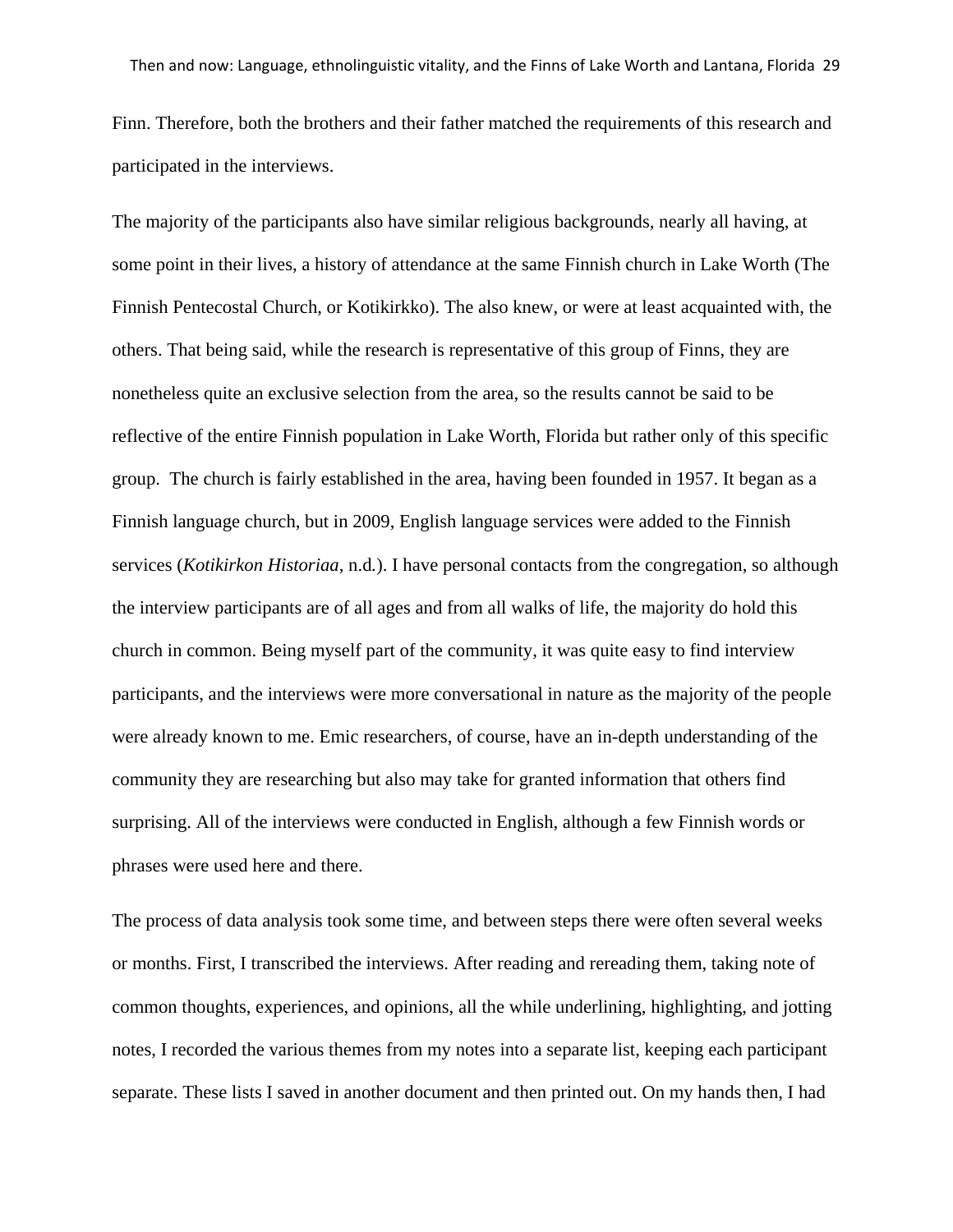nine lists of themes on separate pieces of paper, one list per interview participant. These lists I cut up into individual slips, one theme per slip, and I began sorting these into common groups and categories, putting like thoughts or ideas with like thoughts or ideas.

In other words, from the transcribed interviews, I developed a list of themes on a document individual to each participant, derived from the participant's statements and narratives. When I had assigned a list of themes to every participant's interview transcription, I made sure that each separate item on the list of themes had the participant's name, printed the lists out, and cut them up to organize into categories. All of the experiences, thoughts, viewpoints, perceptions, and emotions that the interviewees had in common were put together, so that the data was organized to reflect themes rather than participants. I then asked myself the question, "What did the people who said these things common things have themselves in common?" Following this line of reason, I attempted to form coherent conclusions.

The data analysis was theory-guided, meaning that the preexisting research and theories regarding language maintenance, transmission, family language policy, and ethnolinguistic vitality served as a framework for the research and gave it direction. The data gathering process did not set out to "prove" any theory true, looking for evidence of the theory within the social context. Rather, it set out test if the social environment among the Finns of South Florida would line up with previous research. The interview questions were of course influenced by theory, meaning that the answers to the questions asked would relate to the topic of the theory, whether they proved the theory true or not. I labored to create neutral, open-ended questions. The data analysis process itself was more organic, allowing codes and themes to emerge rather than "looking" for specific, pre-set themes. If I noticed a common train of thought, the thoughts were coded, or labeled, and put together for analysis.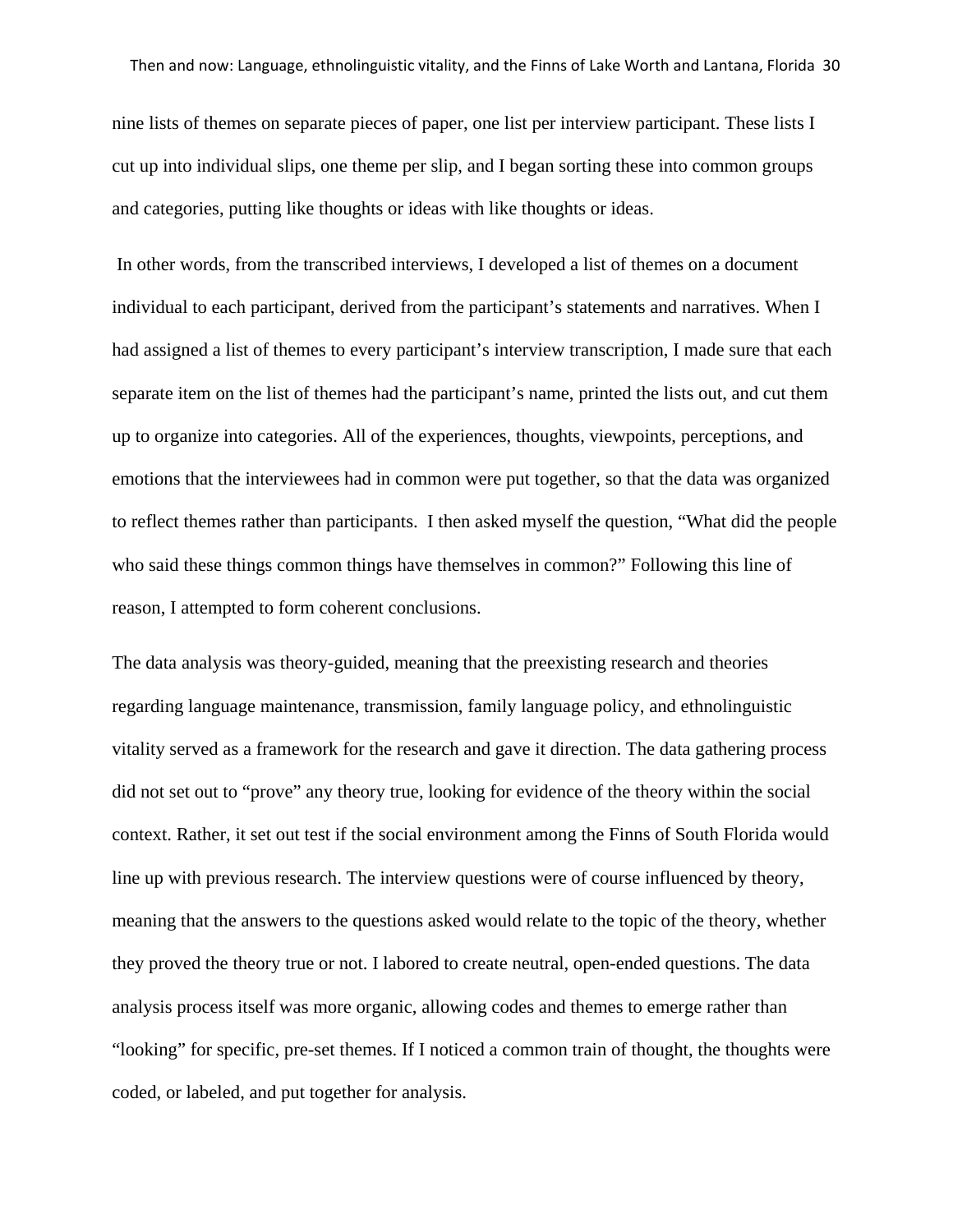#### 5. FINDINGS

That being said, several themes emerged throughout the interviews that were common to almost all of the participants. The overarching categories were as follows: both positive and negative perceptions of Finns; thoughts about the lifestyle and culture of the Finns in the Lake Worth area, including but not limited to the general, overarching community as a whole, the assimilation of the younger generation and their lack of involvement or feeling of belonging to the Finnish community, childhood involvement in the Finnish community, and travel between Finland and the States both now and in the past. Then there was the perception of their own Finnish identity (which was not an expected result), language use, levels, and value, and last but not least there was language education.

# **Reflections on Lake Worth and Lantana's Finnish Community in 2018**

Regarding Finnish culture and community in South Florida, one prominent theme was an awareness of the shrinking population of Finns and the decrease in their societal prominence. The Finnish tourist boom of decades past has died down, and permanent residents have taken their place. The Finnish population is said to be aging, and because of the decrease in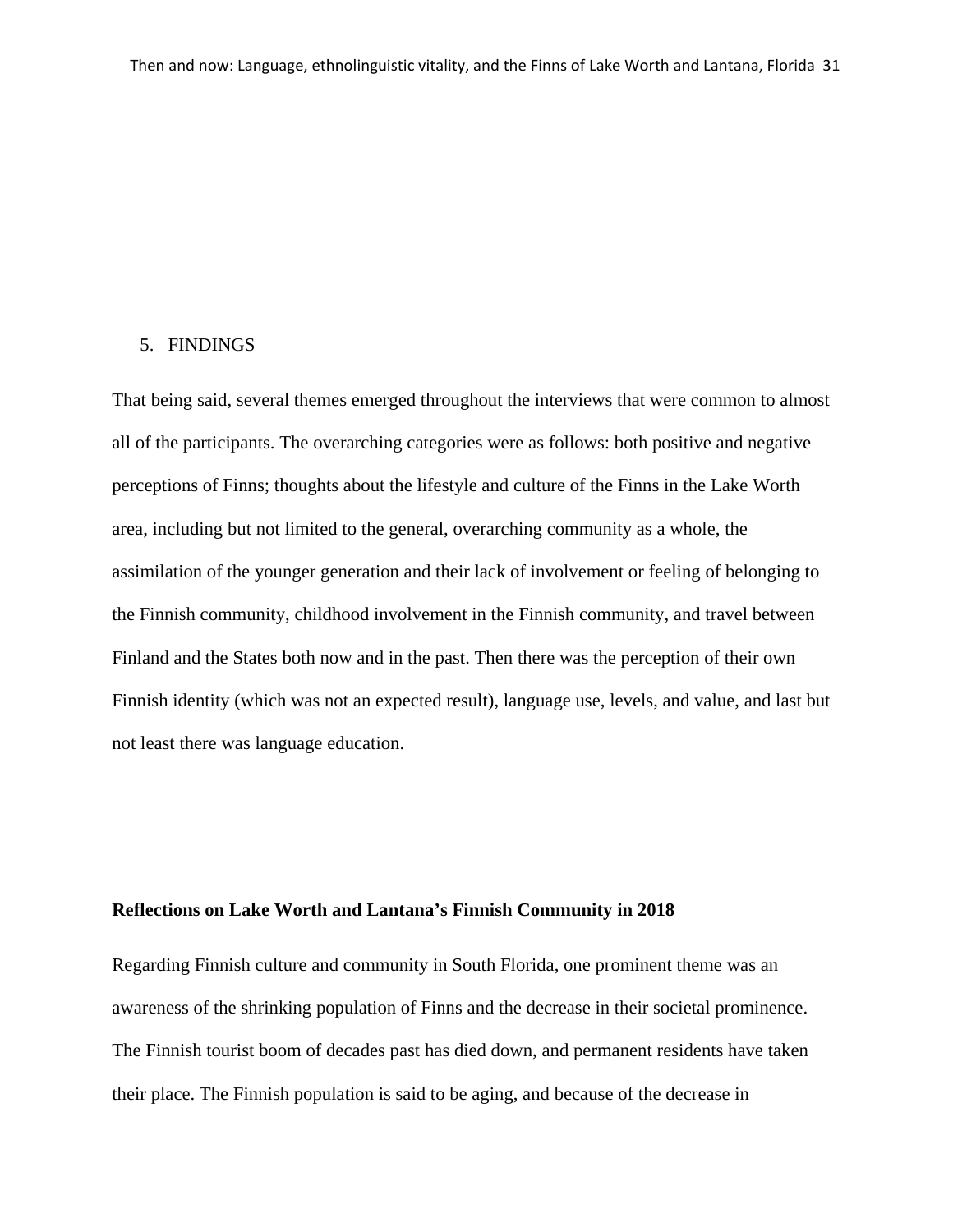immigration and tourism and the natural course of life, it is shrinking. The demographics of the area are also changing. Quite a few of the participants mentioned the heavy Caribbean and Latin American influence. According to several of the participants, Spanish would be a more useful language to know than Finnish.

There is still, however, evidence of the impact and presence of the Finns, if more of days gone by. Residential areas have lots of Finnish signage, especially in older gated communities and apartment buildings; there are also common men's and women's saunas in many apartment buildings. The annual festival, FinnFest, or Finlandia Days, is still celebrated, although it is said to be smaller than in previous years and to have less Finnish vendors.

…I'm not in it, but they had the Finlandia Days [this year]; there were like, 4 or 5 Finnish companies, vendors, everyone else was not Finn…. I didn't go—but I remember back when, in the '90s, I was there with my company…and there was probably 50 Finnish companies, Finnish-owned companies, like not from Finland, from here. Everyone was in business; everyone had their own business, of they had their little boutiques, whatever, it was big! Now its like, pfft…I'm sure they still have their things, but it's changed quite a lot.

Not to say that the generation of Finns that brought Finland to the States is not still living or

active. They have been very active, but mostly amongst themselves, so much so that many did

not find the need to even learn English. One interview participant, age 50 at the time of the

interview, says of his parent's generation, that

There's people that lived in this country--moved here 30 years ago and still don't know a lick of English because they surround themselves around Finnish people. That's unfortunate that they're not bilingual.

He gives a very good example as to why the older Finns who did not speak English then still do

not now by explaining his own use of Finnish in his daily life.

Well, I use a Finnish insurance agent; I had a Finnish doctor, till adulthood. Finnish bakery, Finnish car mechanic, Finnish real estate agents, and also in my business later on in life, I um, I sold a lot of boats to Finland, so I used it on a daily basis, so, with Finnish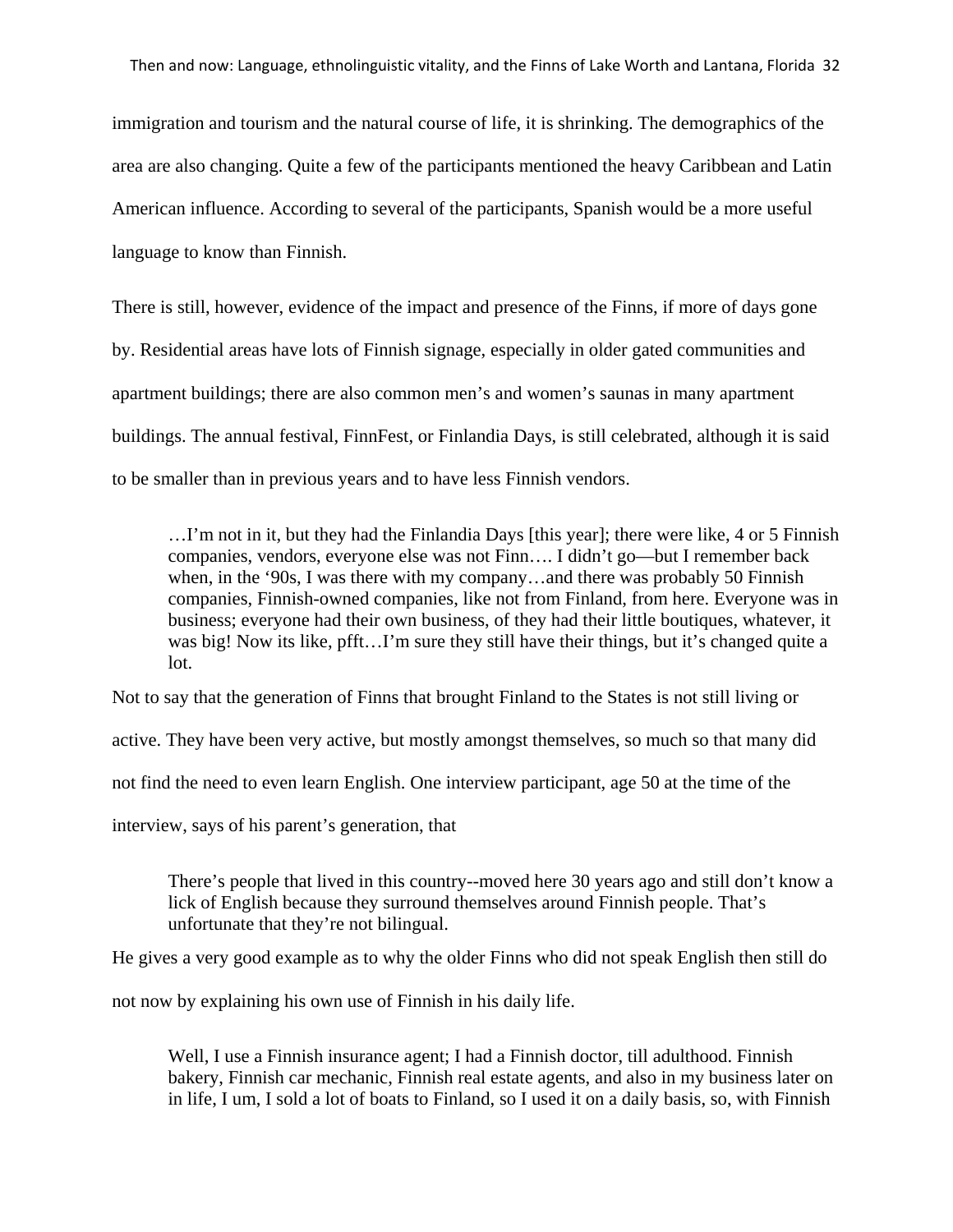costumers. And of course Finnish church. So it's pretty easy—pretty easy to be Finnish in Lake Worth, Lantana. Almost as easy as being Spanish…There's less Finns. Less probably that are my age than from when I was younger, but still easy to [live in South Florida and speak only Finnish]. And that's a problem.

The children of these "Finnish pioneers" in Florida are more involved and integrated into the

American society, and, while they desire to maintain their connection to their Finnish identity,

they also wish to embrace the country in which they live. They see the previous generation's lack

of interest in adjusting and integrating into their surroundings as unfortunate. One reason for this

viewpoint could be because a language barrier calls for a translator. If a tourist needs a translator,

it is understandable as well as temporary because of the temporary nature of the person's visit.

However, if a person cannot speak the language of the country in which they reside, they have to be very dependent all the time on others to communicate with nationals.

# **Where Does Your Loyalty Lie: Then and Now**

Most of the adult children of the first generation Finns (including the majority of the interview participants) are uninvolved with or feel disengaged from the Finnish community as a whole, their use of language being more family-focused than community-focused. They identify more with the dominant American culture, with the here and the now, and although some may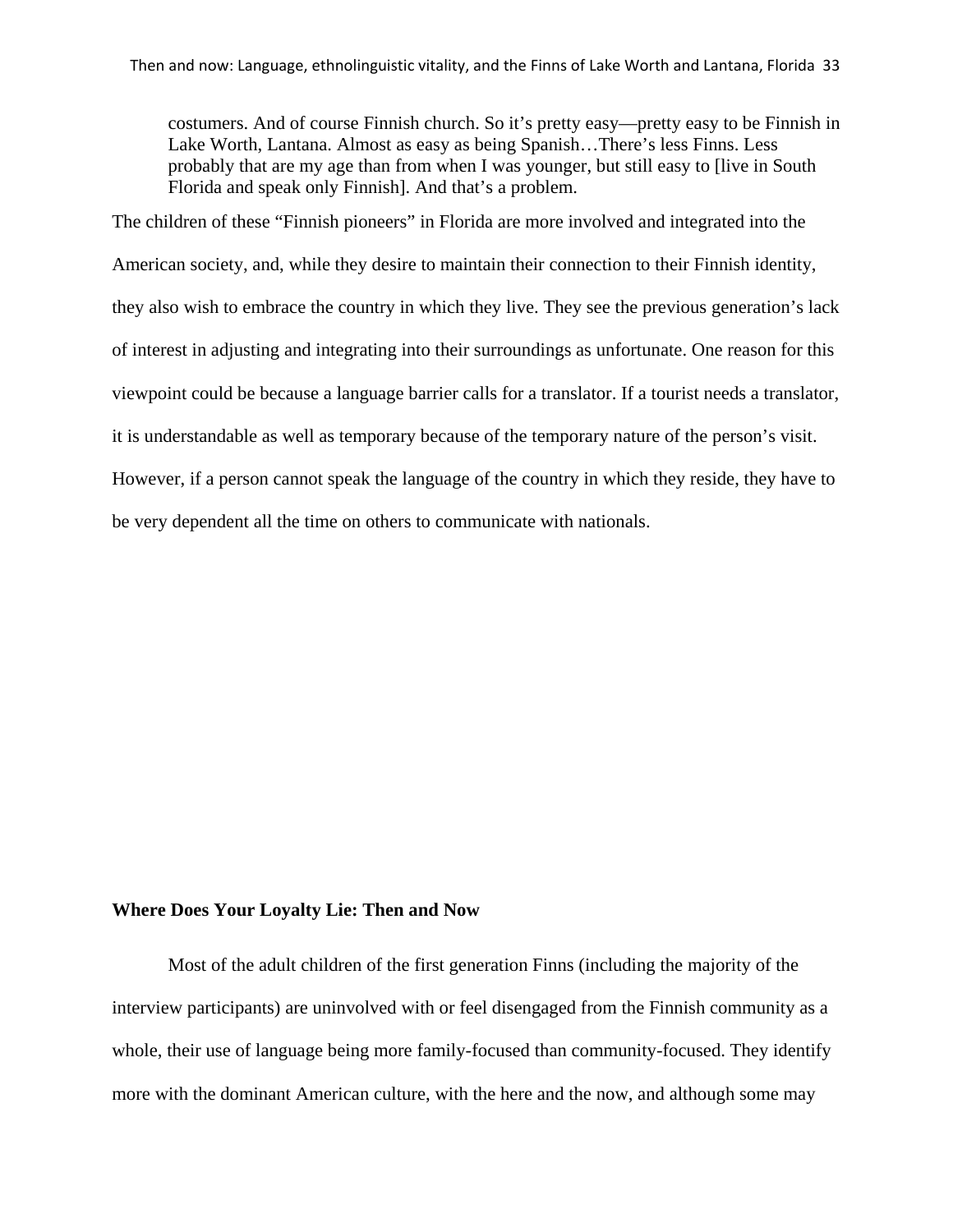think of "keeping the bloodline," or marrying another Finnish-speaker, it is a thought that does not always come to pass, or then, that changes with the course of time. It is not something that is viewed as necessary and is not prioritized. The priority is, of course, the country in which they live, and unlike their parents, they do not have the recollections of "life back there" to draw on or to make them feel nostalgic. Their community, while it may have an element of uniqueness in that it does not originate in the U.S, regardless, it is still in the U.S. They also realize that the unique, non-American element of their lives is an element that is not needed in their daily life.

…We work with so many English-speaking people, so it's like, you don't start thinking in Finnish, and since we live in America, and the main language is English. It's kind of difficult to speak Finnish because we're…dealing with English customers. But the family keeps the Finnish going. Um, I think [the Finnish community is] pretty strong. Like, my dad said they're not in their heyday—but there's more older folks here than youngers, the older folks are still trying to keep it up, doing their best to keep the Finnish strong here...I don't know much about the Finnish community—I don't pay attention because we live in Florida, in the United States, so I'm not thinking about the Finnish—I'm thinking more about the English, so.

And once this younger generation of Finns becomes of age and marries an English-speaker, they

disappear from the Finnish scene, and the need for Finnish in their personal lives diminishes.

…for a lot of us, once you get married you go incognito—that nobody even knows that you are Finnish… I would say that most have married Americans, like I can think of…three people from my…group, cohort, that married Finns. Um, one of those I feel was purely coincidental. So, everyone else has…not specifically [gone] out looking for a Finn, for the most part. I would have liked to. I dated a Finn in high school, and then thought, well, turns out that was way overrated. His Finnishness was a detriment! So I did not look for that again…I wasn't going to make it a criteria…I don't feel like I had to give anything up by marrying an American. It didn't change my life at all. Like, if I want to make Finnish food to share with him, you know, that's fine. We traveled [to Finland] together. It does make it harder to maintain the language, but maintaining the language becomes less and less important because the people that I have in my life that only speak Finnish are fewer and fewer.

Most participants mentioned that although they currently feel quite disengaged from the Finnish

community, as children they were much more involved because of their parents. Many did

everything, except school, with Finns—church, friends, vacation, etc.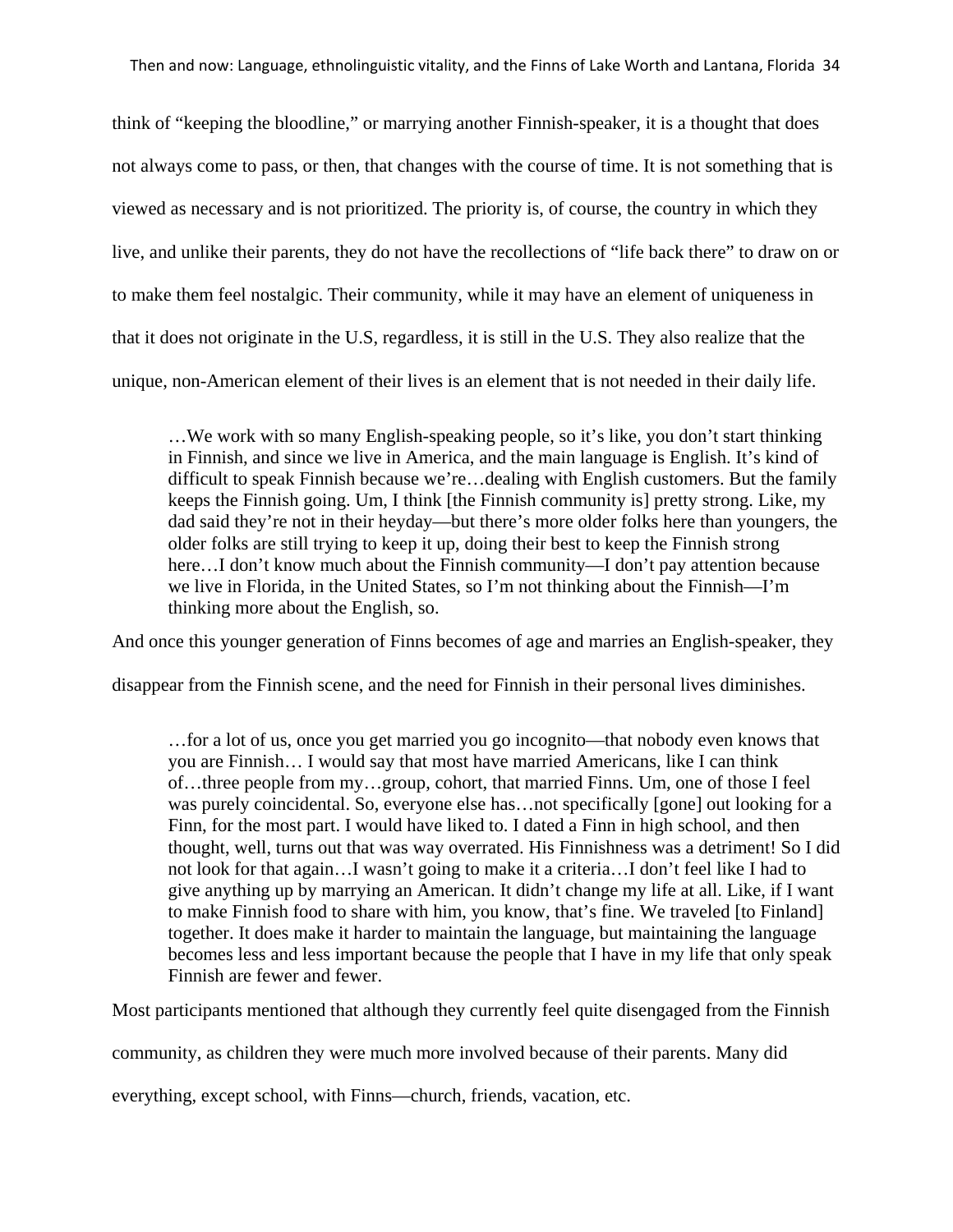…up through high school…all my friends were Finnish, if they didn't live in our neighborhood…and I was so involved in that [Finnish] church…And as a family we were going to Finland lots of summers…'Cause my parents had only Finnish friends, and so we were friends with their kids. (Laila Barns)

Having close Finnish friends as a child was not uncommon:

There was a connection [with my Finnish friends] that I never felt I had with my American friends, even though my two best friends were um, Libby and Grace…We went all the way from elementary school to high school together…Both came from Christian homes, I visited both of their churches, we had sleepovers and all that…but I never felt I was as connected to them as I was to my friends at church, or even my friends in Toronto, or Thunder Bay, wherever they came from. And it was that Finnish heritage…Religion…wasn't a distinction. So it had to have been. And I don't know if it was because…with the Finnish youth, our parents were friends...Like my mom knew Mr and Mrs, but they didn't visit each other and have coffee and fellowship, but my parents did with my other [Finnish] friend's parents…It was more of a family, in that direction, than it was to my school friends.

In other words, the Finns of the generation before my interview participants—their parents associated mostly with other Finns. Their closest, and in cases, only social contacts shared a similar background, so their children grew up quite surrounded by children also with similar backgrounds. These children did go to English-language schools in the US, however, and naturally made friends there, so they were perhaps more acculturated than their parents, especially if their parents also worked with other Finns.

For their parents, speaking Finnish was a point of connection and even of trust in the work life, if they worked with Finns. One participant whose father had owned a business, said that while he himself did not need Finnish so much in his everyday life now, the ability to speak Finnish in the area had opened up a whole world of possibilities and made life more secure. The familiarity to the culture made work agreements among Finns feel more secure.

A lot of times [Fins] end up knowing each other, or somebody knows each other. It's a it's a way to connect with people. And oftentimes, there's, you know, a cabinet guy, a flooring guy. You know, there's always somebody who you trust.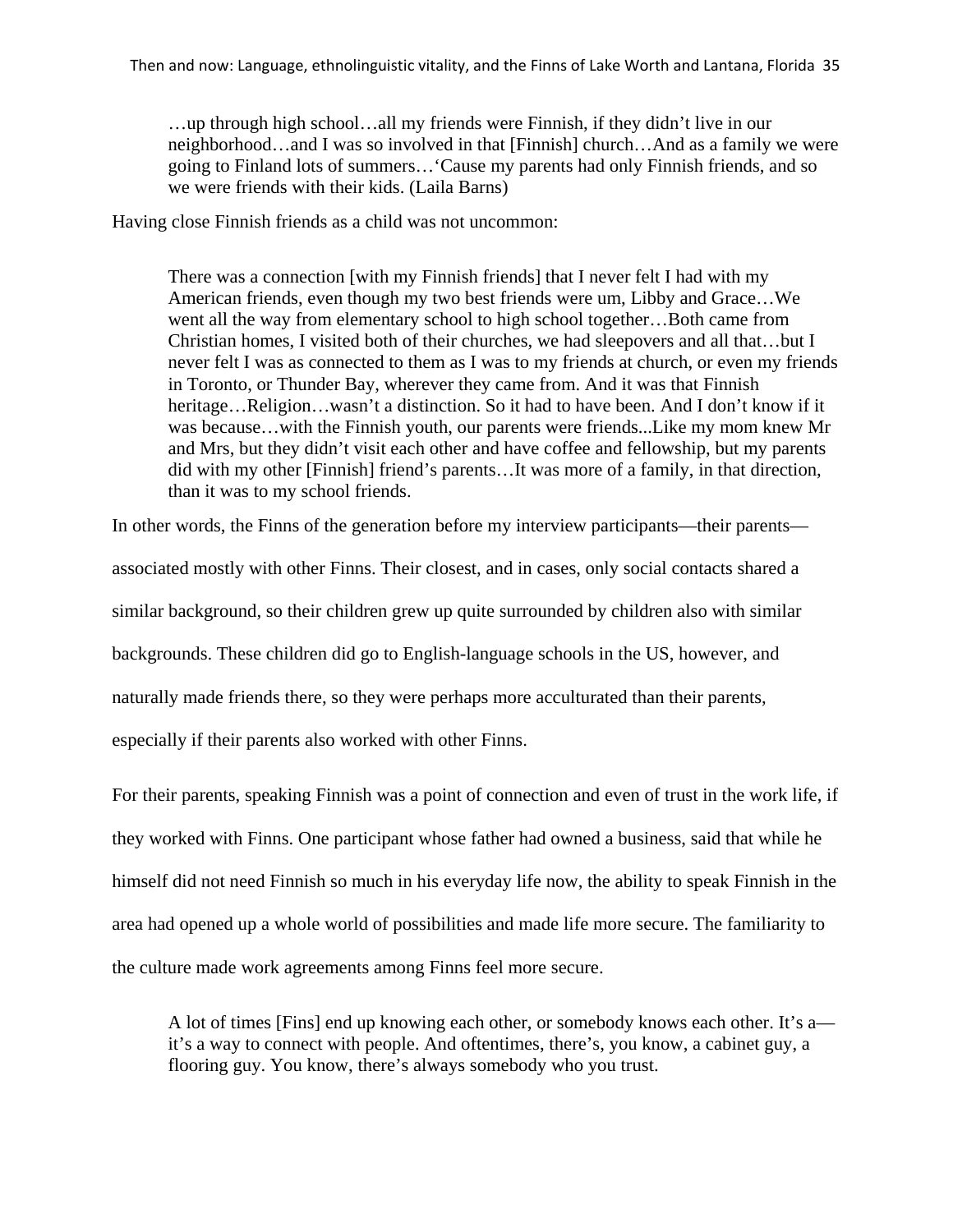The ability to speak Finnish also made someone belong. "…if you can communicate in Finnish, it just makes you part of the group. It's the connection, it's like you're one of us, even if you want to be or not. It's the tie that binds." Although the majority of the interview participants did not express a pressing desire to work with or even to know other residential Finns, there was an acknowledgement that the Finns who had immigrated from Finland—their parent's generation did like to spend most of their time with other Finns because they shared a language and a background and understood each other. Quite a few times the older generation was described as insular. Interestingly enough, although their children did not express a need to surround themselves with Finns that lived in Florida, quite a few mentioned that the common ground of a shared background and language did create somewhat of an immediate bond with a new acquaintance.

…I think its like that with any—any cultural group is they like to, you know, Finns like to do business…and…hang out with other Finns because they have a lot in common…They talk about their homeland and the birch trees and the saunas…when they were little—I think my parents do too—eating lots of fish and how beautiful it is, all the berries, and mushrooms, and lakkas…and if I meet someone who's Finnish, or if I see their name, I immediately go to that with them. I never let a moment slip by without making a comment if I meet somebody new. Like, 'Hey I'm Finnish too!' You know, you bond. You're bonded because of your culture.

# **Travel Between the U.S. and Finland: Then and Now**

Visits to Finland fell into the category of being more common in childhood memories than in the

current reality. Amongst the people interviewed, however, there is still the perception of a

"revolving front door" in Florida, the concept that Finns from Finland visit Florida and Finnish

Floridians visit Finland, but several of the participants admitted that they themselves have not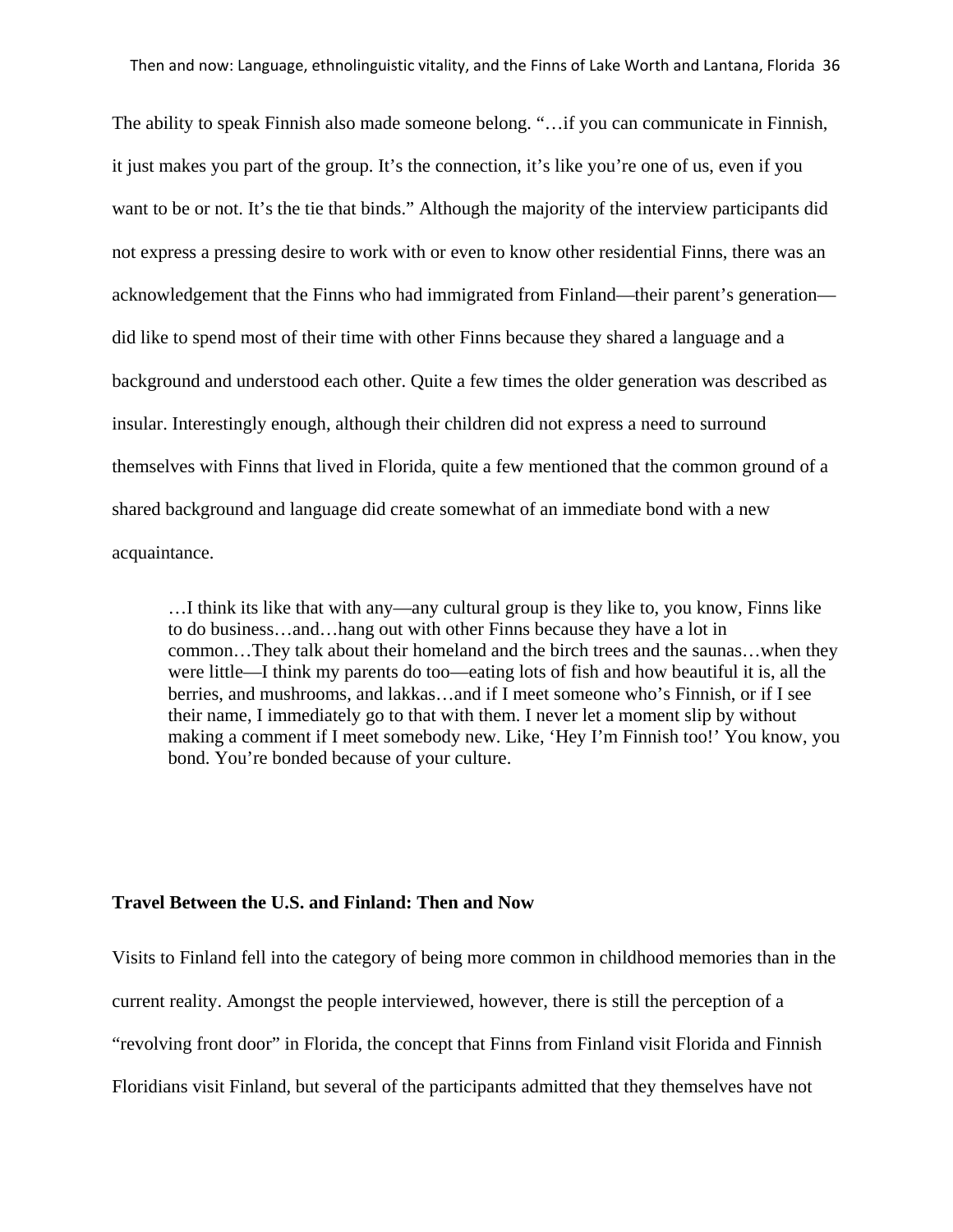visited Finland in many years. One participant, 56 years of age, was "sad to say" that it had been around 19 years since she had last visited. Again, childhood summer visits to Finland were common, even if trips over the ocean were not commonly being made now. Those that were born in the States, although having visited Finland as children, do not have the same need to return as their parents did and instead find different pursuits within their birth country. "I have a pretty good idea of what [Finland] is," reasoned a participant who had visited Finland frequently as a child but had also seldom visited as an adult.

I haven't been to Finland for 20 years. We used to—I used to visit Finland every summer—every year, but um, not recently. We've had vacation properties in Tennessee, and we've had an RV and things, so there's been plenty of things to see here in America. For many, however, childhood trips to Finland were essential in solidifying their language ability. For example, there was one participant who had only one parent that spoke Finnish, but he would regularly visit his grandmother in Finland during the summer. She did not speak English, and while he admits to speaking broken Finnish today, he does speak it, and these trips made the difference.

#### **Perceptions of Language Proficiency**

All, despite some only having visited Finland a few times throughout their lifetime, still spoke Finnish and were proud of their heritage and their language ability. One such participant noted how, in regards to language ability, one summer visit to Finland as a teenager had taken an unexpected turn.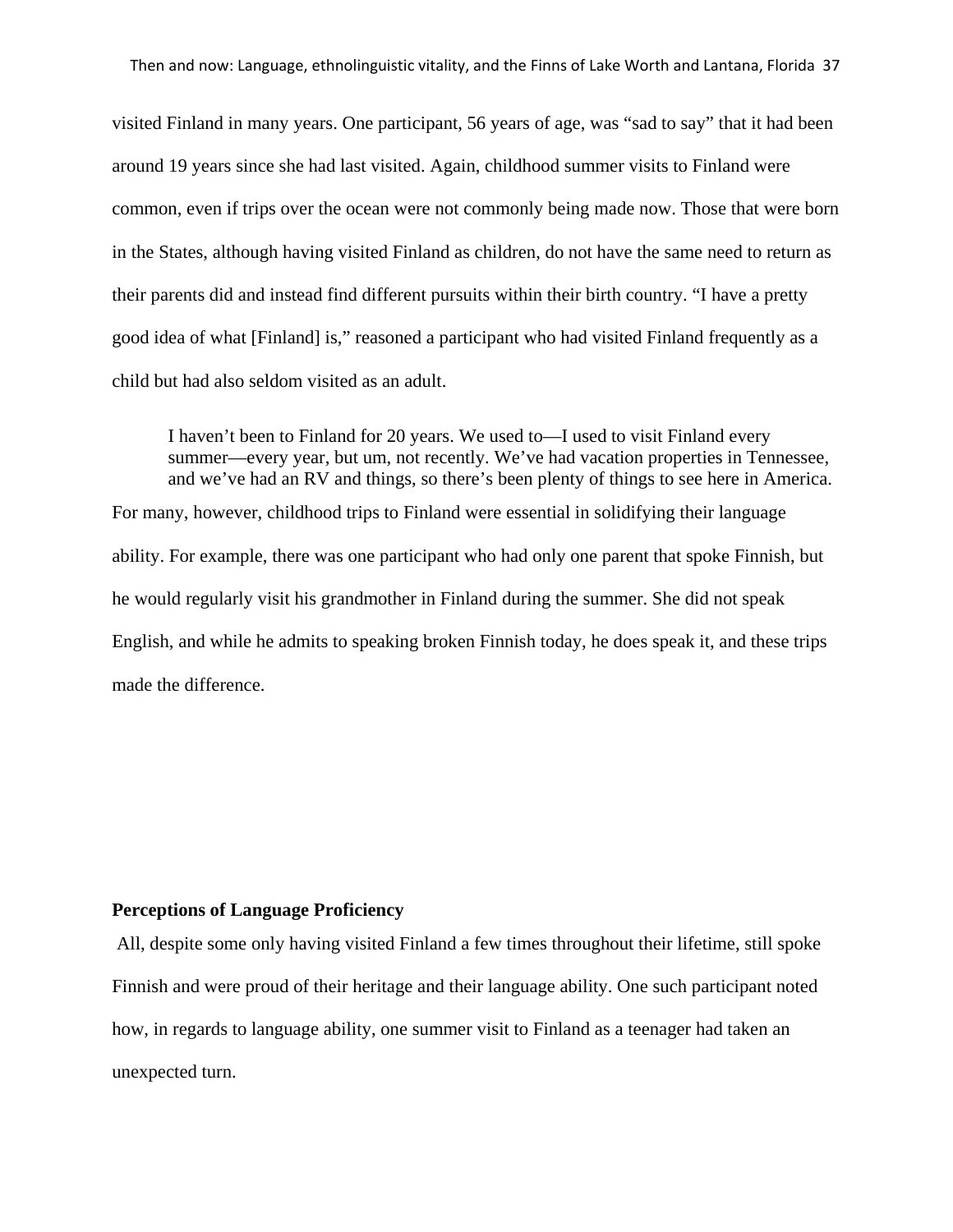I'll never forget I went at 17 to work in Finland for a summer at an ice-cream shop. And at that point I still felt that I had very good Finnish. I was still in the Finnish church, Finnish at home, singing in the choir, and I remember starting to chat with some of the…younger young adults who would come eat…ice cream…and they were like, 'Where are you from?' And I'm like, 'Where do you mean?' And they were like, 'You have such a grandmother's Finnish.' And realizing that...obviously my parents never kept up with Finnish nykyajankielta [language of the day], so whatever I learned was whatever they had left Finland speaking, which was late '60s, early '70s, and then [I spoke] whatever these… Finnish American words that I learned here, or then, you know how there's Turun murre [Turku accent] and Helsingin—you know—and so I used a whole conglomeration of words, and the young Finns in Finland were like, 'Where the heck are you from?...Embarrassing… Like, what have you taught me? Like, I felt like I didn't know Finnish. I always thought I was good at Finnish. 'Cause all the old people here—'oh, you speak Finnish so well; you speak Finnish so well,' and then you go into Finland, and they're like, 'what kind of an old lady language are you speaking?'

The Finns that had grown up in America thus found that the language they spoke was often "fossilized," meaning that while the Finnish in Finland had developed and changed, the same language in the States had not undergone the same process because of distance and lack of similar, surrounding influences. Finding that their Finnish language ability unexpectedly singled them out among peers in Finland, it could lead to even a sense of betrayal, having been led at home to believe they could speak the language well, and having even left the comfort of home to visit Finland, only to find that they had been misled, if not intentionally, into believing an unrealistic picture of the reality.

Finnish Americans have a predicament. While they live in America, they are perhaps not completely American culturally and still feel affiliation to Finland because of parents and surrounding community. For a young person who has grown up in this situation, and who has not visited Finland often, it is natural to be upset when they find they do not "fit" in Finland either.

She was not the only one who expressed conflicted emotions of her Finnish vocabulary during her visits to Finland. Others had also had similar experiences.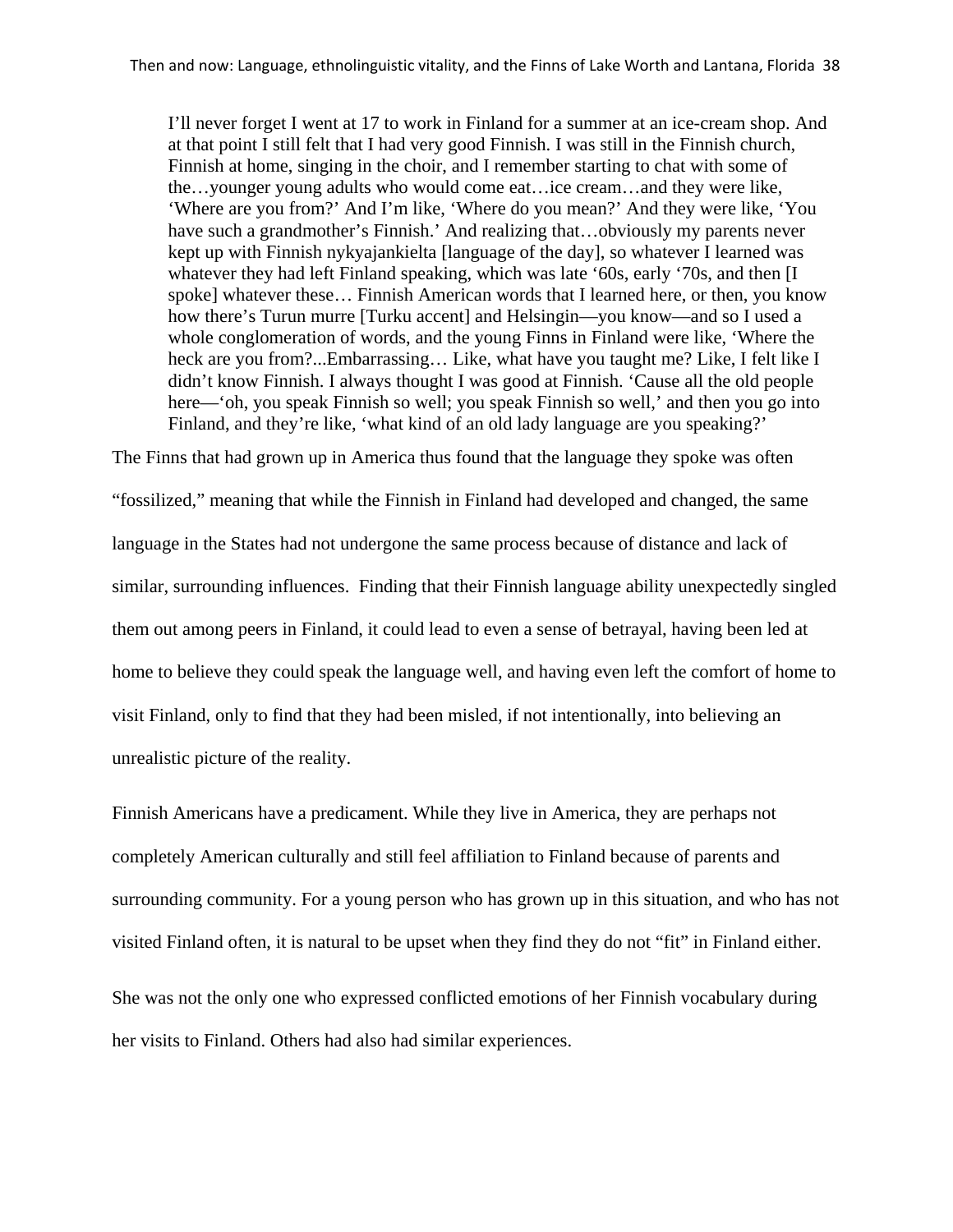…then I would go to Finland, and I would realize that I don't have the vocabulary for like, a lot of tasks for daily life, because when I'm here, I don't ever go to the pharmacy in Finnish; I don't go to the bank in Finnish; I don't do any of those kinds of things, and so when I've had to do them in Finland, I just look like an idiot… But yeah, that was a little bit humbling to realize, like, but it's hard, because my accent is very good, so I sound native. So when I'm in Finland, speaking Finnish, and I suddenly come across words I don't know, they're like, "Are you dumb? Like what do you mean, like you're kidding. You're kidding, right?" And I'll switch to English to show like, "No, listen, I speak American English flawlessly, like I don't sound like a Finn. Like, I really am American. I have Finnish parents; that's why my Finnish is good, but my vocabulary is awful because I grew up there."

Growing up in an environment that did not require steady, daily use of Finnish meant that many words for everyday concepts went unlearned. In the States that was not a problem because there was no need for Finnish vocabulary, but in Finland it was problematic not only because of the hindrance to communication and living, but also because of the native-like pronunciation of the traveler. Her accent did not identify her as a foreigner or as someone who had not grown up in Finland, so people assumed she had spent, if not her whole life, a majority of her life in Finland. Naturally, that assumption would include that she had acquired the vocabulary for common, everyday tasks like banking and going to the pharmacy, which she had acquired in English, not Finnish. This put her on the defensive in Finland, in the awkward position of explaining why she did not know the words for these common, everyday tasks.

#### **Language Policy and Practice: If You Don't Use It, You Lose It**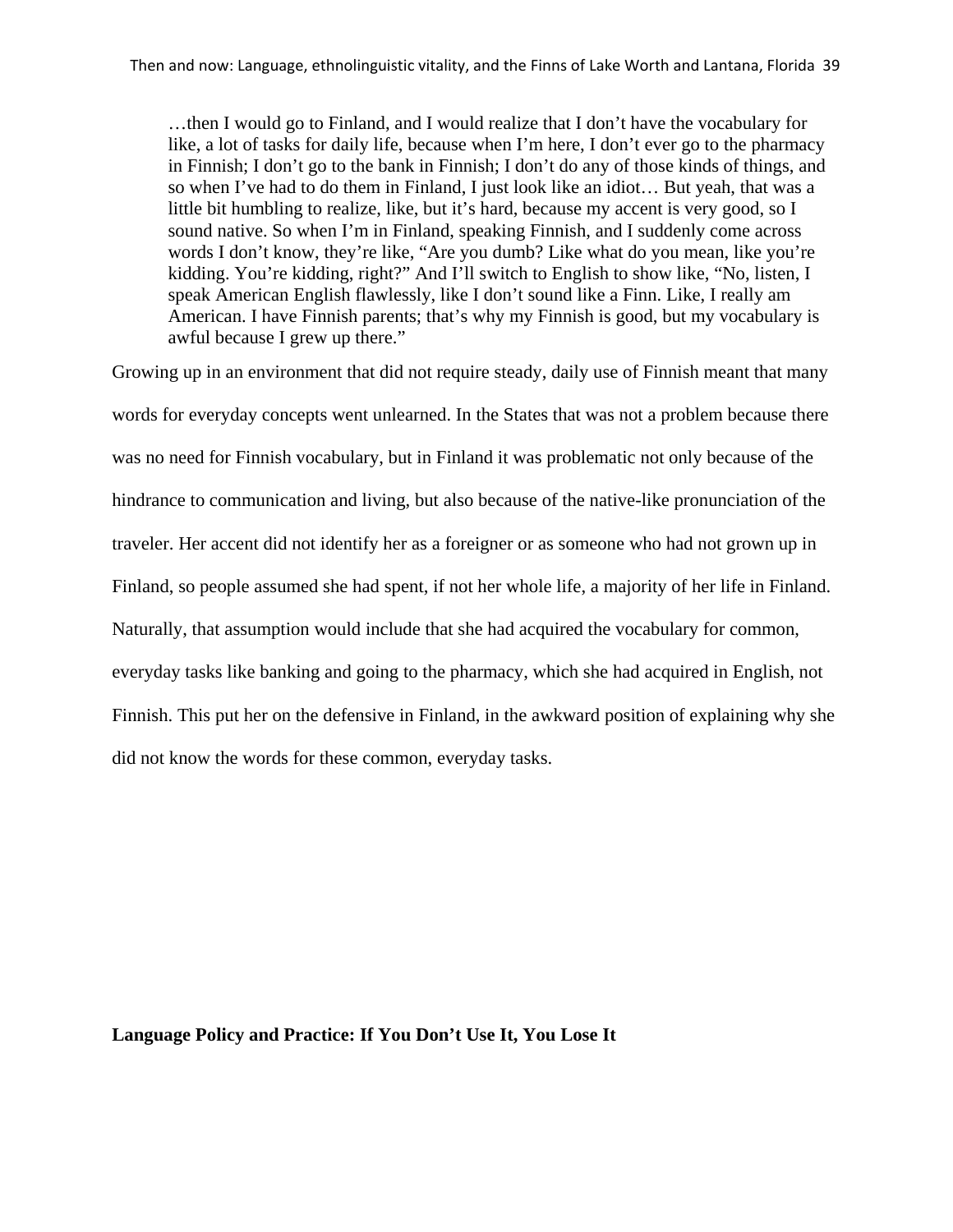Weak vocabulary as well as the deterioration of language from disuse was something a majority of the participants mentioned. There were varying reactions to this, however. One mentioned that his minimal vocabulary as well the lack of need for Finnish in his surroundings caused a lack of motivation for using Finnish, but others indicated that they would like to upkeep the ability to speak, for multiple different reasons "I want to get better at it. It'll be easier for me to talk to Finnish people. It was easier [to speak Finnish as a kid]…I've gotten worse at it. I use it, but not as often," said one young man. Another mentioned that although speaking Finnish was a "second nature" to him as a child, now he notices that due to lack of use, his language skills are more difficult to use and does his best to improve them in his every-day life.

"…isn't as good as it used to be…I don't use it…I really wish I spoke better Finnish. That is something that I—I would like to develop. Like, when I'm with my mom, I've told her many times that I prefer to try and always speak Finnish, just because I wanna develop that. And especially one that nobody knows. So it's like a secret language. Like, I try and speak Finnish with people at work with customers. And I know that I speak broken Finnish, but I try—I would prefer if I spoke better Finnish…because it's always good—it's impressive for women; you tell them you speak two languages, they really enjoy that."

Most participants did mention their lack of vocabulary and a general awareness of deteriorating

language skill.

So like, I took an online quiz to test your Finnish vocabulary level, and so, what's interesting about it is that because I don't use it for—like I never had to use it for school, I never had to use it for business transactions in the world, or whatever, that my vocabulary is very basic, and so I do essentially have like an elementary school vocabulary. You know, I don't read in Finnish, I don't read books, I don't read newspapers, I don't read magazines, and I don't read the internet, and so [I have] extremely colloquial, basic interactions with, like, some specialized vocabulary that I've gathered over my life.

Another interviewee expressed an awareness of a plateau in her language development. "It needs

to develop. I think it developed to a certain point, and then it stopped. Kertakaikkia! …I mean

it's stayed the same for a lot of years—the level of the, you know, Finnish." s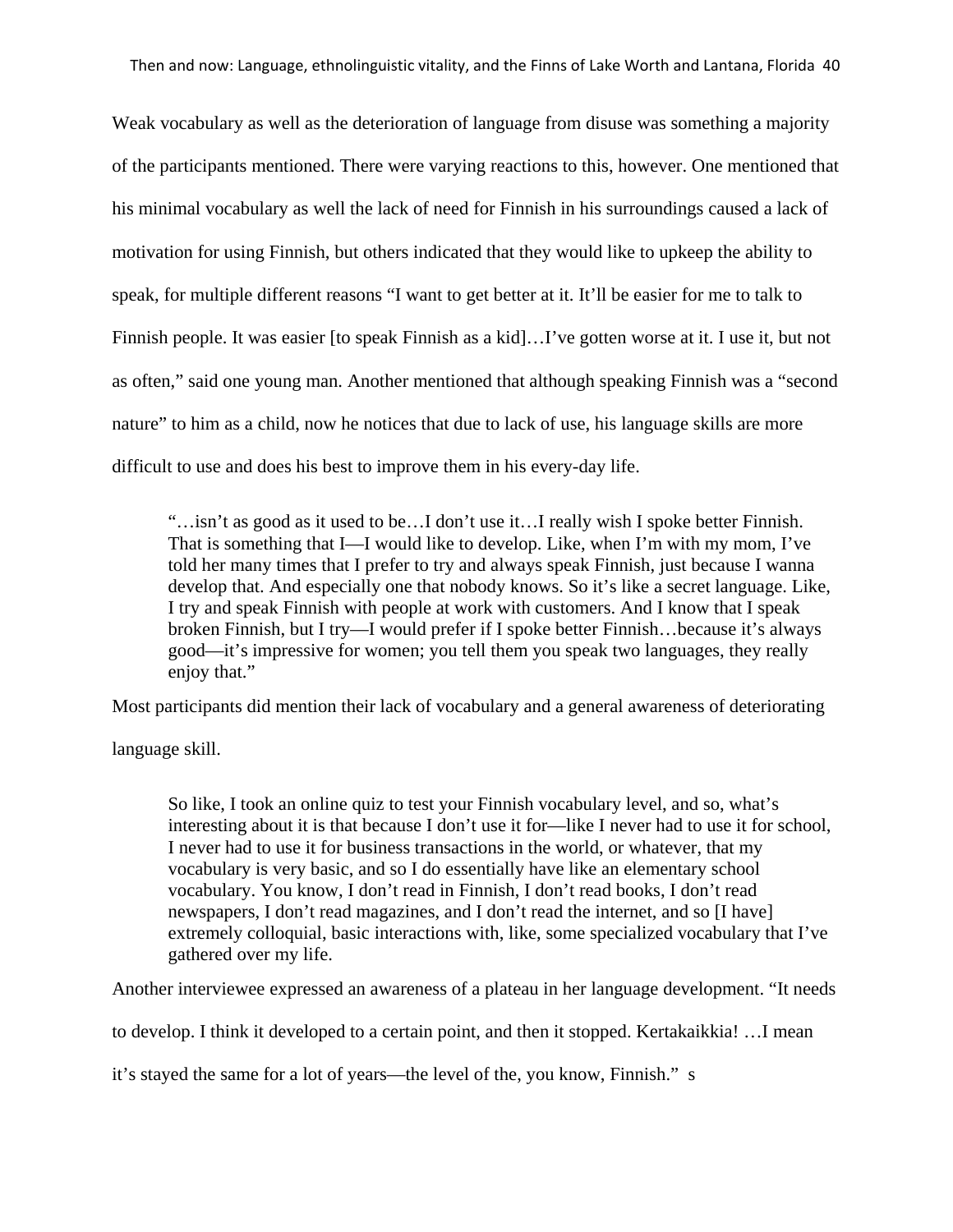Involvement at the Finnish church was mentioned as an aid in improving language ability.

A lot of people still speak Finnish there. We're still doing the sound there, so we have to know the Finnish language so we know what we're doing. It's been increasing since we've been doing the church thing. It's been pretty good.

Another such participant, who also uses his Finnish in church with older people and to communicate with his family in business or social settings, said that his language ability was "not bad, but not good…I can have a conversation with somebody, no problem." He "didn't want to lose the second language. It's kinda unique to always have a second language. People ask if you can, you know, explain it to them. I wouldn't want to lose it." Several were quite intentional about practicing the Finnish they have so that they do not run the risk of losing it.

One participant gave a detailed description of her language development and awareness. She said that she never gave thought to the dual-language environment in which she lived until she lived on her own, after which she became intentional about maintaining the language with regular visits to Finland. In her description, she included the surprise she felt when her English-speaking husband accompanied her, and she realized that her relatives in Finland spoke English! She had been so motivated to practice her Finnish in Finland before, that when the necessity to speak English with them arose because of the presence of her husband, she was astounded!

Through high school I never gave it any thought. It was just a part of life. [My parents] always still spoke it, we still went to Finland regularly, were in [the Finnish] church all the time, and so it was just a thing; like these are the life spaces where you speak English, these are the life spaces where you speak Finnish, these are the life spaces where you can speak both…And then, leaving home, realizing that if I want to keep this skill, which is important to me to keep it, that I need to practice. It's just, I'm not the kind of person to speak to my parents every day…So it just got, the opportunities got less and less. But I've made sure I go to Finland…on an every five year schedule, then I went seven years, and now it's been like, two years, two years. And when I'm there, I try to be really intentional to only speak Finnish…But it's funny, like when I took [my husband] there, I can't really…use it as such a practice opportunity because its rude to him, but it's funny because I'm like "huh! All these people that all my life—it turns out they do speak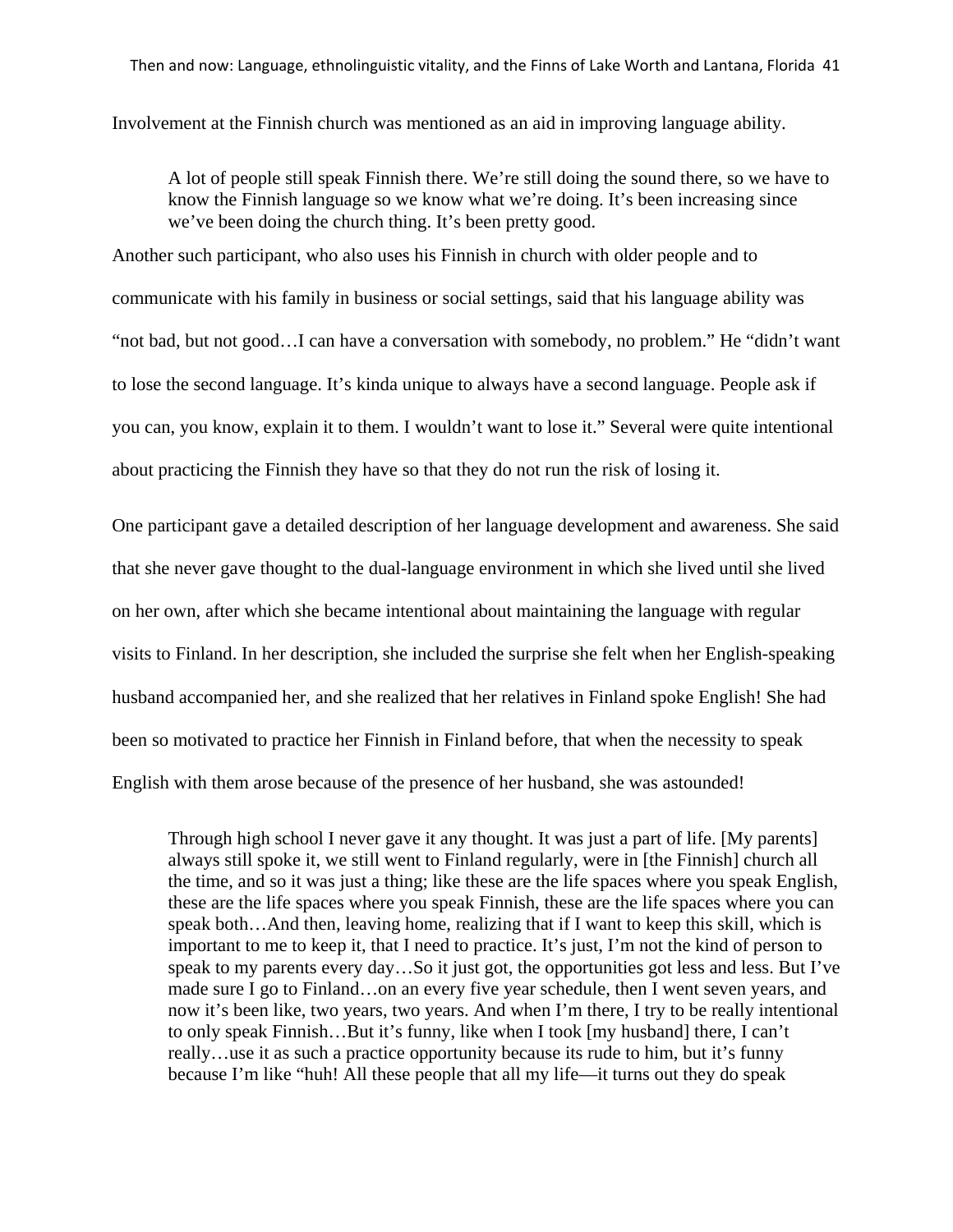English, but I've been struggling to speak Finnish with them!"…Until [he] was with us and then it was like, "Oh look!"

Although they all expressed that they wished to upkeep the language, many realized the

obstacles in the way because of a lack of daily use. Below is one description of a participant's

motivation to upkeep Finnish and the typical use for the language, now and as a child.

Um, I have phases of my life, where I'm like, ok, I'm going to practice my Finnish and we're going to be Finnish, and we're going to do this, and then it falls back to English…It's just so much easier. Raising my kids, yes, they start with Finnish. So it's just basically in the home. I still speak Finnish to my parents and mother-in-law, but that's about it. And [my husband]. We'll speak Finnish sometimes. That's in the home. But I have no use for it otherwise. You know what I mean? And going back—you asked about whether I ever studied Finnish—I never studied, but I did learn to read it because of singing in the choir. You know, and I had never realized it, because my mom asked me—like, you can read Finnish! And I'm like, yeah, I sang in the choir for seven years or something—like six years. So it wasn't like a, um, I should speak better Finnish. And it's possible that I do speak better Finnish than I think, but I'm just very self-conscious about it.

Another, when asked about how her language ability has changed with time, mentioned that she now speaks Finnish with an English accent, "I'm sure it did [change]. I think I have an English accent in my Finnish now, even though it's the pure Finnish from Central Finland. I think there is an accent."

So although there is a general awareness of language limitations, there is also an underlying desire to speak the language anyway, especially in family situations, though that can also present a problem. Certain fields of work use very specialized vocabulary, and if the work is in English, there is no reason to have the knowledge of the Finnish translation. However, work can be a common topic at family functions, and if the family function is conducted primarily in Finnish, work can be challenging to discuss.

However, on the flip side regarding employment, one interview participant found a job as a young adult in the 1990s at a bank, which then resulted in a crash course in Finnish banking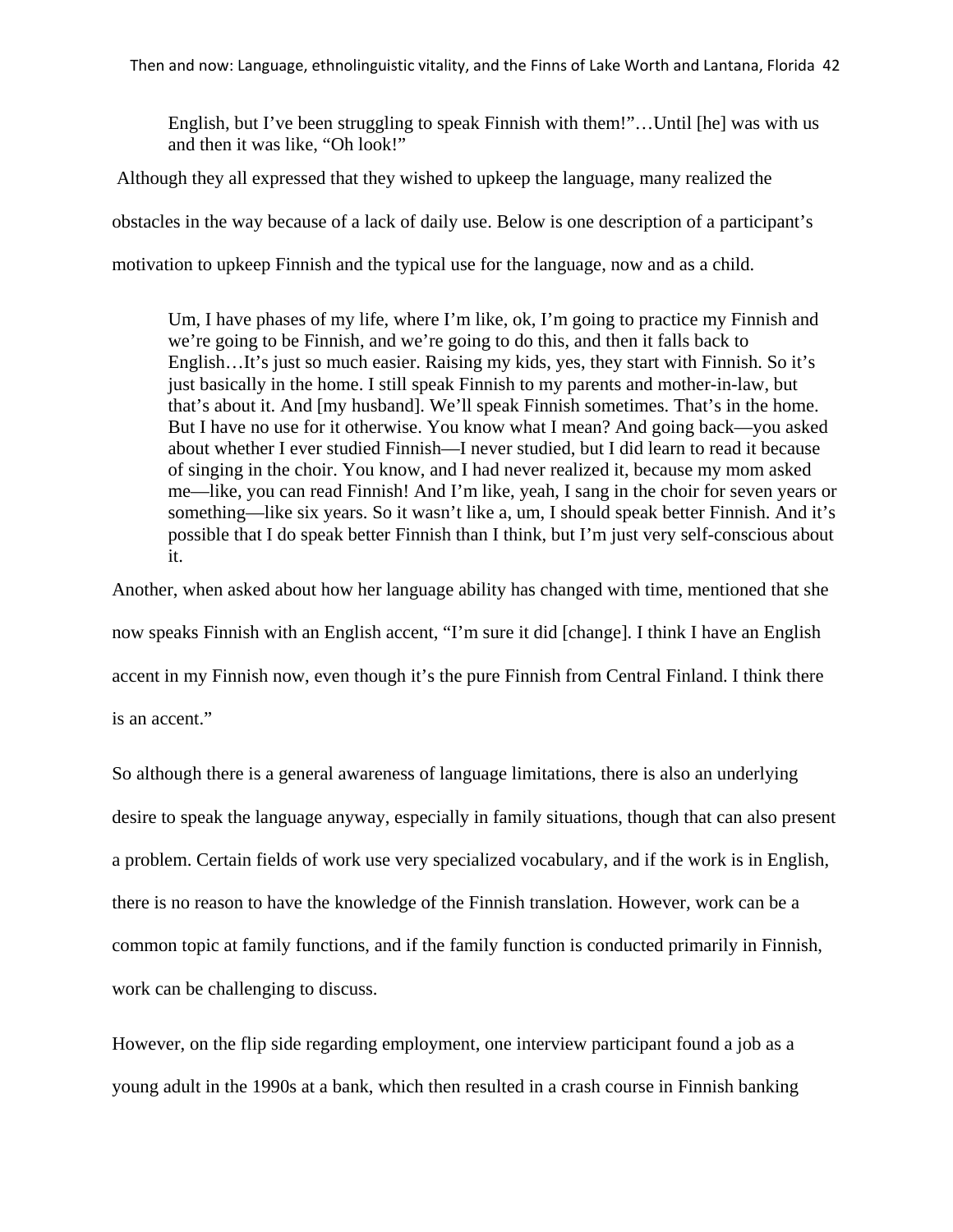terminology because of the massive amounts of Finnish tourists to Florida at that time. The attacks on the Twin Towers in 2001 changed all this, however, and banking restrictions were placed on tourism.

There were local Finns, snowbird Finns, and Finns coming from Finland every year…but then after, I think it was after 9/11, the whole industry changed... They changed the rules and the laws and everything...So then [my customers] became Americans…Um, so my Finnish actually improved in my young adult years…

Mentioned by quite a few participants was language switching and mixing during conversation between co-ethnic peers. Quickly switching between English and Finnish while conversing with another Finn was evidently incredibly easy to do for the interviewees, "Fingliska," also referred to as "Finglish," were the terms used by several to describe the concept.

Even today, my Finnish friends, a lot of my Finnish friends, we speak Finnish, or as we like to say, Fingliska. Uh, a little combination, but I'm still—I can speak half a sentence in Finnish and half in English without missing a beat.

The ability and practice of this was seen almost as a given. "Doesn't everyone?" asked one,

when questioned whether or not he mixes the languages.

Also mentioned a few times, in addition to mixing the languages, was the habit of creating "new" Finnish words if vocabulary was lacking. One participant mentioned that as children she and her brother had had their own language, creating words from a mix of the two languages. Another interviewee said that because of her limited Finnish vocabulary and grammatical knowledge, she takes the linguistic steps necessary to make herself understood when speaking Finnish, taking the liberty to create, modify, combine, or translate words to relay her thoughts. Although she said she knew that what she was saying was probably not correct, it did not seem to bother her as long as she was understood.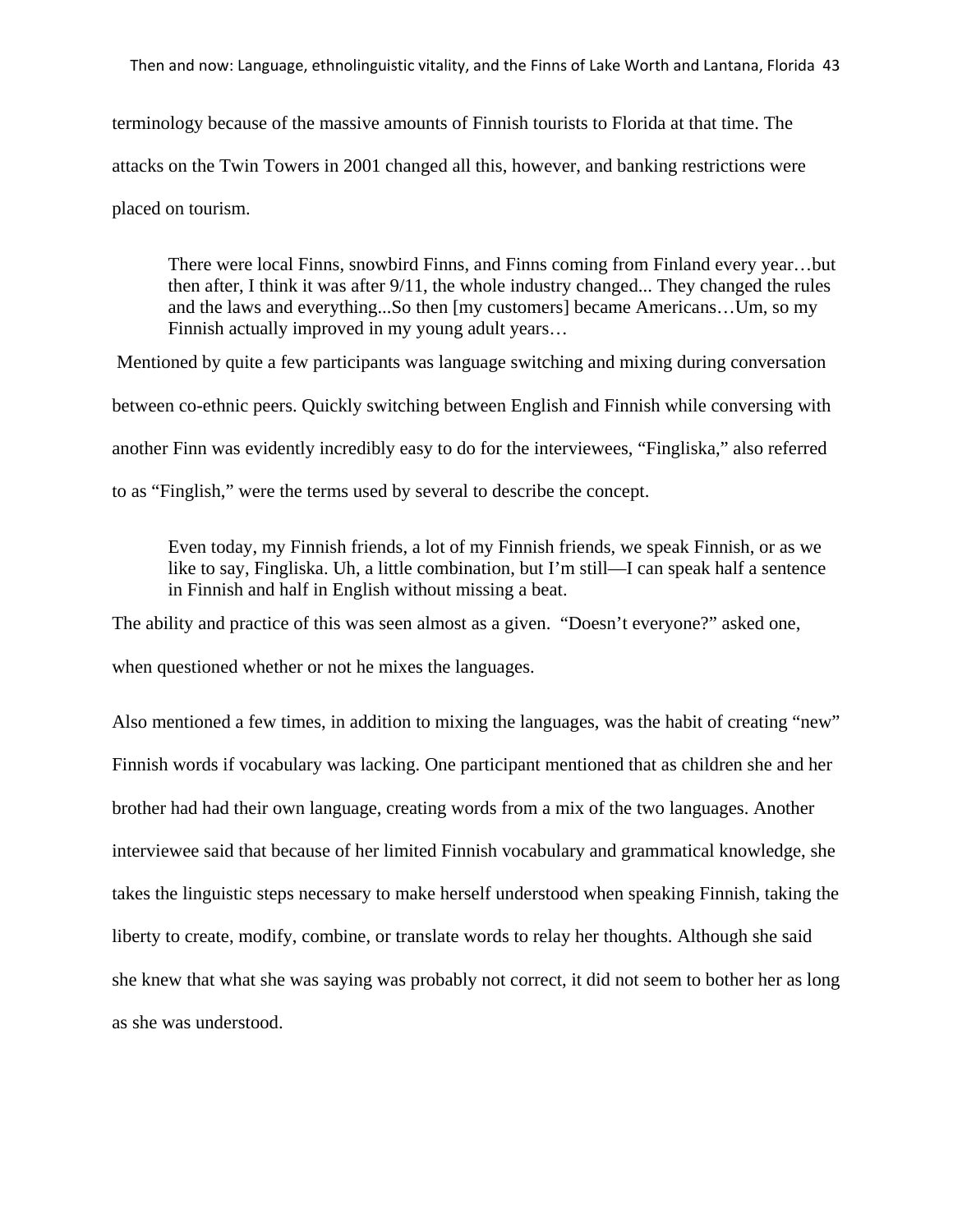Then and now: Language, ethnolinguistic vitality, and the Finns of Lake Worth and Lantana, Florida 44

I found that half of the individuals interviewed had parents who had an only-Finnish rule in the home, half did not. However, almost all said that Finnish was the dominant language in the home, if not among peers or siblings, and the ability to speak Finnish was prized. Note below one observation regarding a childhood home's family language policy and that of other, extended family.

When I was a young boy, my father opened the front door of the house and said, boy, outside of that door you can speak whatever language you want, but in my house we're speaking Finnish…Especially my father was very determined to keep the Finnish heritage—the speaking. Which I'm very thankful for. I have several cousins that can't even say hi to their grandma in Finnish. And they were my age. I say shame on my aunts and uncles for not doing that.

The maintenance of the language was viewed as not only an issue of pride and of maintaining

identification with the homeland, but also as evidence of how much extended family was valued.

Feeling proud to speak Finnish is a trait that many of the initial immigrants to Florida have tried

to pass down through the generations. Their children, the generation of people I interviewed, feel

their parent's influence when they rear their own kids.

…That's what was spoken to me and how I was spoken to, and so that's how I speak to babies. And I feel like because my parents are still alive and my mother in law is still alive, it was important for my children to learn, because it's important to them. They are somewhat proud that their grandchildren at least understand it. Um, I don't think—I don't think my either side would be upset or angry if my kids didn't speak Finnish, but it's probably a pride thing of oh look, we've taken the time to continue our language, our culture this way.

However, interesting to note was that participants who grew up in homes with less strict language rules were more likely to be laissez-faire about their own children's language acquisition, especially if their spouse is not a Finnish-speaker themselves. "Finnish-ness" becomes more of a cultural aspect than a linguistic one because of the difficulty of teaching and maintaining a language that not necessary to daily life.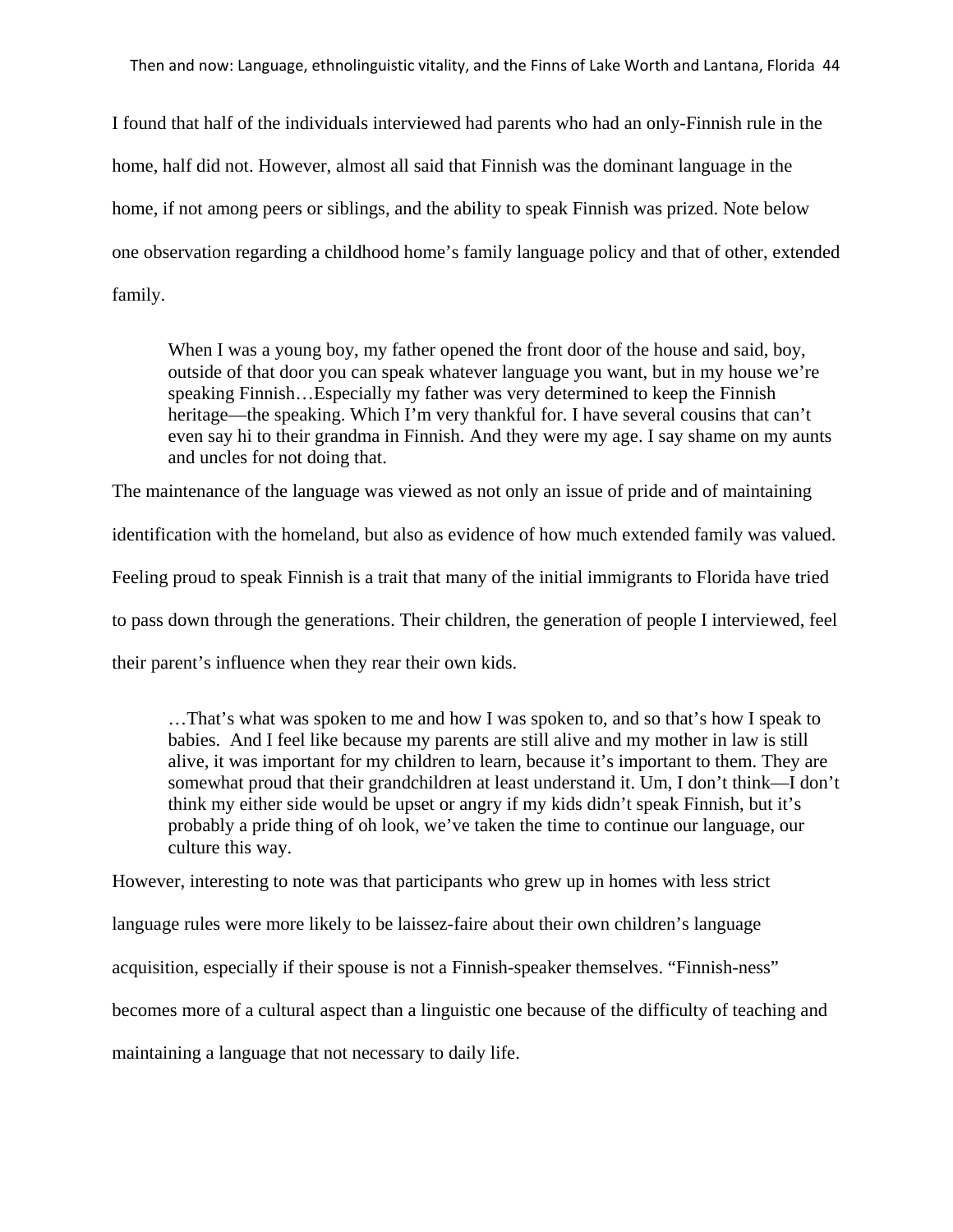Yeah, you don't be specific about it. You know because I don't like, like, I don't feel like I had to give anything up by marrying an American, like it didn't change my life at all. Like if I want to make Finnish food to share with him, you know that's fine. You know we traveled there together. It does make it harder to maintain the language but maintaining the language becomes less and less important because the people that I have in my life that only speak Finnish are fewer and fewer. And when I go to Finland, it turns out that not speaking Finnish isn't really a detriment, and so like, for me it's just like a personal skill, but it's not a limitation. And so, I've accepted that my children won't speak Finnish. When I was younger I wanted them to, but it's ok, that they don't.

This is true especially if the grandparents are also English-language speakers. The loss of the

language is then merely the loss of language rather than the loss of relationship. One interviewee

who has a sibling with children that do not speak Finnish, reflectively said that, "You know, and

in a way it makes me sad for them, but it's like… It would be really, really hard to maintain at

this point. So I know they know a few words because of my parents, but my parents speak

English to them."

One participant, married to an American, says that:

But um, yeah, the community is getting smaller or less prevalent now, I mean I feel like if I really wanted to learn it, or become, like, actually consider myself literate in it, it'd almost be more beneficial for me to learn Spanish at this point, like in South Florida. Because, I mean, there's so much more—everything in Spanish. It's mostly the, uh, I don't know, I guess you can make your parents happy or the going back to Finland, but as far as the use here in South Florida, it's not that significant. And…my wife, she wants to um—she wants me to speak Finnish to our son…like just so that it helps—it's supposed to help, I don't know, their brains to learn a second language, it's supposed to be—do better in school, but I don't feel like I'm capable of teaching him the language properly because I don't think my vocabulary's that great. I can barely read it that well, and I don't use it much, so I feel like I'd be doing it incorrectly, and it'd just be words here, just be like, yeah, vocabulary words…Sure, yeah, it'd be great; it's just putting in the time and effort so that I could actually make it so that I could use it a lot better, it's not really there. As of today in South Florida it's not anything I really need. I mean even if I have family members that come here, and they speak mostly Finnish, they understand English, so sometimes—they'll speak Finnish to me, and I'll respond in English, so I can usually communicate with a lot of my family members, especially if they're younger. A lot of times they speak really good English. It might be useful if I planned on going back to Finland, but I don't see it as a need.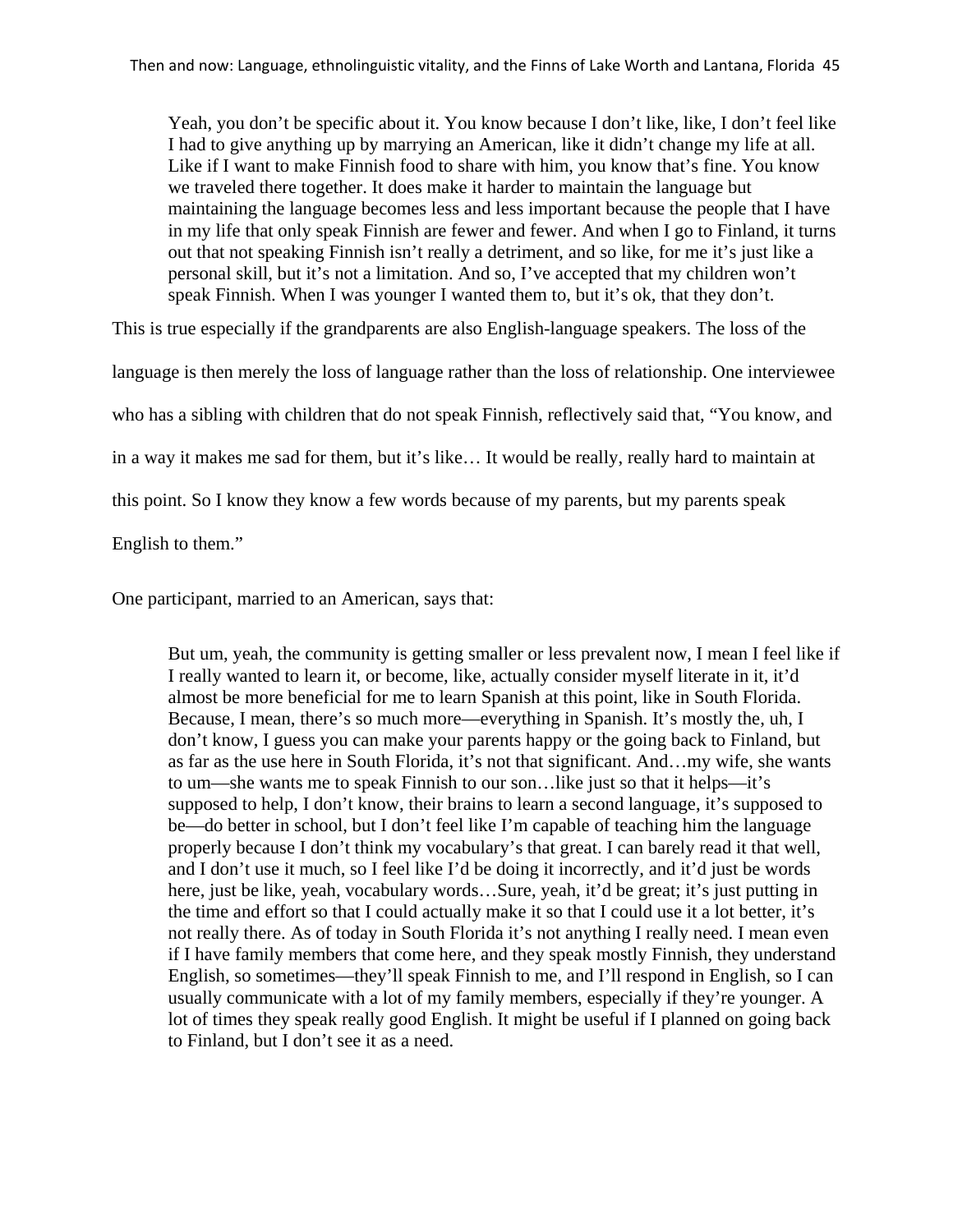While his wife is supportive of the language, even wanting him to teach it to their children, he sees this to demand a lot of effort and dedication. The lack of necessity for the language decreases the importance of maintaining it and simultaneously the motivation to do so. Also supporting previous research is his statement that he responds in English to Finnish. Kuo's 1974 research states that sometimes the second-generation immigrant's dominant language will move entirely to the host language, that despite understanding the heritage language, the language they use will be only the host language (Luo and Wiseman 2000).

Also notable was that although most of the interviewees spoke mainly Finnish with their Finnishspeaking parents, the use of English was more dominant for all among siblings and peers. Two mentioned that as younger children, Finnish had been dominant, but by the age of ten at the latest, English had become the most prevalently spoken language with their peers. One of these had spent two years living in Finland as a child, and the other had parents who spoke little to no English. However, even these two transitioned to English with their peers before becoming a teenager.

However, there remained a sense of "us" and "them," the Finns bonding closer to each other than to the dominant ethnic group, connecting the families and the whole Finnish community. Though English was the language of choice between co-ethnic peers, the ability to speak Finnish was used as a way to say something without their American friends knowing—a "secret language." This was very commonly mentioned.

Other than as a secret language, Finnish was also used (then as well as currently) as a way to compete, show off, or impress the opposite sex, "It's impressive for women; you tell them you speak two languages—they really enjoy that." It was seen as not only a way to stand out from the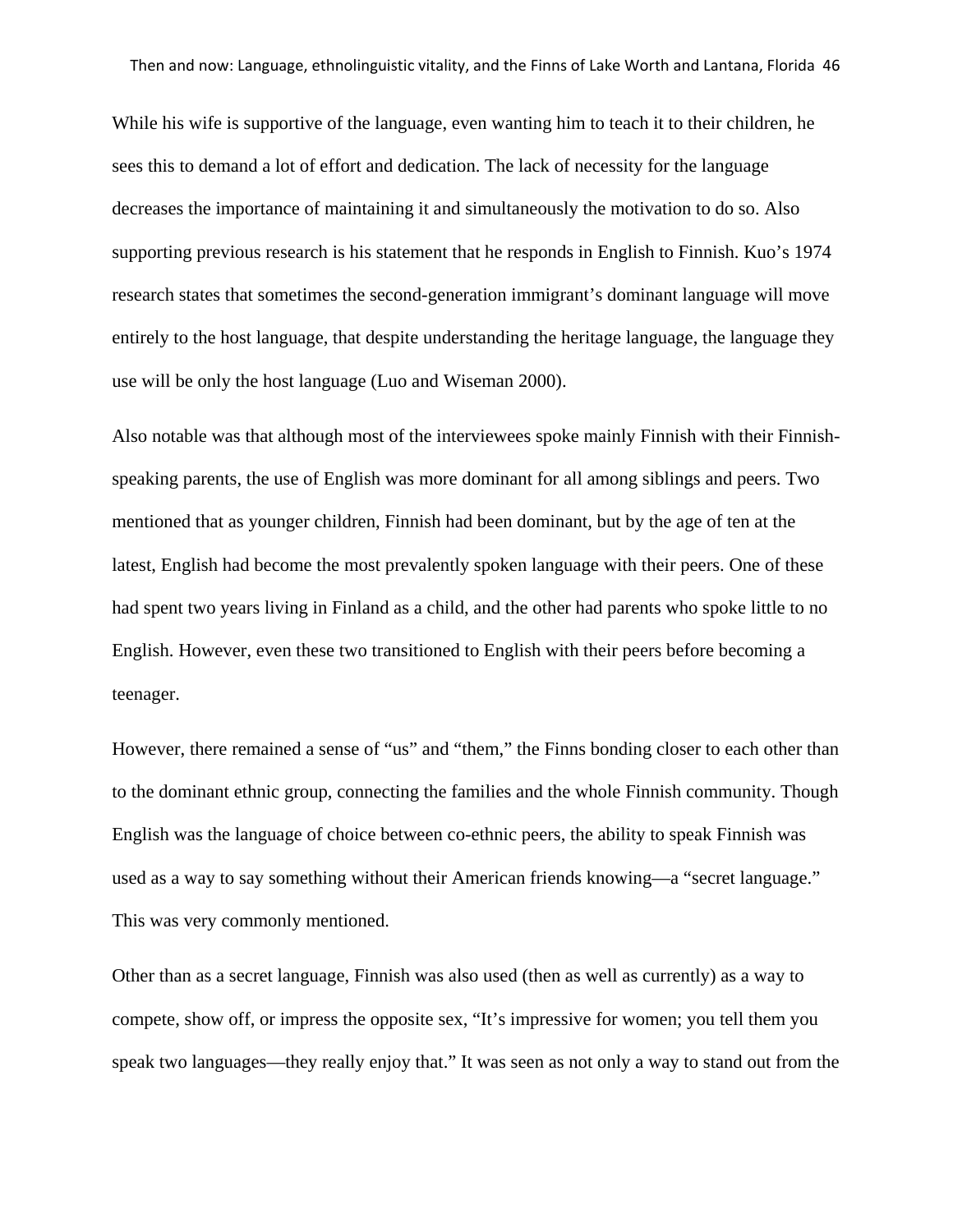Then and now: Language, ethnolinguistic vitality, and the Finns of Lake Worth and Lantana, Florida 47

crowd, to be "more" than a "normal American" and above the status quo, but also as a skill that helped in learning other languages too.

…because I took Spanish in grade school, and so I had a lot of Hispanic friends. So, they would all speak a different language, and I'm like, well, I speak—I know a different language too. Though it was never—like, yeah, I don't know. Maybe just to show off in a way that oh, I do speak a different language. And then, my pronunciation of Spanish was very good because I spoke a different language, and so I expelled—excelled, no expelled—I excelled in even Spanish classes because my pronunciation was good.

English, however, was referred to as the "heart" language, the language of choice (because of the ease of its use) when expressing deep thoughts, ideas, and emotions. However, the ability to speak Finnish was very positively viewed—as a welcome addition to the ability to communicate in English or any other language, if unnecessary to everyday life. Granted, some participants were very adamant in maintaining the language because of close family that spoke only Finnish. It was called "a richness," "a gift," something that "makes other languages easier to access," and "a definite benefit."

#### **Finnish Education and Literacy**

However, none of the participants had ever had any formal, professional education in Finnish or about Finnish. They had all either learned to read by themselves or had had family members, such as a parent or sister, guide them. Several had been involved in the local Finnish church, and others had been exposed to popular Finnish media as children—some even to only Finnish media. Exposure to Finnish-language children's characters and cartoon serials such as Muumi and Röllipeikko were mentioned as having a part in learning to read Finnish, as well as, of course, the Finnish alphabet book—Aakkoset.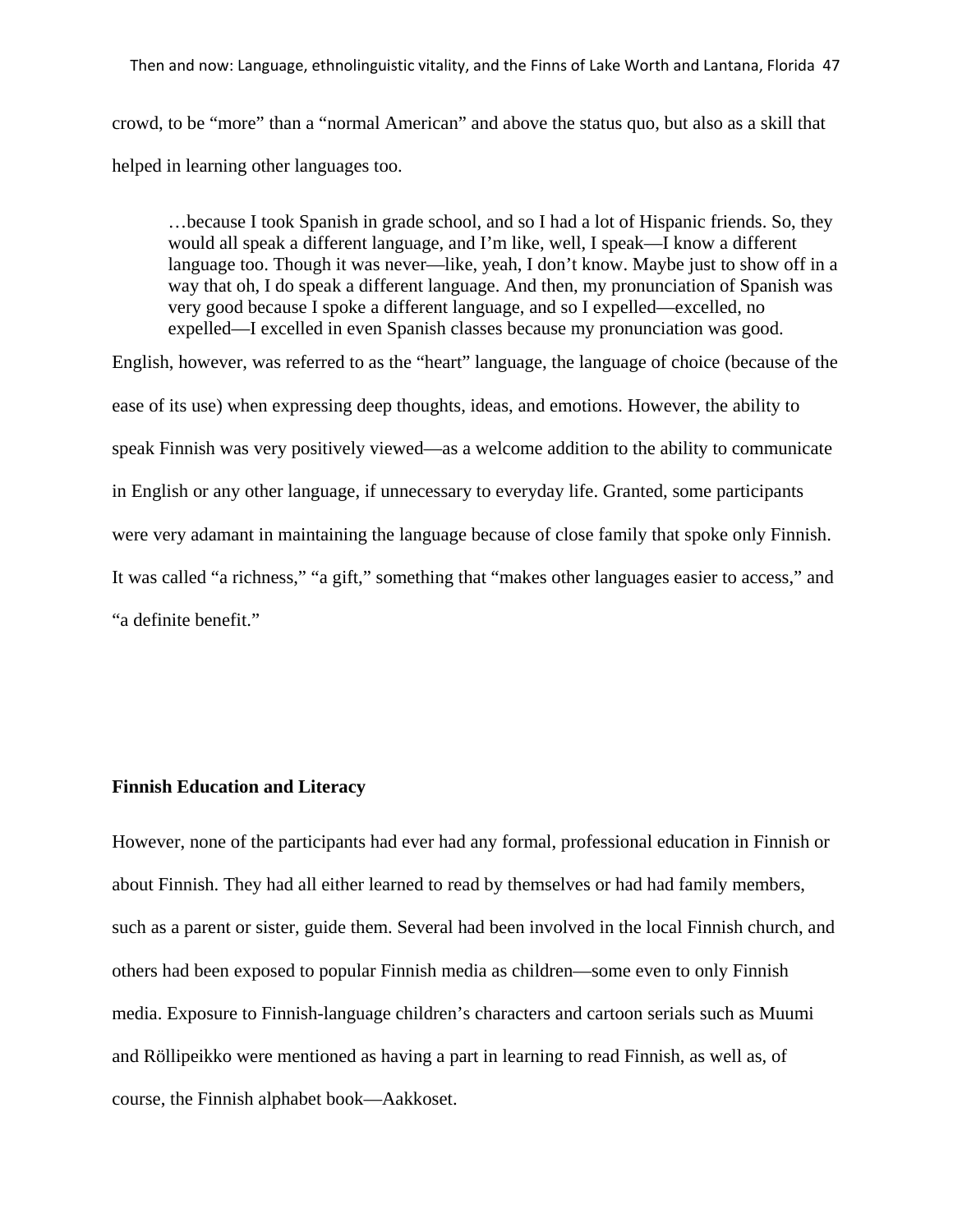Again, however, all expressed that they did not feel their current Finnish literacy skills were up to par. Despite being able to read, they did not do it well, or as well as they thought they should. Also, the changing nature of language presented a challenge. New words and current, changing slang made reading Finnish newspapers, magazines, and even social media difficult. This was, however, not seen as a serious impairment, although some did take some measures to improve

their reading skills.

I think I'm equally, in speech, but I never went to school for Finnish, so reading is more difficult, and writing is pretty challenging. But I speak it fluently. And since I rarely need to write it or even to read it, that's not a big handicap.

Another participant:

I started buying, at one point, kind of like chapter books for children as just as an entry level—to get fluent with reading. When I was babysitting a five year old…they had just moved to Florida, and so he didn't speak any English, and they wanted me to read them their bedtime story, which was going to be a chapter out of a Muumi book, and he stopped me and was like, "Are you dumb?" You know, like, "What's wrong? Why are you reading so slowly?" Because Finnish words are so long, so I kind of have to sound them out to figure out where are the compound words, like, what am I actually saying, so he was just like, "You don't read like a regular adult; you must be slow." And then [there are] a couple of books that are the Finnish version of some of the favorite English books from when I was younger, because it's frustrating. I'm used to reading so fast in English that I don't like to read in Finnish because it's too slow. I'm too impatient. And so I've chosen to buy [Finnish] books that I know very well in English so that I don't have to…be looking up words constantly because I know what the story is.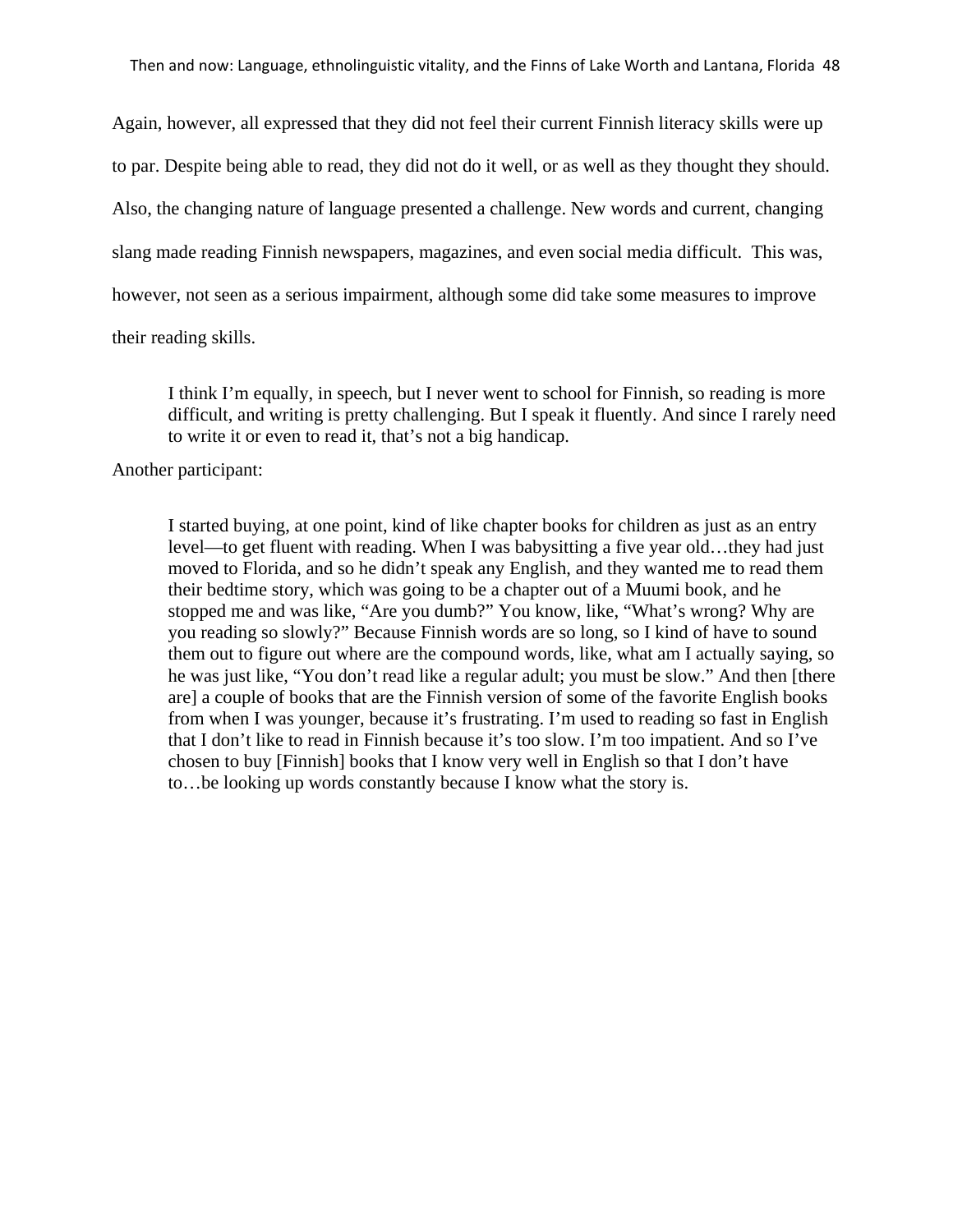#### **Perceptions of Finns and Cultural Identity**

The perception of the characteristics of the Finnish people as a whole was quite positive. They were viewed as financially stable and independent, frugal, hardworking, trustworthy, integrous, and also as known but unknown in the community, or in the words of one participant, as "not loud and proud." Also mentioned was that Finns had played a large part in establishing Lake Worth and the surrounding area. Many of the buildings and houses in the area had been built by Finns; they were known to work with their hands in fields such as carpentry, architecture, and flooring. They were also known for their work ethic and for the quality of their work. One participant, a business man, said that he had never run into problems disclosing his heritage; on the contrary, in business it had even served as a benefit.

However, a dissatisfaction with division among the Finnish community was mentioned twice that instead of competing against each other, a Finn should stand with another Finn in support. They were also called stubborn, stoic, rude, inflexible, and arrogant, so not all impressions were positive. The two participants that seemed to have the most conflict with their Finnish identities were sisters who have a parent who was quite "negative" about being Finnish, and their description of their perceptions of their ethnic identities reflected that. Both of these sisters have married Finns or Finnish-Swedes, however, and both mention that being Finnish is an integral part of their identities, although it presents some conflict, as thus expressed by one of the sisters:

It's something that very recently within the last few years I have tried to figure out myself, like am I proud, am I embarrassed, am I… you know, how do I feel? I almost feel like I have an identity crisis. Because I'm not Finnish, and like, for the siirtolaiset that have come here, I don't—I don't really have a connection with them. You know, there's some sort of a disconnect. Because they are Finn; I'm much more American than I am Finnish. But then, you turn around, with my American friends, I find myself being raised so Finnish culturally that I'm not American either. You know, so its like my mom has a negative—for the most part—thought of being Finnish and Finnishness and whatever.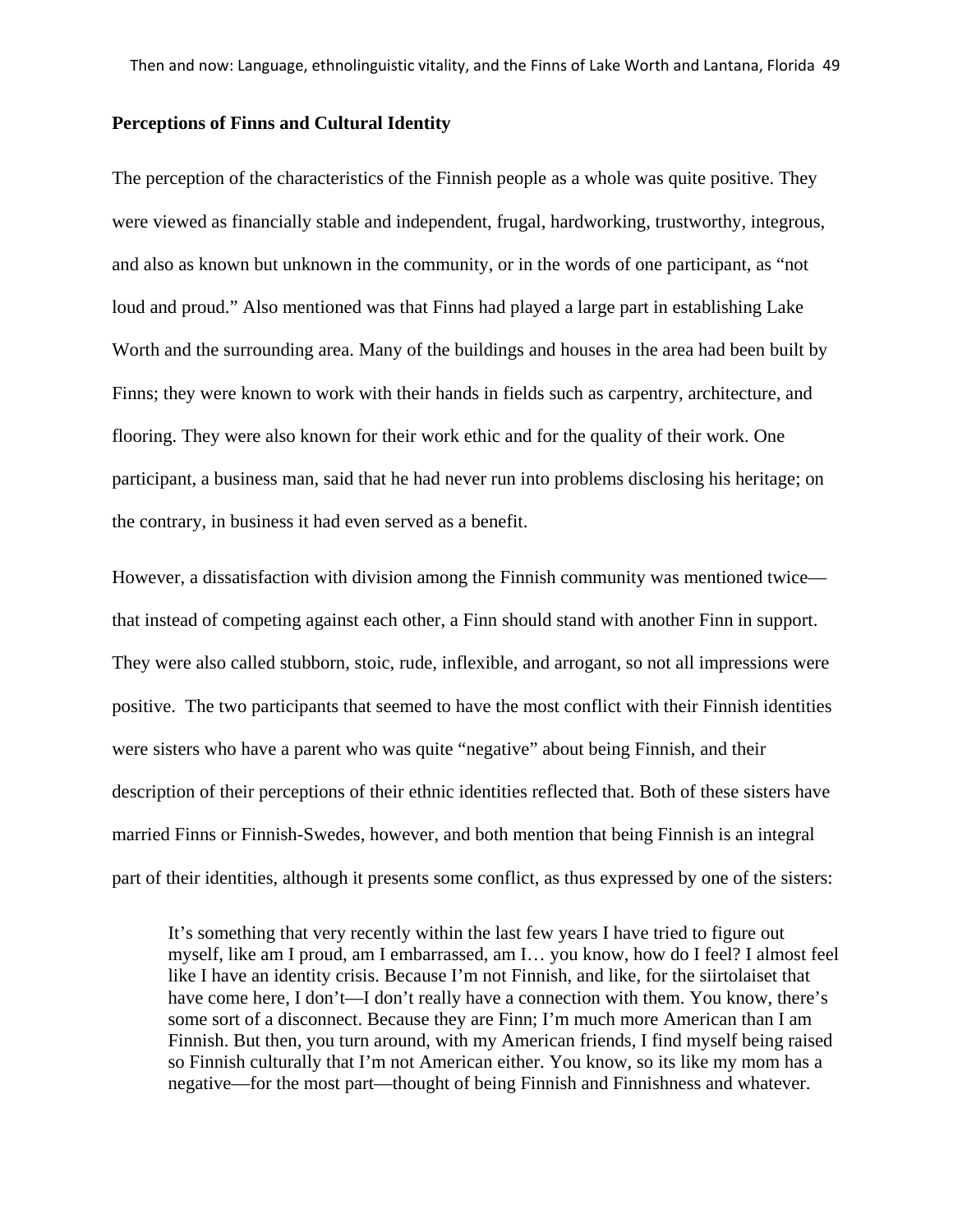She has no idea where it came from; she's tried to think about it. She does not know. And slowly, it has affected me, and it affects, like--my sister is also very negative….

Later, in reference to her cultural identity conflict, she adds:

So, I don't know. It's cool to be Finnish. It's cool to have that little, whatever, it is a weird, love-hate relationship. There's parts of my life where I'm like, why do I have to be so Finnish, like why can't I be more open; why can't I be more American in that way. I don't know, because I obviously know you, so I'm gonna sit here and talk to you. If I didn't know you, it would take me a little bit. I guess that's American too, but I always take that as, 'there's my stupid Finnishness coming out.' You know what I mean? Yeah, so.

None of the participants were completely embarrassed or ashamed of their Finnish heritage,

however; in contrast, everyone was positive about it, making comments that being Finnish was

"part of your uniqueness," "cool," "not boring." One described his thoughts this way: "Um, I'd

say I'm proud to be Finnish. It gets a lot of attention…what language are you speaking, what is

that, where are you from? You know, I have blond hair, so."

Neither was the American-ness of the participants unmentioned, to be fair. Comments such as

"I'm American, and that's ok," "it's important to support on where you live," and I'm "focusing on the US," were made.

# 6. DISCUSSION

The next section will re-examine the literature review in light of the interviews from the Finnish people in the Lake Worth/Lantana areas of South Florida and then briefly summarize that information to answer the research questions.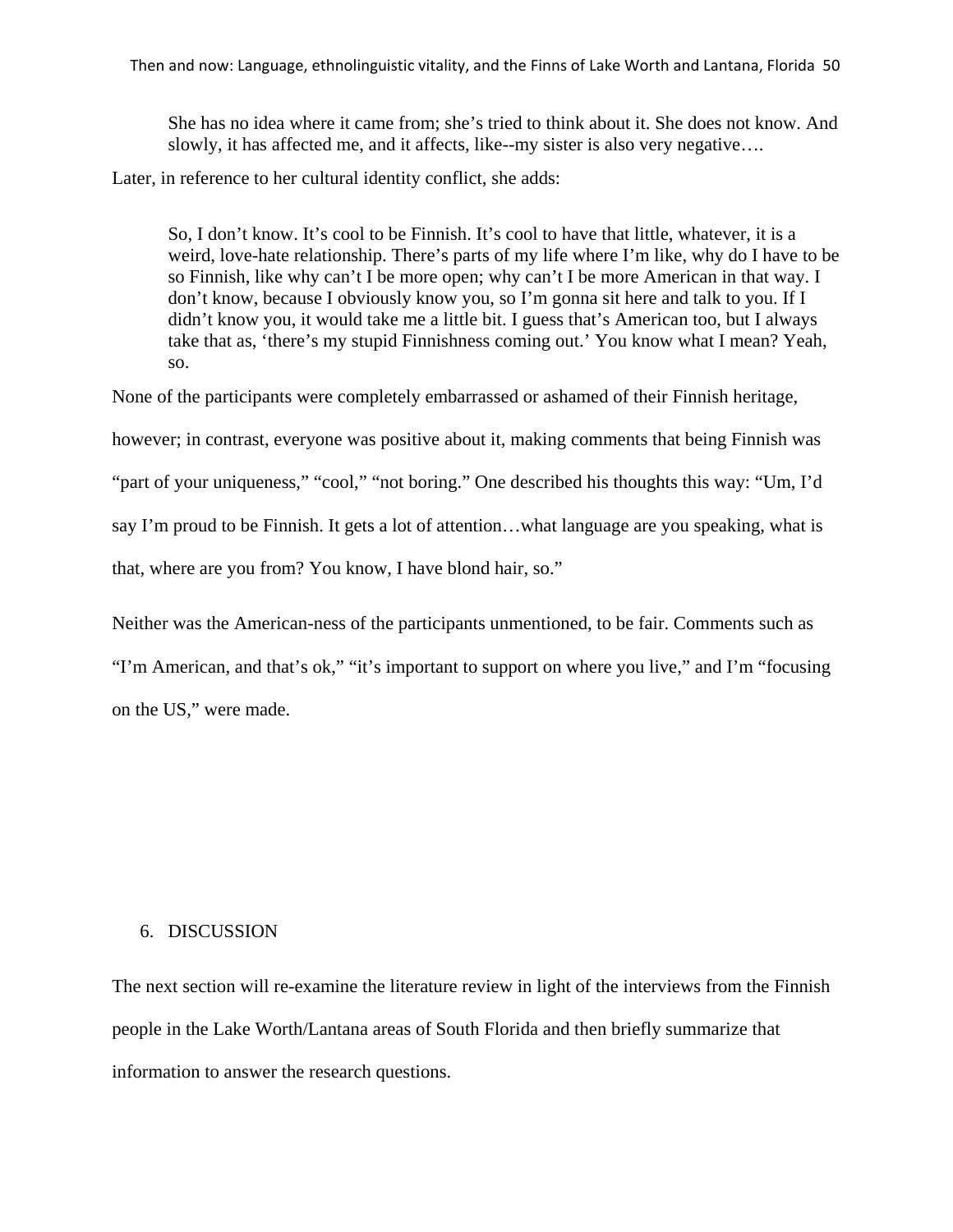Morales and Hansen's (2005) observation of children operating as language brokers and translators for migrant families did not apply to the Finns interviewed primarily for two reasons. First of all, either the parents of the participants spoke English as well as Finnish, or if they did not speak English, the network of the Finnish community in South Florida was elaborate enough from the 70s-80s and even 90s that they could survive without needing English, therefore relieving their children from the role of translator. However, as the community ages and grows smaller, this may change. The Finnish community has more reflected Zhang's 2010 research with Chicago's Mandarin and Fujianese-speaking immigrants, which observed that for an immigrant to survive in a new country without learning the national language, they must enter a preexisting ethnic minority in the host country with ethnic language shops, lawyers, religious establishments, etc. Lake Worth and Lantana, Florida, had all of these. There were only two participants whose parents spoke mostly or only Finnish, and they themselves spoke both English and Finnish. While neither mentioned acting as language brokers for their parents (because of the widely-networked Finnish community), their parents were exposed to the host language of the States at least through their children if not through other sources.

Also, the interviews supported both Tannenbaum and Howie's research (2002), which said that being able to speak and communicate in the language of aunts, uncles, and grandparents creates for the possibility of a close-knit family, and on a wider scale, also supported Ward and Hewstone's research (1985) that community ties between families of the same heritage language are strengthened because of the common language. All of the interviewees said that Finnish was a family language and sometimes a language between friends. A few mentioned how the language as well as the culture is a bond between Finns, even Finns who don't know each other, and this is understandable because it is immediate common ground from which to draw. Wong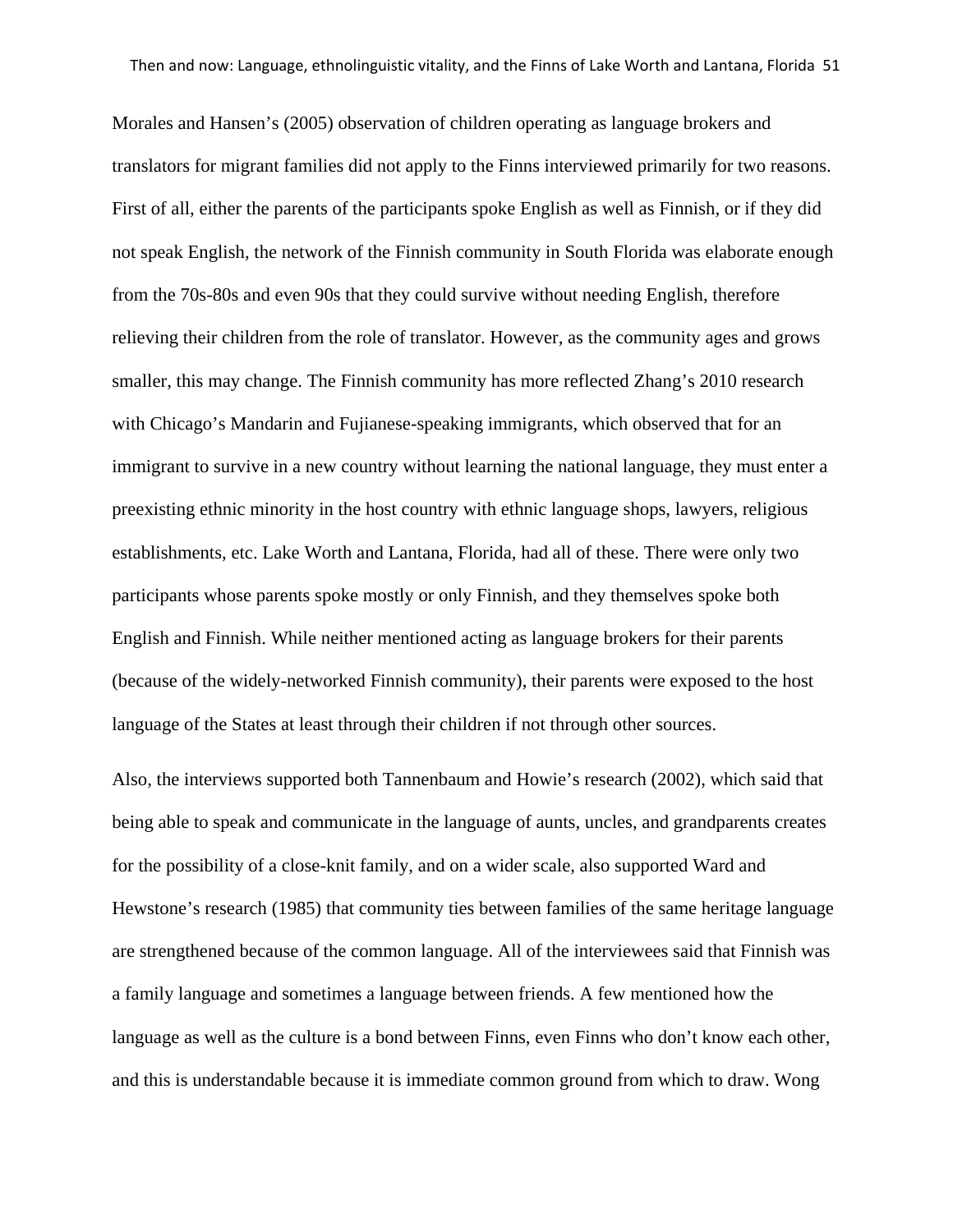Fillmore (2000) stated that if language shift or attrition occurs and the language is not passed on, it creates a divide in family communication, weakening ties between generations, and this concept was brought up as negatively viewed, even as disdained. On the flip side, for some, of course, because of their parent's lack of English proficiency, language attrition is something many Finns in Florida wish to avoid, and purposefully look to avoid, by practicing Finnish regularly with their parents. Interestingly enough, one such interviewee has children and grandchildren who do not speak Finnish as well or at all, which falls in line with Fishman's previous research, which states that language usually shifts to the host language within three generations.

However, as stated earlier, as long as one parent speaks the heritage language and is consistent in communicating to the child in the language, it is possible for transmission to occur (DeCapua, Wintergerst, 2009). This research had only one such instance, but it proved true. The interviewee's mother was the only parent who spoke Finnish, and he still speaks Finnish, if brokenly. Of course, regular trips to Finland as a child and a grandmother who did not speak English attributed to learning to speak.

The family language policies of the childhood homes of the people interviewed fell on two sides—either a strict "Finnish-only" rule was enforced, or there was no strictly enforced, spoken rule, but Finnish, because of the comfort of its use to the parents, was more dominantly used than English. Those that now have children that came from homes with strict Finnish-only rules, their children all speak Finnish, if brokenly. Interestingly enough, those that came from homes where Finnish was spoken but not strictly enforced, their desire and motivation to pass the language down to their own children is noticeably weaker than those from homes with strict language policies. However, the children coming from homes with strict, Finnish-only rules, do have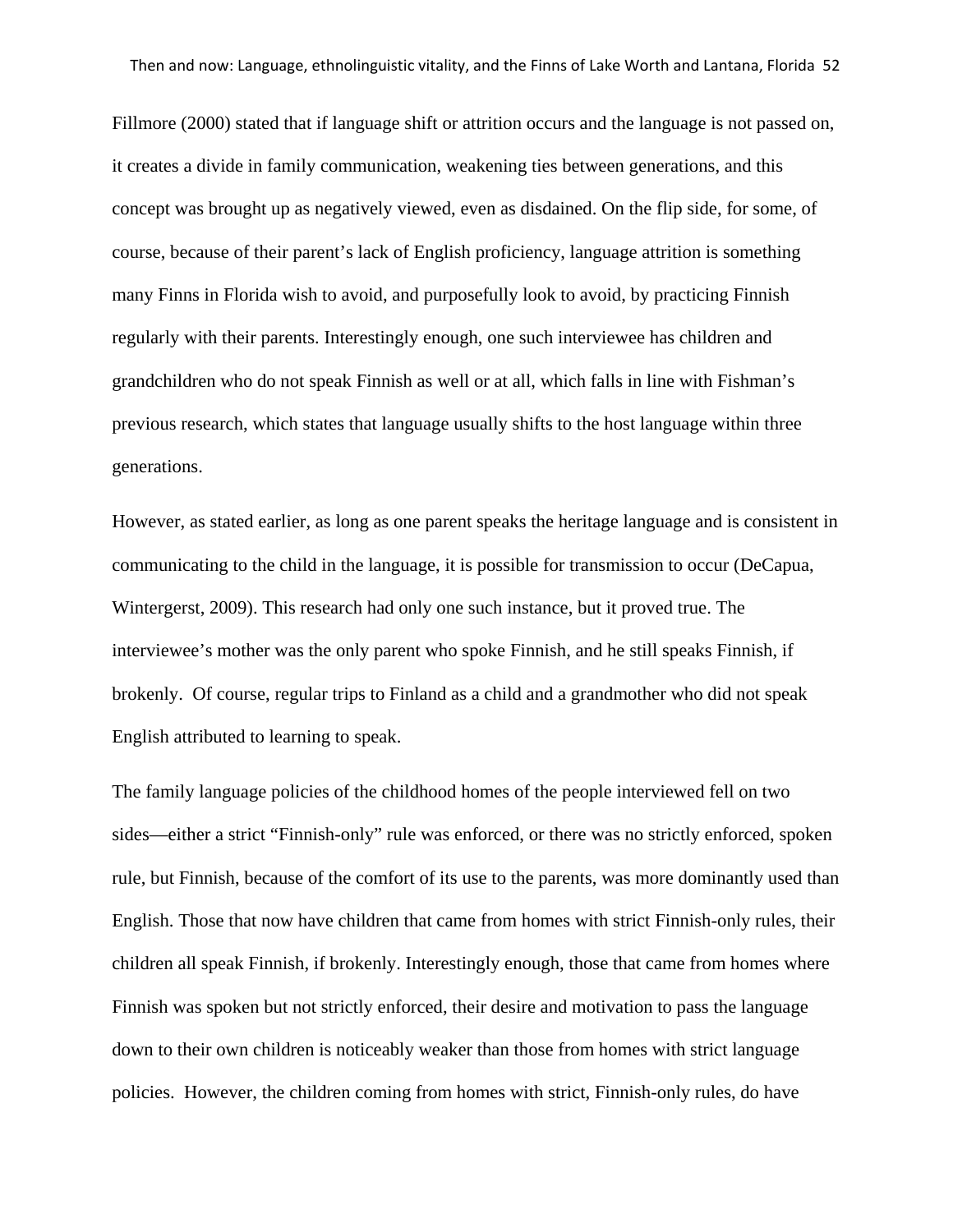more of an uphill battle to maintain the language then did their parents did because of increasing integration into the national culture and because of the lack of necessity for Finnish in every-day life. English is their dominant language, and Finnish, while important to them as a family language and even as a work and church language, is not as essential to or as prominent in their lives as perhaps is in their parent's.

Thus, we can see the dominance of the host language in second-generation American Finns. Although many of their parents required Finnish to be spoken in the home, supporting the observations of previous research that family language policy is important in the transmission of a language to a child (and important in the maintenance of a language within a minority community), it is not the only required maintaining factor for a heritage language in a community (Pillai, Soh, Kajita, 2014). Other factors, such as a thriving network of ethnic establishments, institutional support (such as in banks and other legal sectors), and relational contacts, can also aid in the maintenance of a language within a community. From this research and these interviews, it can be seen that the influx of tourism from Scandinavian countries caused a need for Finnish-language speakers in the States in the 80s and 90s, but after the Twin Towers were attacked in 2001, the possibility for work in those languages and in those sectors, at least, dropped because of the changing U.S. laws, decreasing South Florida's measure of institutional support for Finnish.

Other factors helpful in language transmission and maintenance are extracurricular activities, literature, media, and/or use of a heritage language in the home (Shohamy, 2006). Some of the participants had access to Finnish media as children. Others were limited to only Finnish media. Others (most) had been, at one point or another, involved with the Finnish church, and all had spoken Finnish at home.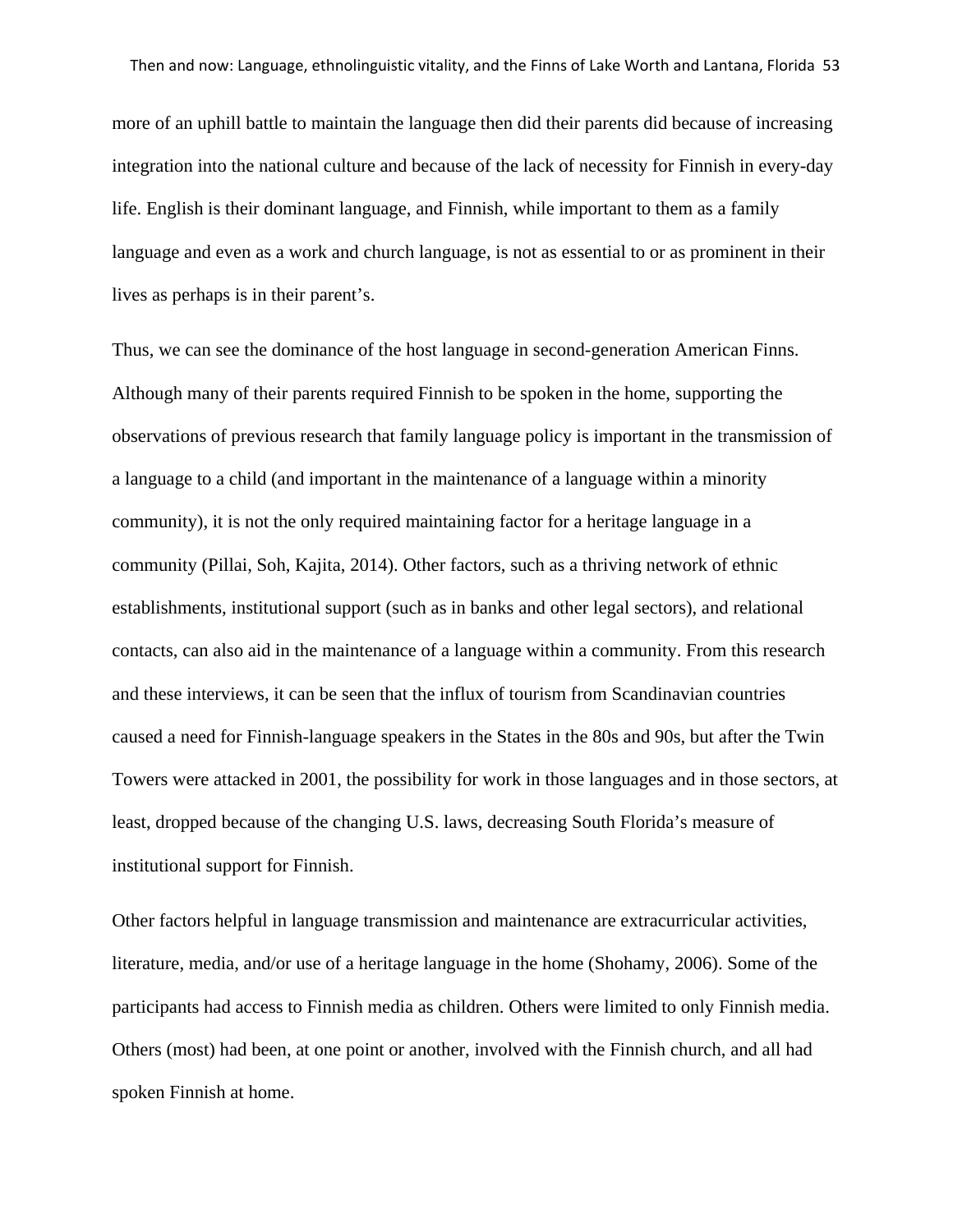One other point is that, while education in the heritage language is found to cause a weak but statistically significant positive correlation between a child's vocabulary acquisition and their desire to speak the heritage language at home, none of the people interviewed had received any schooling in Finnish or about Finnish, so it is no surprise that all expressed that they felt their literacy skills were weak, and that all, for the exception of one, said that they felt their vocabulary had either plateaued in its growth or that it was lower than average (Luo 1993). Several did express, however, that while they themselves felt that their Finnish could be better, they suspected that it might be better than they think. Interestingly enough, this did not always cause a lack of motivation but rather a longing to maintain the language, despite being aware of the difficulties of maintenance.

Two of the participants testified to the impact marriage can have on a language ability after leaving the home of their parents. These two were sisters who had both married Finnish-speakers and have maintained their Finnish. As to siblings, birth order, and language strength levels, they have two brothers who are either single or married to non-Finns. The brothers have had and still have the "weakest Finnish," and speak to their parents nowadays in half Finnish and half English. All of those interviewed, however, including the sisters, admitted that the dominant language between them and their siblings or peers growing up was English (Kravin 1992).

Previous research has stated that the main reason parents want their children to speak the heritage language is to maintain "family cohesiveness;" I found quite a mixed response to this (Luo and Wiseman 2000). Of the participants interviewed, five had their own children. Of the three with children that married Finns or Finnish Swedes, all of their children speak some measure of Finnish—one mentioning that, "they will speak English to me all the time, unless they hear someone at the store speaking Finnish. 'Aiti! Siel' on suomalaisia!' I'm like, 'shh!'"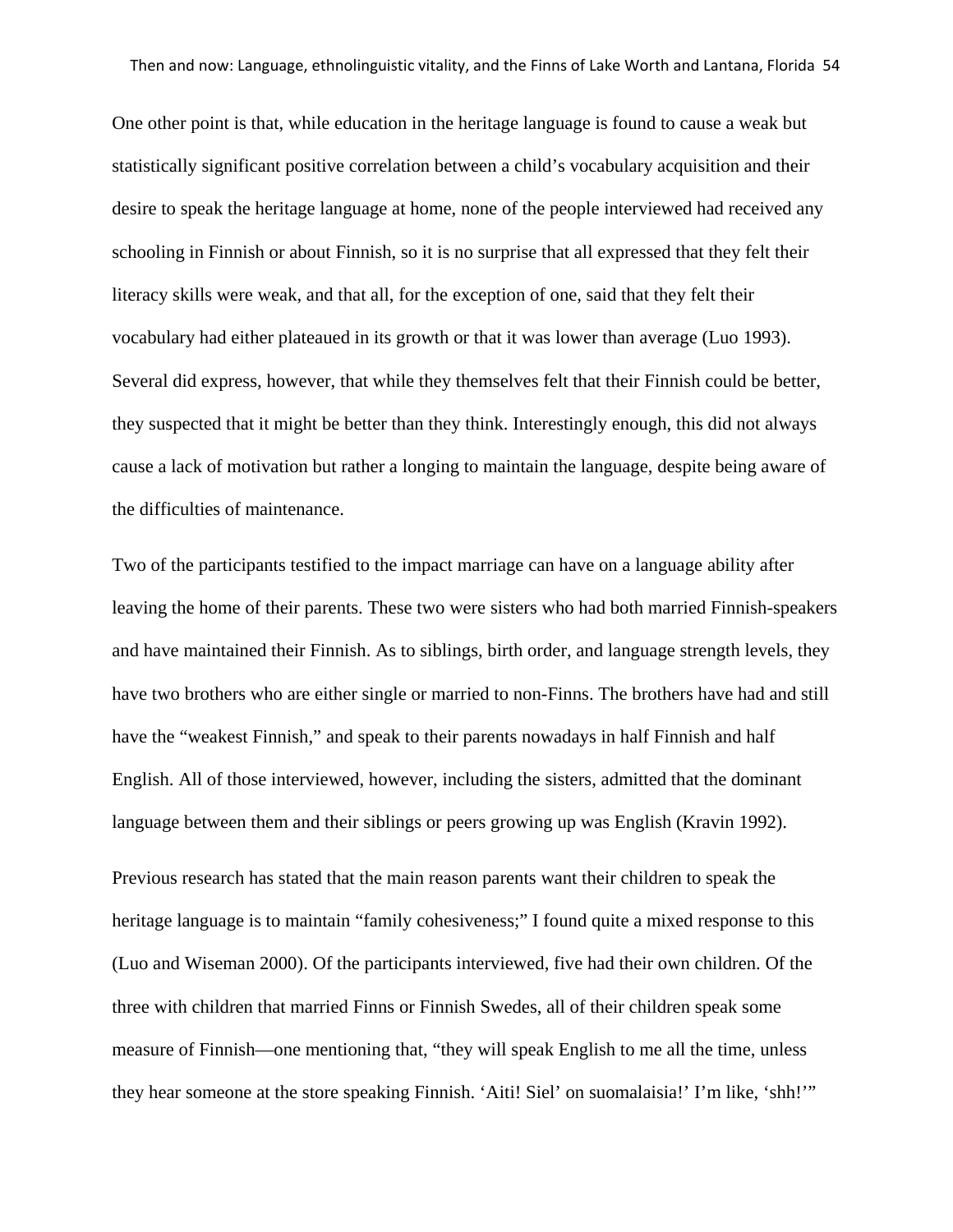English is the strongest language of her children, but Finnish, again, holds some status and cultural value, causing a bond between even strangers of the same background, but it is not necessary in the home.

Another mentioned her parent's and in-law's views of her own children's language ability, crediting the need to for her children to speak Finnish to them and to the way she was brought up. However, of the two with children that have married non-Finns, their children do not speak or understand much Finnish, or they do not feel confident to teach their children the language. The background of a person's spouse is one factor, of course; Luo and Wiseman (2000) observed that the second-generation immigrant's dominant language shifts to the language of their peers or in this case, to the language of their spouses, even if the spouse encourages the heritage language. American Finns do go "incognito" from the Finnish scene if they marry a non-Finn. If looked for, the Finnish community is there, but the younger Finns, especially the ones that marry into the dominant culture, do not see the need to speak a language that is not needed in daily life and do not see the need to pursue a community that is so limited in possibilities, as the current Finnish community is in Florida. While the demographics of the population in South Florida has changed in the last two decades, it is still true that Finnish Americans who marry into the same cultural background are more prone to keeping their cultural identity, even into the next generation, as we have seen. However, most of the younger Finns are not prone to marry other Finns, so the current ethnolinguistic vitality of the younger generation of Finns is decreasing. The everyday necessity or use for Finnish is not there as it was in the 70s, 80s, and 90s. Interestingly enough, of all of the married participants, all of those that were married to Finnish speakers expressed some sort of motivation to maintain the language, despite English being the dominant language, and all of those that were married to Americans expressed appreciation for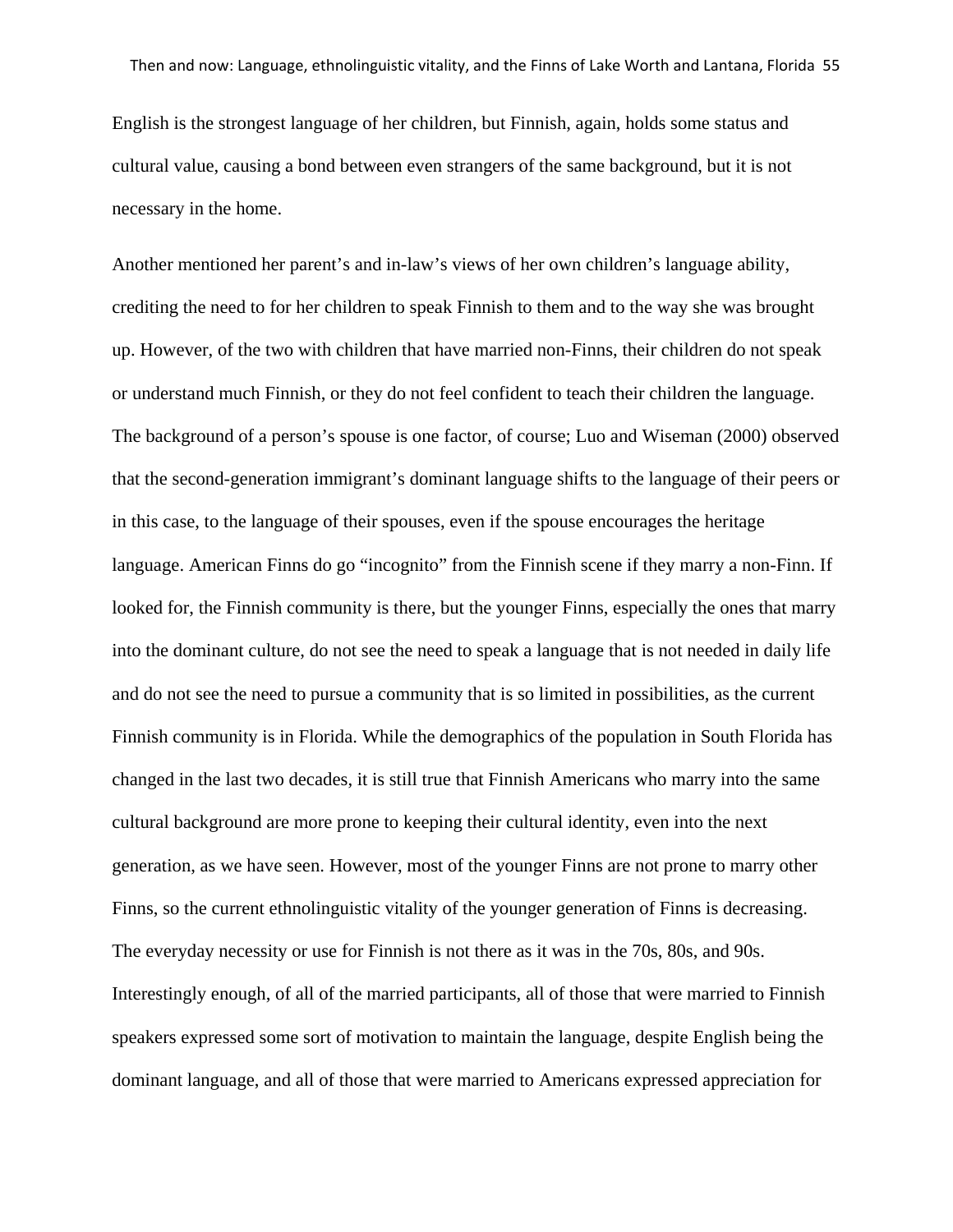the language for reasons of intellectual, personal enhancement and of the "joy of knowing a second language." The maintenance of the language was thus positively perceived regardless of life situation.

In regards to South Floridian Finns and the definition of ethnolinguistic vitality, that which "makes a group likely to behave as a distinctive and active collective entity in intergroup situations," 8 out of the 9 people interviewed commented or insinuated that they felt "disconnected" or "uninvolved" from the Finnish community, regardless of whether or not they were married to a Finn (Giles, et al 1977). A positive view of Finnish as a language, family culture, and identity were very prevalent, but being involved in a larger Finnish community in South Florida was not very commented on. In fact, most commented that the community was "dying," or "aging," "getting smaller," despite evidence of a greater influence in the past (Finnish signs in residential areas, saunas in the apartment buildings, etc). Even annual Finnish festivals, although mentioned as evidence for the Finnish impact in the community, were referenced as not as "Finnish" as in past decades. However, the fact that Finnish people had played a large part in the construction and development of Lake Worth was also common knowledge. Of the three measuring factors of ethnolinguistic vitality—status, demographics, and institutional support--all showed signs of past vitality for Finns but current regression in vitality levels.

Finns had a high status because of their role in founding the community. However, again, the cultural demographics have changed and the remaining Finns themselves had become very insular, Finns for Finns rather than Finns in and for the surrounding, host-culture community. However, amongst the interview participants, the children of the Finns who moved to Florida around the 1960's and 1970's, there was a strong sentiment that Finns in the States should move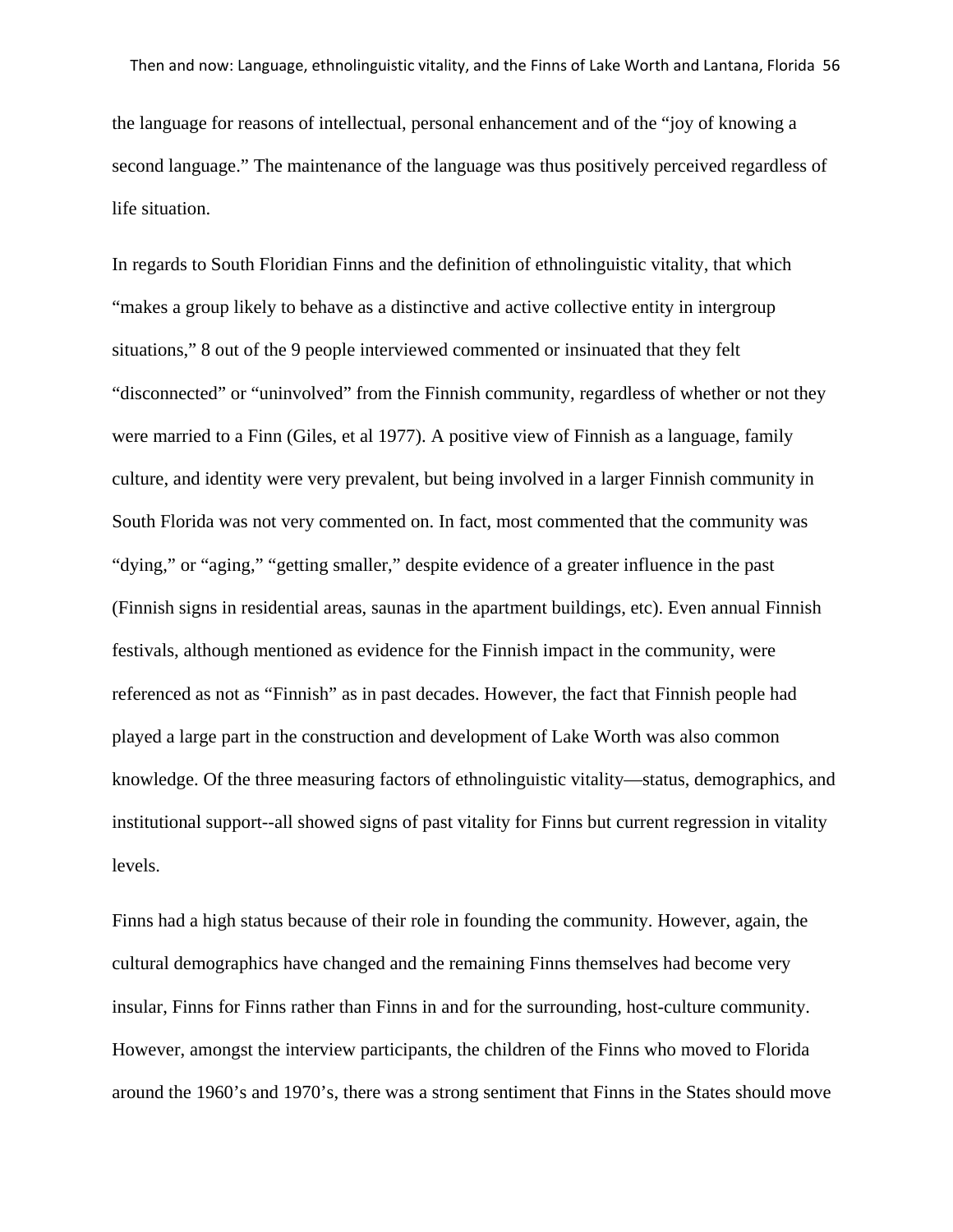their mental attentions back to the States. While there is no longer a need for a public Finnish voice, per se, ethnic Finns as Americans can integrate, impacting the current community by contributing with their skills, talents, and abilities.

There is, however, still some institutional support in South Florida in regards to the club houses and cultural centers of the Finns in South Florida. There are also two churches in which Finns can involve themselves.

Some surprising factors of my research was the concept of the "secret language," something all of the participants mentioned. Finnish was a language of belonging, something that bonded coethic peers or family members together and allowed them to communicate amongst each other without the outside, dominant group understanding what they were saying. That, combined with that most of the participants' closest friends—as children if not as adults—were of the same ethnicity, caused for a strong feeling of belonging and even delight.

However, besides the above reasons, personal motivation, and pride, Finnish is not a necessary language even for people of Finnish descent in South Florida today. The small, aging Finnish community, the decrease in immigration, the rise of other minority languages, and the dominance of English, all contribute to the shift among young people to the American society. Finnish is optional but not necessary. It is held dear and prized as a skill of high value, but is not essential to life. This shift has been seen time and again in research.

I now briefly summarize the above information to answer the research questions:

RQ 1) What factors contributed to heritage language transmission during childhood? Of those interviewed, all had childhood homes where Finnish was spoken to them. Although none went to school in Finnish or for Finnish, all had parents that spoke predominantly Finnish.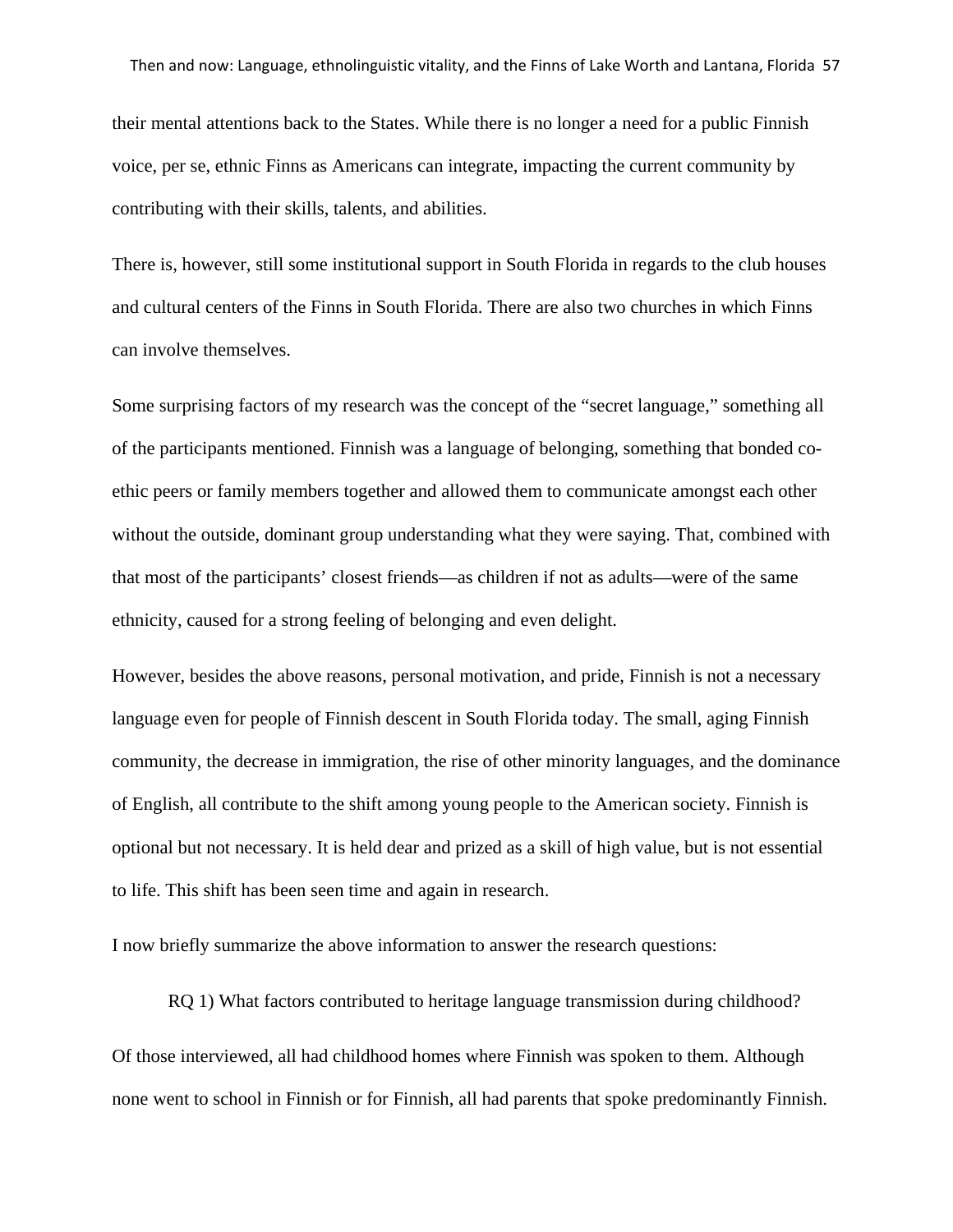Many were exposed to Finnish media and books, and almost all went to a Finnish church at one point or another, and most also made frequent trips to Finland as a child. Some had parents that spoke little or no English. For almost all, their whole childhood community was Finnish.

RQ 2) How has language ability and preference developed over time?

Most reflected that their Finnish proficiency level has now regressed or stayed the same, though if Finnish was involved outside of the home, it may be improving. Marriage, family and/or work, have been causes for maintenance, although family has been the prominent cause. Most felt that their language ability had declined because of the lack of need for it outside of the home, as the surrounding Finnish community has begun to age and shrink in size. Aside from one family, every participant expressed that their use of Finnish has now been limited to family use, or more specifically, to use with parents, grandparents, or aunts and uncles. However, marriage has also played a role in why Finnish has been maintained or to why it is used—if their spouse is of the same ethnicity and speaks the same language, while the use of Finnish is still within family, it expands the possibility for use, if not the necessity for use. Those that needed Finnish for work or church expressed that that involvement improved their language levels. Not many travel to Finland anymore, and even the motivation to improve their literacy skills has declined because of a lack of need and because of the difficulty.

RQ 3) How has the ethnolinguistic vitality of the Finnish community affected their language maintenance?

The surrounding Finnish community did not play a highly motivational role in motivating participants to speak Finnish, for the exception of those that are involved at the church. The current Finnish community, itself, generally does not motivate to use Finnish, as it is aging and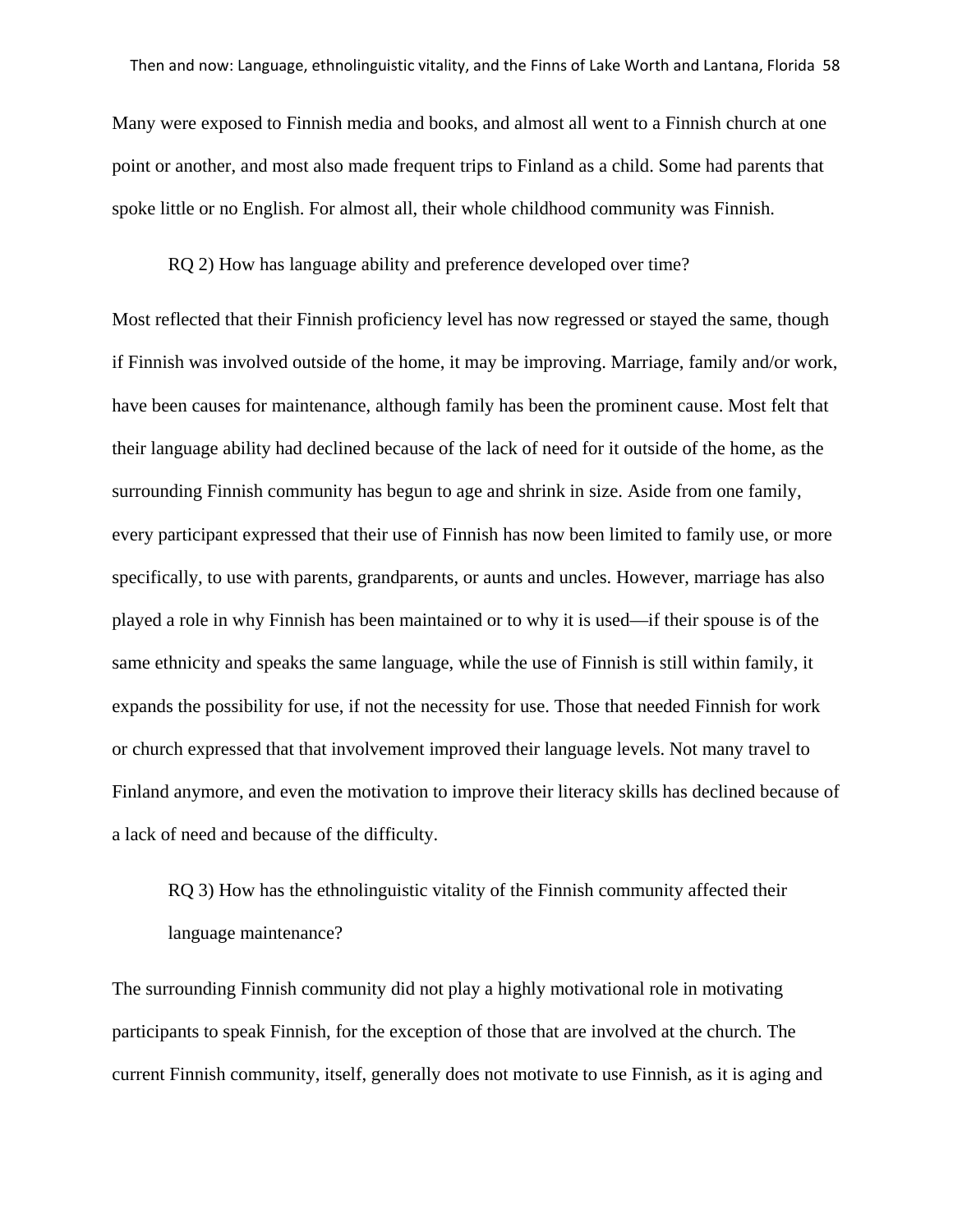growing smaller with time. There is no need, per se, for Finnish, but the intrinsic and cultural desire to speak is still there. "Finnish-ness" also created an immediate point of common ground among strangers.

However, there was much reflection on the Finnish community of past decades, its strength, and the resulting effects. Current Finns in the community can benefit from the community's strong ethnolinguistic vitality of previous decades by enjoying the resulting positive regard the dominant American public has of the Finns, even if the current community is fading away.

#### 7. CONCLUSION AND EVALUATION

This research began in the fall of 2017 and lasted until spring of 2019, so while there has been plenty of time for reflection and analysis, there also may be details that were lost over the course of time. One weakness of this study is the small amount of data. While data saturation was obtained quite quickly in some aspects, it would have been beneficial to gather more narratives to see if and how the experiences of these nine interviewees line up with others.

Also, the research could have been set up as a case study because nearly all of the interviewees had the church in common. While the Finnish community in Lake Worth and Lantana is quite small, not all attend the same church or are even religious, so the familiarity of the participants with each other and their common beliefs may have played a factor. I also personally knew many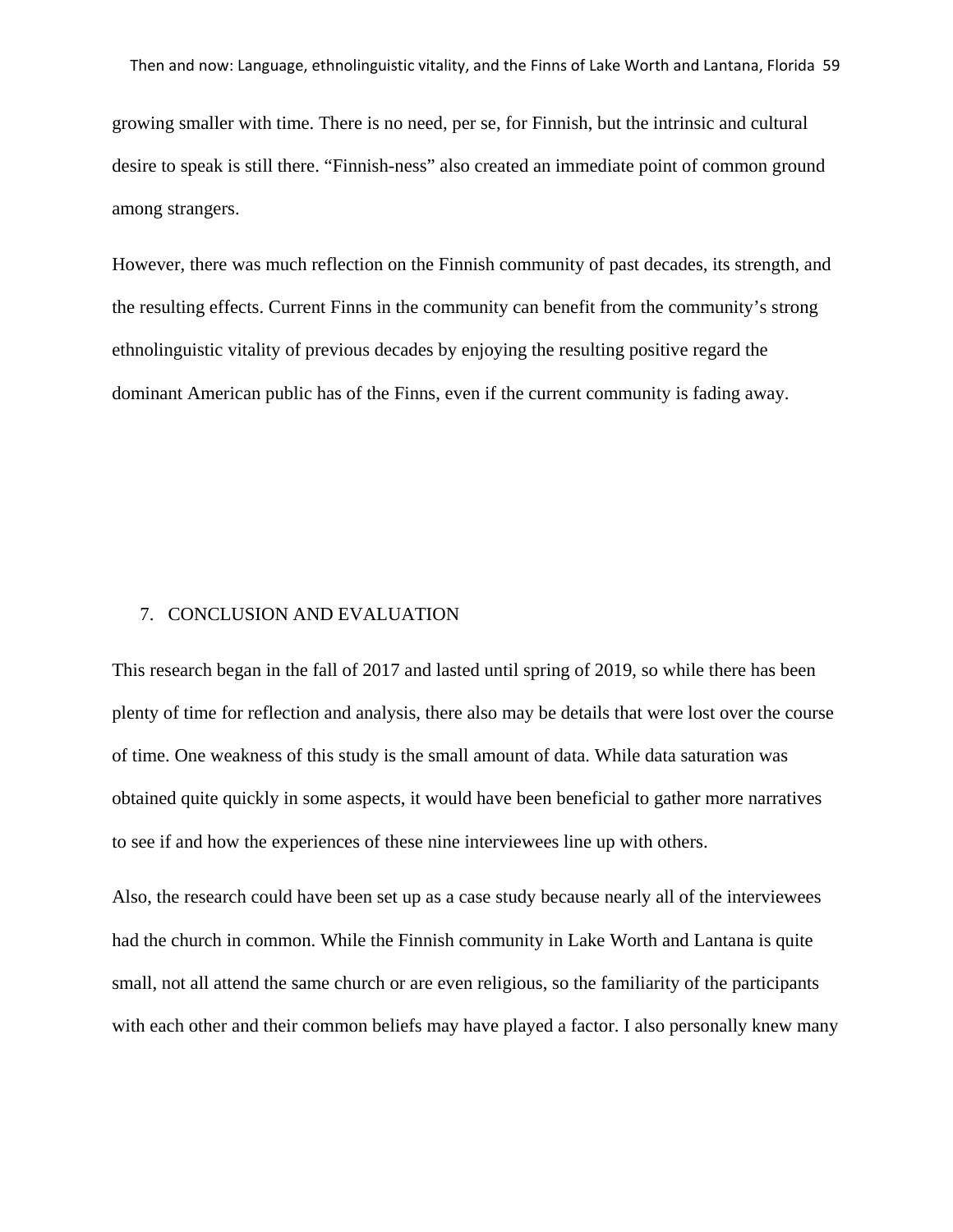of the people I interviewed, as well as their families, so I drew some information from my previous knowledge of them rather than from the data I had gathered.

One interesting discovery during this research was the conflict that visiting Finland can bring. The language of Finns who grew up in America definitely singles them out from Finns who grew up in Finland. In Florida, being able to speak any kind of Finnish is a "door" into the Finnish community; it makes someone belong. In Finland, however, that same language ability may be the very factor that singles them out from the crowd and excludes them. Also, another unexpected factor was the influence of a spouse's background. The participants who had married people from Finnish backgrounds were more adamant about maintaining the language and passing it down to their children. Those that had married English-speakers were not as determined. Also interesting was the impact of the rules and expectations in the childhood home. Those from families where Finnish had been strictly enforced were more likely to marry Finns as well as upkeep the language. Those that were from families where Finnish was spoken but not demanded were less likely to marry a Finn or feel the need to pass the language down to their children. The link between the language rules of the childhood home and spouse could be further explored.

Also, this research strengthened and confirmed existent research as well as expanded on what is already known. For future research, it would be recommended to gather more data, and delve deeper into other concepts presented in the interviews that this project did not have time to explore, such as the impact of the Finnish Pentecostal Church on the Finnish community in South Florida, dual culture identity and resulting underlying conflict, the impact of a parent's cultural perceptions on a child, and what motivates a person to keep a language and a cultural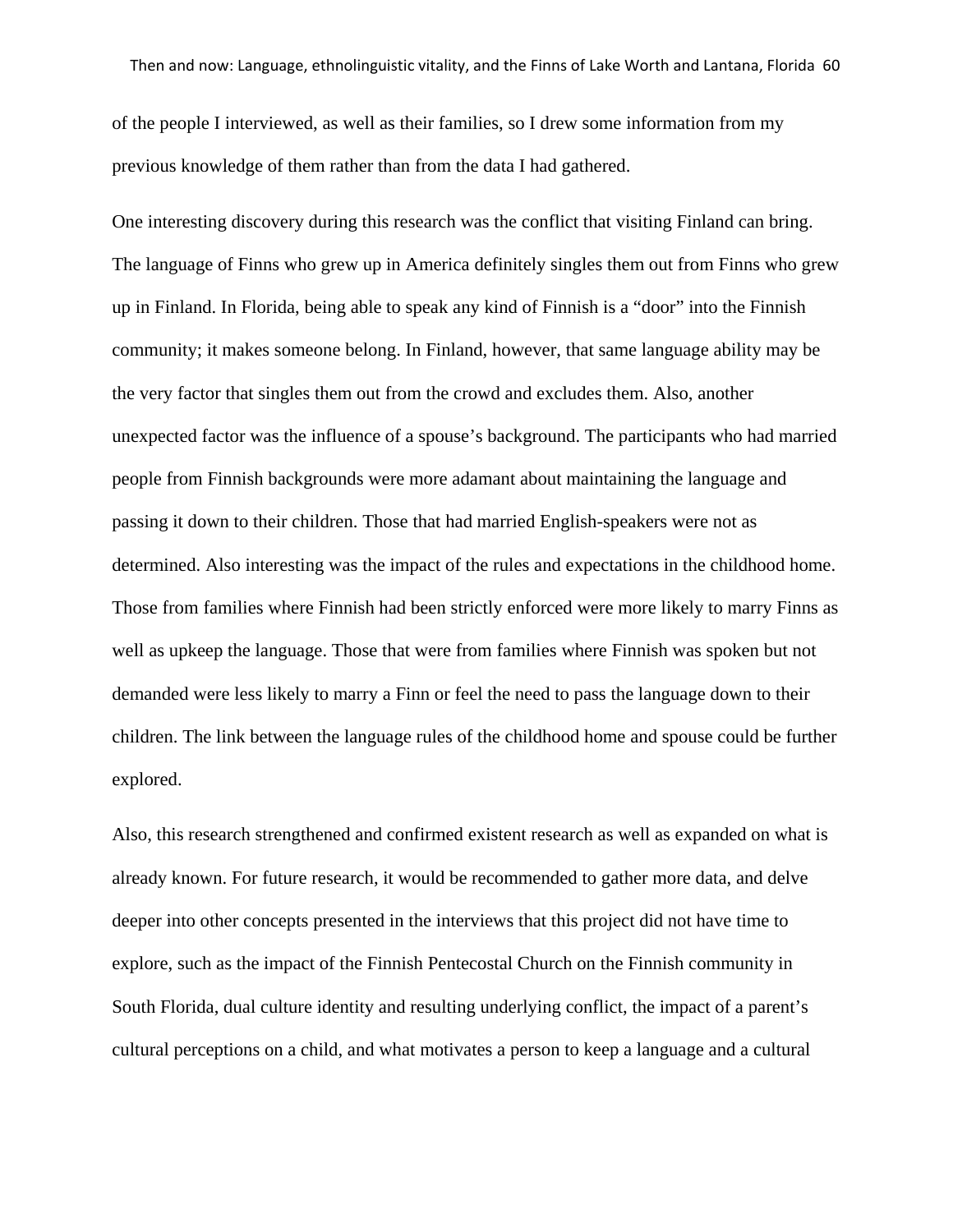Then and now: Language, ethnolinguistic vitality, and the Finns of Lake Worth and Lantana, Florida 61

identity. This research looked mainly at language ability, but much of the results and interviews dealt with motivation and identity. This could be further explored.

In conclusion, although Finnish may not be necessary for the Finns in Lake Worth and Lantana, there is still a deep appreciation and a pull toward the richness and even mystery that it brings to life.

Maybe it's because you hear about Finland; growing up, your whole life, you hear a different language—and it is something…it's something ihmeellinen [wonderful]; it's something different; it's something magical in a way that you somehow want to hold on to. Like, does that make any sense?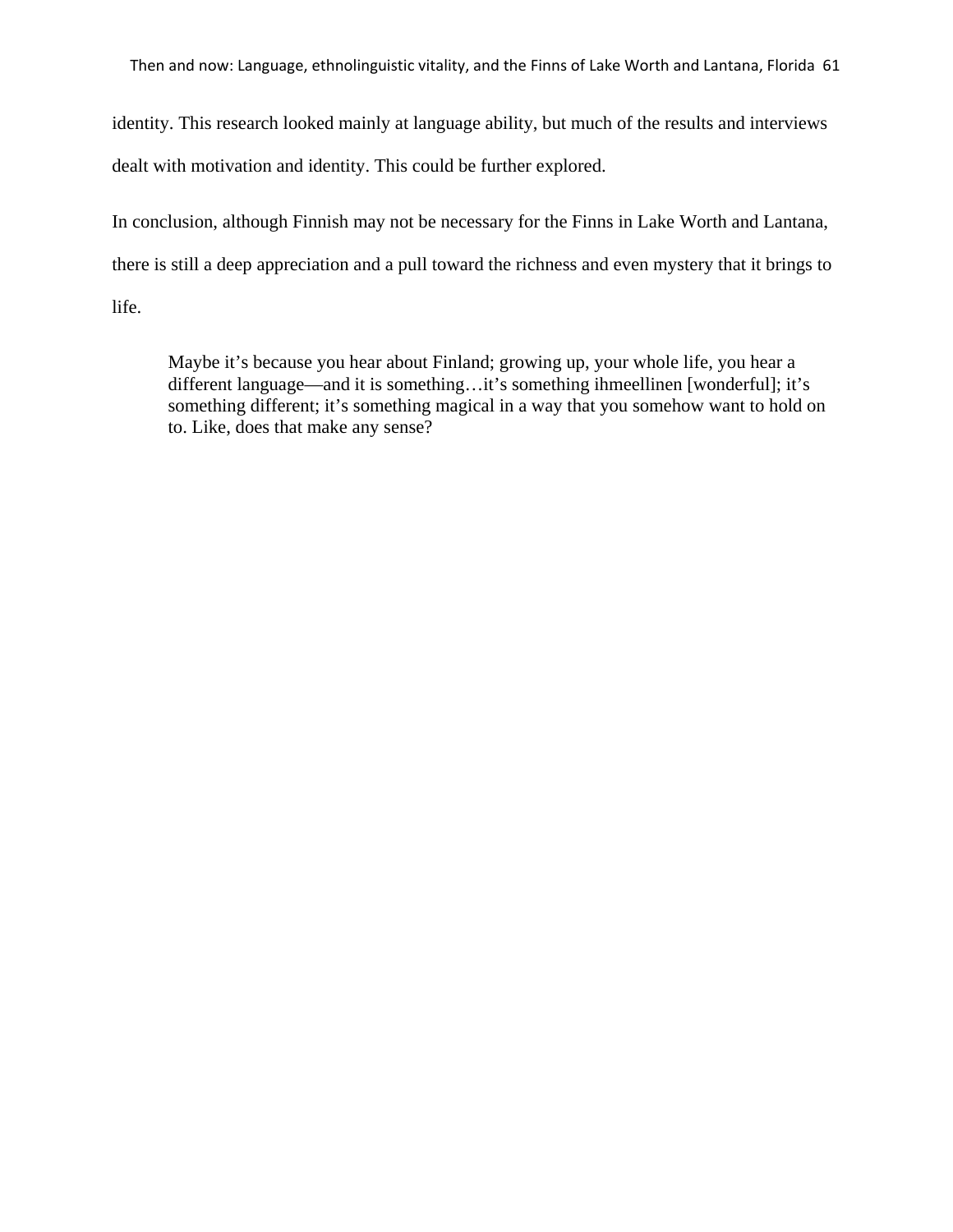#### References

- Adesope, O. O., Lavin, T., Thompson, T., & Ungerleider, C. (2010). A systematic review and meta-analysis of the cognitive correlates of bilingualism. *Review of Educational Research, 80*(2), 207-245. doi:10.3102/0034654310368803
- Alba, R., Logan J., Lutz A., & Stults B. (2002). Only english by the third generation?: Loss and preservation of the mother tongue among the grandchildren of contemporary immigrants. *Demography, 39*(3), 467-484. Retrieved from <https://muse.jhu.edu/article/9389>
- Bennett, J, (1993, Sept 5). Florida's Little Finland. SunSentinel. Retrieved from **U**[http://articles.sun-sentinel.com/1993-09-05/features/9309070428\\_1\\_finns-capita-crime](http://articles.sun-sentinel.com/1993-09-05/features/9309070428_1_finns-capita-crime-rate-sunshine)[rate-sunshine](http://articles.sun-sentinel.com/1993-09-05/features/9309070428_1_finns-capita-crime-rate-sunshine).
- Bialystok, E. (2011). Reshaping the mind: The benefits of bilingualism. *Canadian Journal of Experimental Psychology, 65*(4), 229-35. Retrieved from https://search-proquestcom.ezproxy.jyu.fi/docview/911522623?accountid=11774
- Bialystok, E. (2001). *Bilingualism in development : Language, literacy, and cognition*. Cambridge: Cambridge University Press. Retrieved from <http://ebookcentral.proquest.com/lib/jyvaskyla-ebooks/detail.action?docID=157015>

Boccio, R. (1988, July ). Finnish Flock Immigrants Band Together In Palm Beach County To Share Life, Language And Culture. SunSentinel. Retrieved from [http://articles.sun-sentinel.com/1988-07-17/news/8802120317\\_1\\_finnish-community](http://articles.sun-sentinel.com/1988-07-17/news/8802120317_1_finnish-community-southern-finland-finnish-immigrants)[southern-finland-finnish-immigrants](http://articles.sun-sentinel.com/1988-07-17/news/8802120317_1_finnish-community-southern-finland-finnish-immigrants)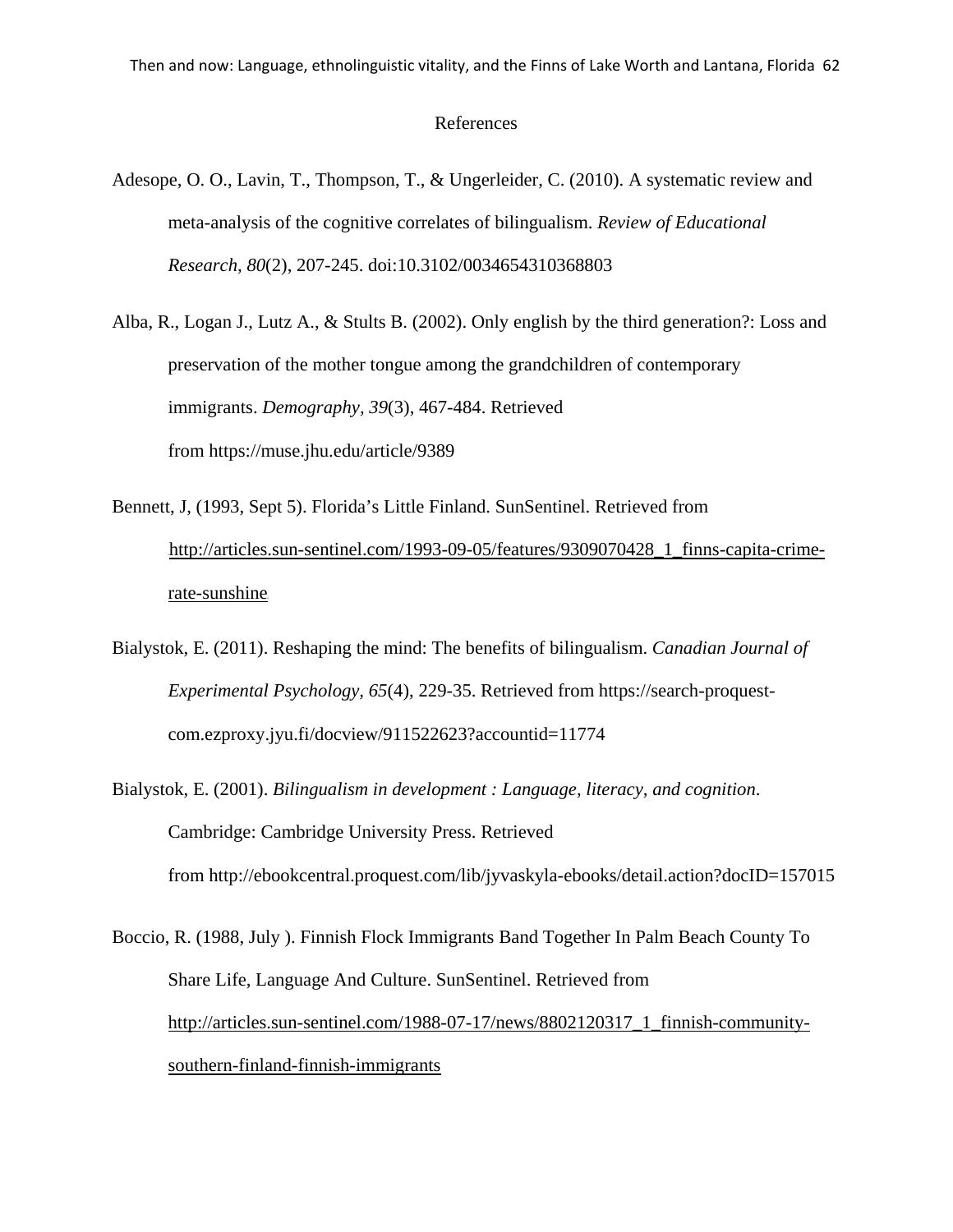Ehala, M. (2010). Ethnolinguistic vitality and intergroup processes. *Multilingua - Journal of Cross-Cultural and Interlanguage Communication*, 29(2), pp. 203-221. Retrieved 1 Mar. 2018, from doi:10.1515/mult.2010.009

Ehala, M. (2011) Hot and cold ethnicities: modes of Ethnolinguistic Vitality. *Journal of Multilingual and Multicultural Development*, 32:2, 187-200, Retrieved from: **32T**<https://www-tandfonline-com.ezproxy.jyu.fi/action/showCitFormats>**32T**? doi=10.1080%2F01434632.2010.541919

Fillmore, L. W. (1991). *When learning a second language means losing the first* doi://doi.org/10.1016/S0885-2006(05)80059-6

Fillmore, L. W. (2000). Loss of family languages: Should educators be concerned? *Theory into Practice, 39*(4), 203. Retrieved from [http://search.ebscohost.com/login.aspx?direct=true&db=afh&AN=4314149&site=e](http://search.ebscohost.com/login.aspx?direct=true&db=afh&AN=4314149&site=ehost-live) [host-live](http://search.ebscohost.com/login.aspx?direct=true&db=afh&AN=4314149&site=ehost-live)

- Fishman, J. A. 1978. Language loyalty in the United States. New York: Arno.
- Gathercole, V. C., Thomas, E. M., Jones, L., Guasch, N. V., Young, N., & Hughes, E. K. (2010). Cognitive effects of bilingualism: Digging deeper for the contributions of language dominance, linguistic knowledge, socio-economic status and cognitive abilities. *International Journal of Bilingual Education and Bilingualism, 13*(5), 617-664. doi:10.1080/13670050.2010.488289
- Giles, H., Bourhis, R., & Taylor, D. M. (1977). Towards a theory of language in ethnic group relations. In H. Giles (Ed.), Language, ethnicity and intergroup relations (pp. 307-348). London: Academic Press.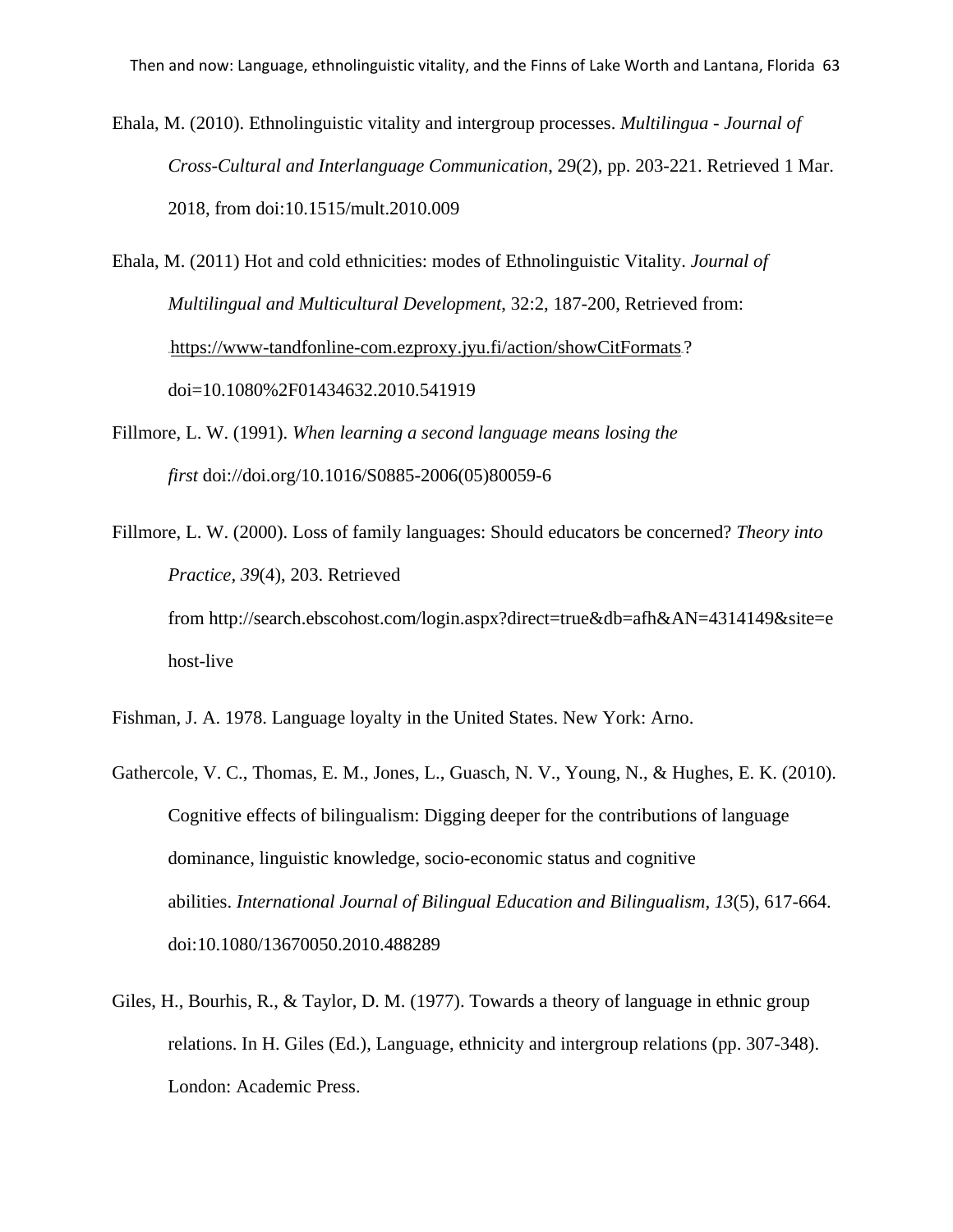- Giles, H., & Johnson, P. (1987). Ethnolinguistic identity theory: A social psychological approach to language maintenance. International Journal of Social Language, 68, Anthropological Linguistics, 16.
- Hafenbrack, J. (2005, June 14). Finnish Society Fading Away. SunSentinel. Retrieved from [http://articles.sun-sentinel.com/2005-06-14/news/0506130527\\_1\\_finnish-finland-lake](http://articles.sun-sentinel.com/2005-06-14/news/0506130527_1_finnish-finland-lake)
- Historia Kotikirkko Finnish Church in Lake Worth, Florida Suomalainen kirkko Lake Worthissa Floridassa. (n.d.). Retrieved June 7, 2019, from https://www.kotikirkkoflorida.com/historia/
- Hulsen, M., De Bot, K., & Weltens, B. (2002). "Between two worlds." social networks, language shift, and language processing in three generations of dutch migrants in new zealand. *International Journal of the Sociology of Language,* (153), 27-52. Retrieved from <https://search-proquest-com.ezproxy.jyu.fi/docview/60434495?accountid=11774>.
- Jia, G. & Aaronson, D. (2003). A longitudinal study of Chinese children and adolescents learning English in the United States. Applied Psycholinguistics, 24(1), 131–161
- Kang, H. (2015). Korean families in america: Their family language policies and home-language maintenance.*Bilingual Research Journal, 38*(3), 275-291. doi:10.1080/15235882.2015.1092002
- Kuo, E. (1974). Bilingual Pattern of a Chinese Immigrant Group in the United States. *Anthropological Linguistics, 16*(3), 128-140. Retrieved from http://www.jstor.org.ezproxy.jyu.fi/stable/30029400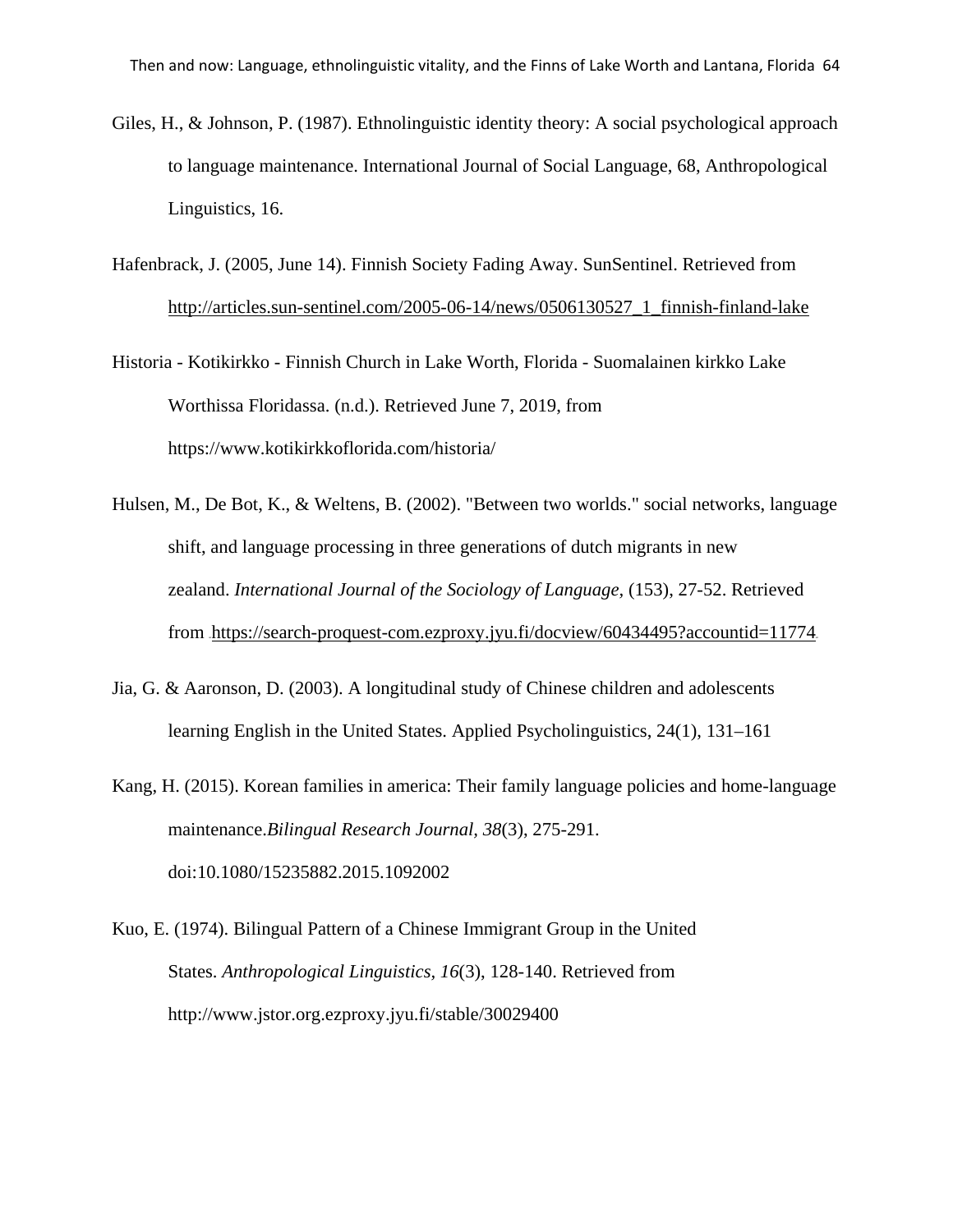- Kravin, H. (1992). Erosion of a language in bilingual development. *Journal of Multilingual and Multicultural Development, 13*(4), 307-325. doi:10.1080/01434632.1992.9994499
- Kultalahti, O., (1989). Finns in the USA: Patterns of Finnish immigration and settlement since 1900. Institute of Migration. 3. P 11-23.
- Luo, S. H. (1993). Ethnolinguistic identity and family cohesion in Chinese-American families. In Paper presented at the annual meeting of the Speech Communication Association, Miami, Florida. P 128-140.
- Luo, S., & Wiseman, R. L. (2000). *Ethnic language maintenance among chinese immigrant children in the united states* doi://doi-org.ezproxy.jyu.fi/10.1016/S0147-1767(00)00003-1
- Melo-Pfeifer, S. (2015). The role of the family in heritage language use and learning: Impact on heritage language policies. *International Journal of Bilingual Education and Bilingualism, 18*(1), 26-44. doi:10.1080/13670050.2013.868400
- Morales, A., & Hanson, W. E. (2005). Language brokering: An integrative review of the literature. *Hispanic Journal of Behavioral Sciences, 27*(4), 471-503. doi:10.1177/0739986305281333
- Pillai, S., Soh, W., & Kajita, A. S. (2014). *Family language policy and heritage language maintenance of malacca portuguese creole* doi://doiorg.ezproxy.jyu.fi/10.1016/j.langcom.2013.12.003
- Portes, A., & Hao, L. (1998). E pluribus unum: Bilingualism and loss of language in the second generation. *Sociology of Education, 71(4), 269-294*. Retrieved from [https://search](https://search-proquest-com.ezproxy.jyu.fi/docview/216479320?accountid=11774)[proquest-com.ezproxy.jyu.fi/docview/216479320?accountid=11774](https://search-proquest-com.ezproxy.jyu.fi/docview/216479320?accountid=11774).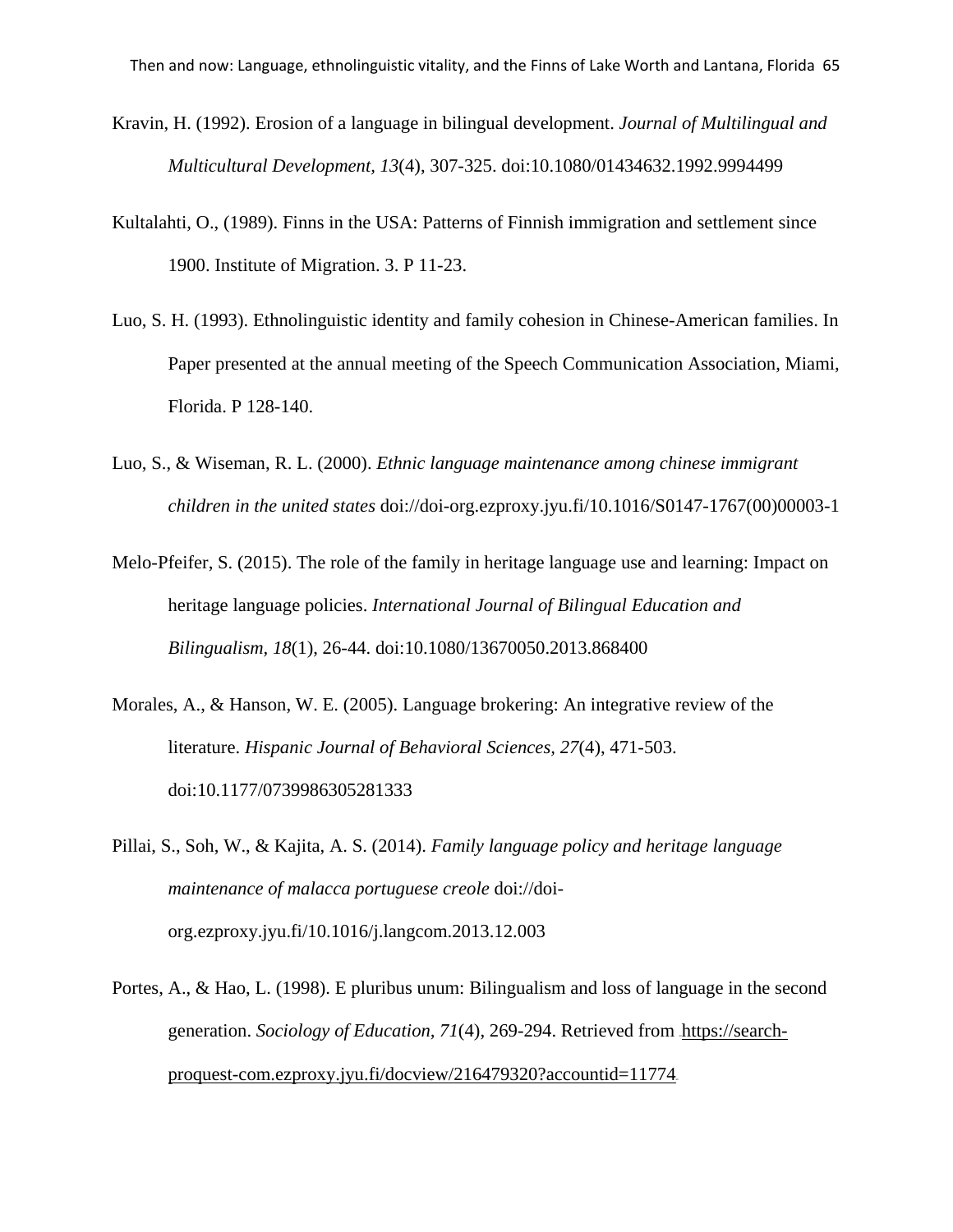- Portes, A, & Rumbaut, R. B. (2001). Legacies: The story of the immigrant second generation. Berkeley, CA: University of California Press.
- Rothman, J. (2009). Understanding the nature and outcomes of early bilingualism: Romance languages as heritage languages. *International Journal of Bilingualism, 13*(2), 155-163. doi:10.1177/1367006909339814
- Schiffman, H. (1998). *Linguistic culture and language policy* Retrieved from <https://jyu.finna.fi/PrimoRecord/pci.eblEBL169268>
- Schwartz, M. (2008). Exploring the relationship between family language policy and heritage language knowledge among second generation Russian–Jewish immigrants in Israel. *Journal of Multilingual and Multicultural Development, 29*(5), 400-418. doi:10.1080/01434630802147916
- Shohamy, E. G. (2006). *Language policy: Hidden agendas and new approaches* Retrieved from <https://jyu.finna.fi/PrimoRecord/pci.dawson9780203387962>
- Spiegel, T. (2016, April 14). The Finns in America. Retrieved June 9, 2019, from https://www.loc.gov/rr/european/FinnsAmer/finchro.html
- Spolsky, B. (2012a). Family language policy the critical domain. *Journal of Multilingual and Multicultural Development, 33*(1), 3-11. doi:10.1080/01434632.2011.638072
- Spolsky, B. (2012b). Family language policy the critical domain. *Journal of Multilingual and Multicultural Development, 33*(1), 3-11. doi:10.1080/01434632.2011.638072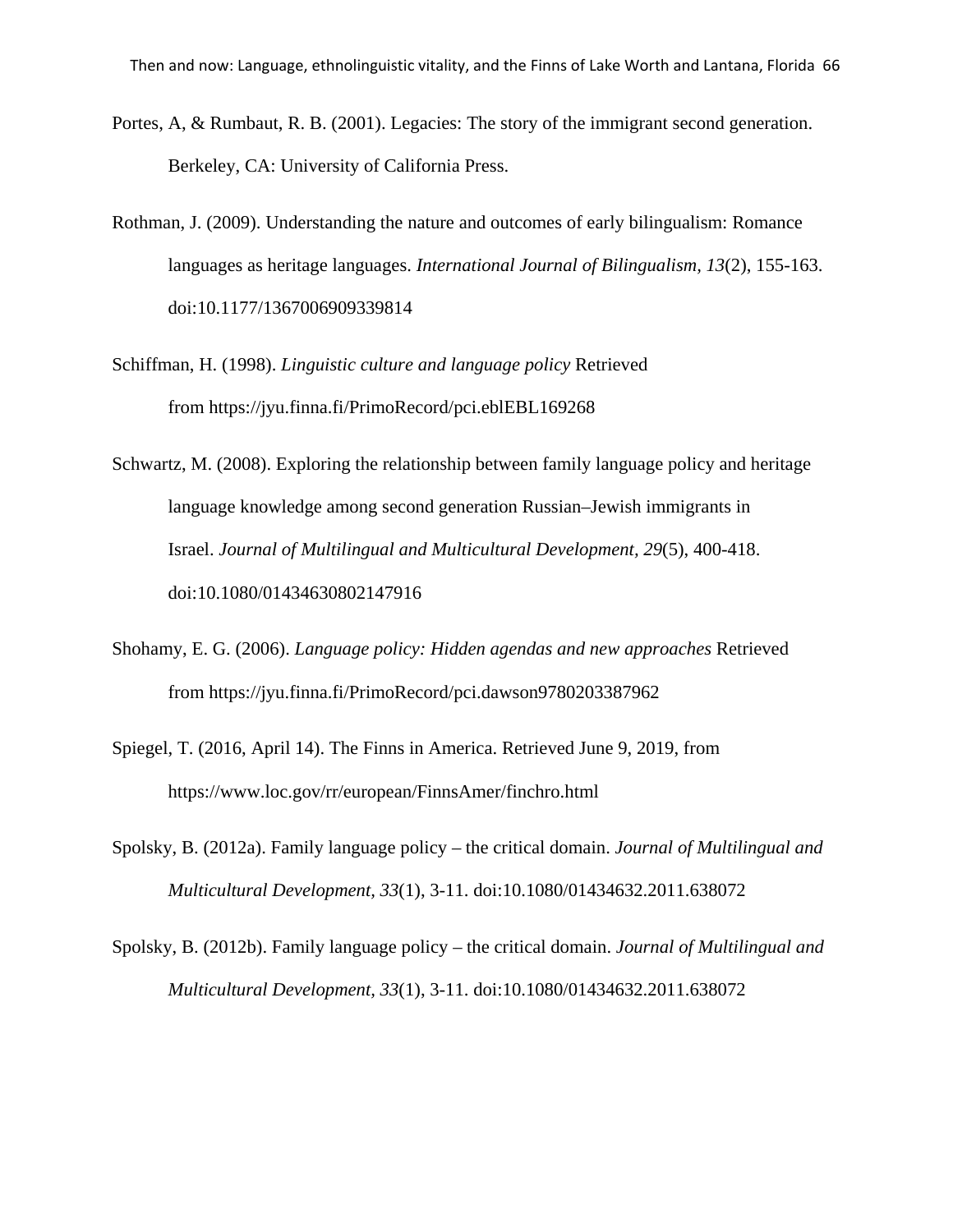- Sohrabi, B. (1997). Ethnolinguistic vitality and patterns of communication among the second generation of Iranian immigrnats in Sweden. International Journal of Sociology and Language, 128. 45-71.
- Tannenbaum, M., & Howie, P. (2002). The association between language maintenance and family relations: Chinese immigrant children in australia. *Journal of Multilingual and Multicultural Development, 23*(5), 408-424. doi:10.1080/01434630208666477
- Tzortzis, A. (1999, December 5). Finns Flourish in Florida. SunSentinel. Retrieved from http://articles.sun-sentinel.com/1999-12-05/community/9912030448\_1\_finns-saunagreat-lakes-region
- Tuominen, A. (2009). Who decides the home language? A look at multilingual families. *International Journal of the Sociology of Language*, 140(1), pp. 59-76. Retrieved 5 Jan. 2018, from doi:10.1515/ijsl.1999.140.59
- Verdon, S., McLeod, S., & Winsler, A. (2014). *Language maintenance and loss in a population study of young australian children* doi://doiorg.ezproxy.jyu.fi/10.1016/j.ecresq.2013.12.003
- Verkuyten, M. (1992). Ethnic group preferences and the evaluation of ethnic identity among adolescents in the netherlands. *Journal of Social Psychology, 132*(6), 741. Retrieved from [http://search.ebscohost.com/login.aspx?direct=true&db=s3h&AN=9303050625&sit](http://search.ebscohost.com/login.aspx?direct=true&db=s3h&AN=9303050625&site=ehost-live) [e=ehost-live](http://search.ebscohost.com/login.aspx?direct=true&db=s3h&AN=9303050625&site=ehost-live)
- Ward, C., & Hewstone, M. (1985). Ethnicity, language and intergroup relations in malaysia and singapore: A social psychological analysis. *Journal of Multilingual and Multicultural Development, 6*(3-4), 271-296. doi:10.1080/01434632.1985.9994207